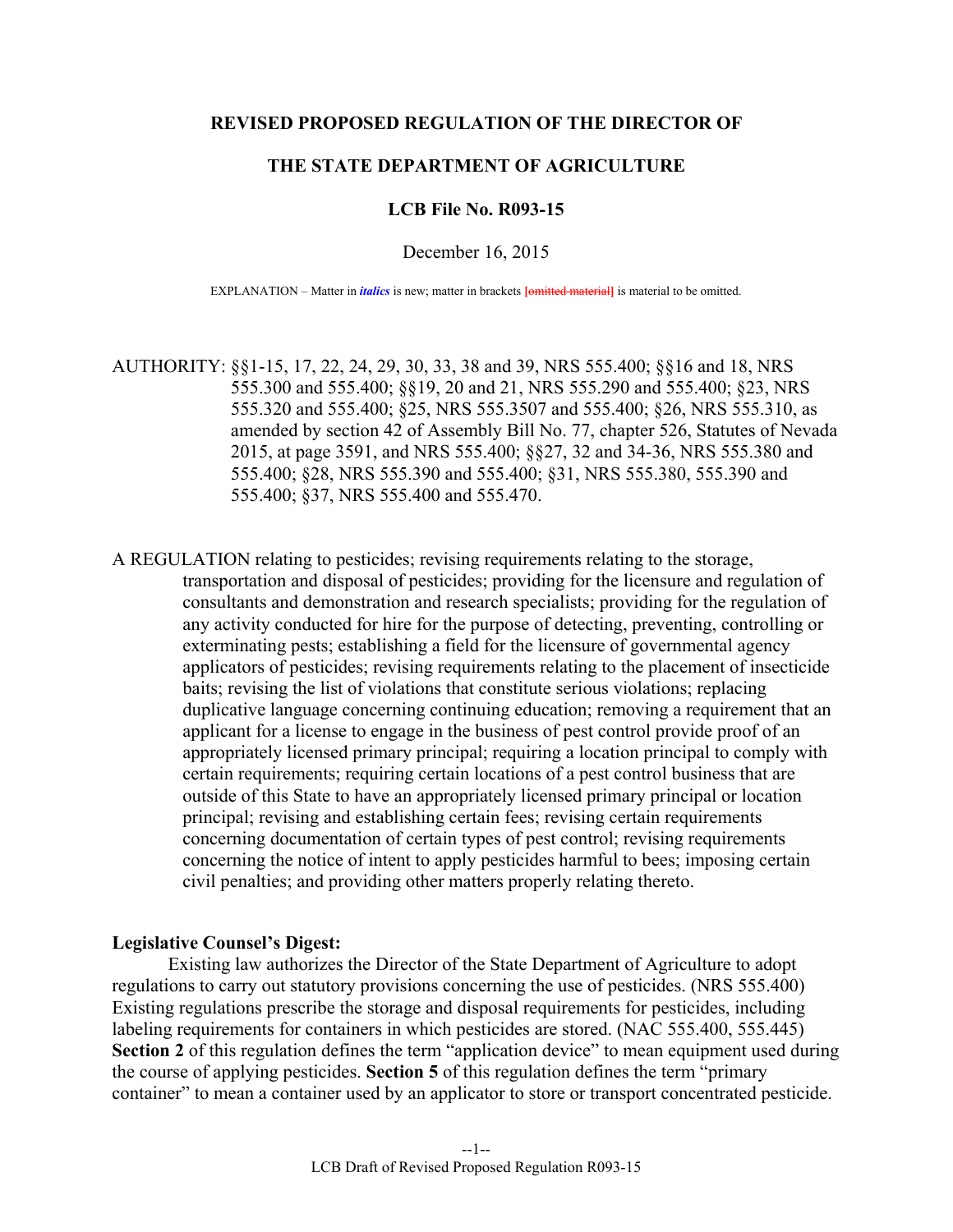Section 6 of this regulation defines the term "secondary container" to mean a container that is used by an applicator to transport and store use dilutions of pesticide for eventual use by the applicator. **Section 27** of this regulation requires a secondary container or an application device used as a secondary container to be securely fastened to a service vehicle while being used to transport a pesticide. **Section 32** of this regulation requires a pesticide or its empty container to be stored and disposed of according to the directions on the label. **Section 33** of this regulation amends existing requirements concerning the labeling of service containers to prescribe requirements for labeling a primary container, secondary container or application device.

 Existing law requires a person who engages in pest control or serves as an agent, operator, pilot, primary principal or principal for that purpose to obtain a license from the Director. (NRS 555.280) **Section 3** of this regulation defines the term "consultant" to mean a person who: (1) works for a person who distributes or sells pesticides; and (2) holds himself or herself out as being in the business of providing certain advice concerning pest control. **Section 4**  of this regulation defines the term "demonstration and research specialist" to mean certain professionals who hold themselves out as being in the business of conducting field research using unregistered experimental pesticides or demonstrations using registered pesticides. **Sections 12, 14, 16, 18-21, 24, 26-29 and 37** of this regulation make certain provisions concerning licensing of pest control personnel and engaging in pest control applicable to consultants and demonstration and research specialists. **Section 14** also prohibits: (1) a consultant from applying pesticide; and (2) a demonstration and research specialist from providing advice concerning the use of registered pesticides or applying registered pesticides. **Section 15** of this regulation makes a conforming change. **Section 16** provides that a consultant or demonstration and research specialist is not required to have the education and experience required of a principal.

 Existing regulations establish requirements concerning the application of termiticide as part of preconstruction or postconstruction treatment. (NAC 555.2554, 555.427, 555.428, 555.430, 555.440) **Section 7** of this regulation defines the term "termiticide" to mean a pesticide that is registered with the United States Environmental Protection Agency and the State Department of Agriculture and for which the label provides directions for use to control termites.

 Existing law defines the term "pest control" to include only activities engaged in as a business or for hire. (NRS 555.2667) **Section 8** of this regulation provides that the Director will construe the term "business" to include any activity performed for hire, including such activity when performed by a governmental agency. **Section 9** of this regulation provides that the Director will construe the term "for hire" to exclude any activity: (1) that is performed by a governmental agency at the request of another governmental agency; and (2) for which the requesting governmental agency did not issue a request for proposals. **Sections 13 and 38** of this regulation: (1) create a governmental agency field for the licensing of pest control personnel and certification to apply restricted use pesticides; and (2) establish categories within that field. **Sections 13 and 38** also create a category within the field of urban and structural pest control to control bacteria and other single-celled organisms in water processing systems. **Section 28** of this regulation establishes requirements concerning recordkeeping for persons licensed in the field of governmental agency pest control and revises such requirements applicable to pest control personnel licensed in other fields. **Section 36** of this regulation makes a conforming change.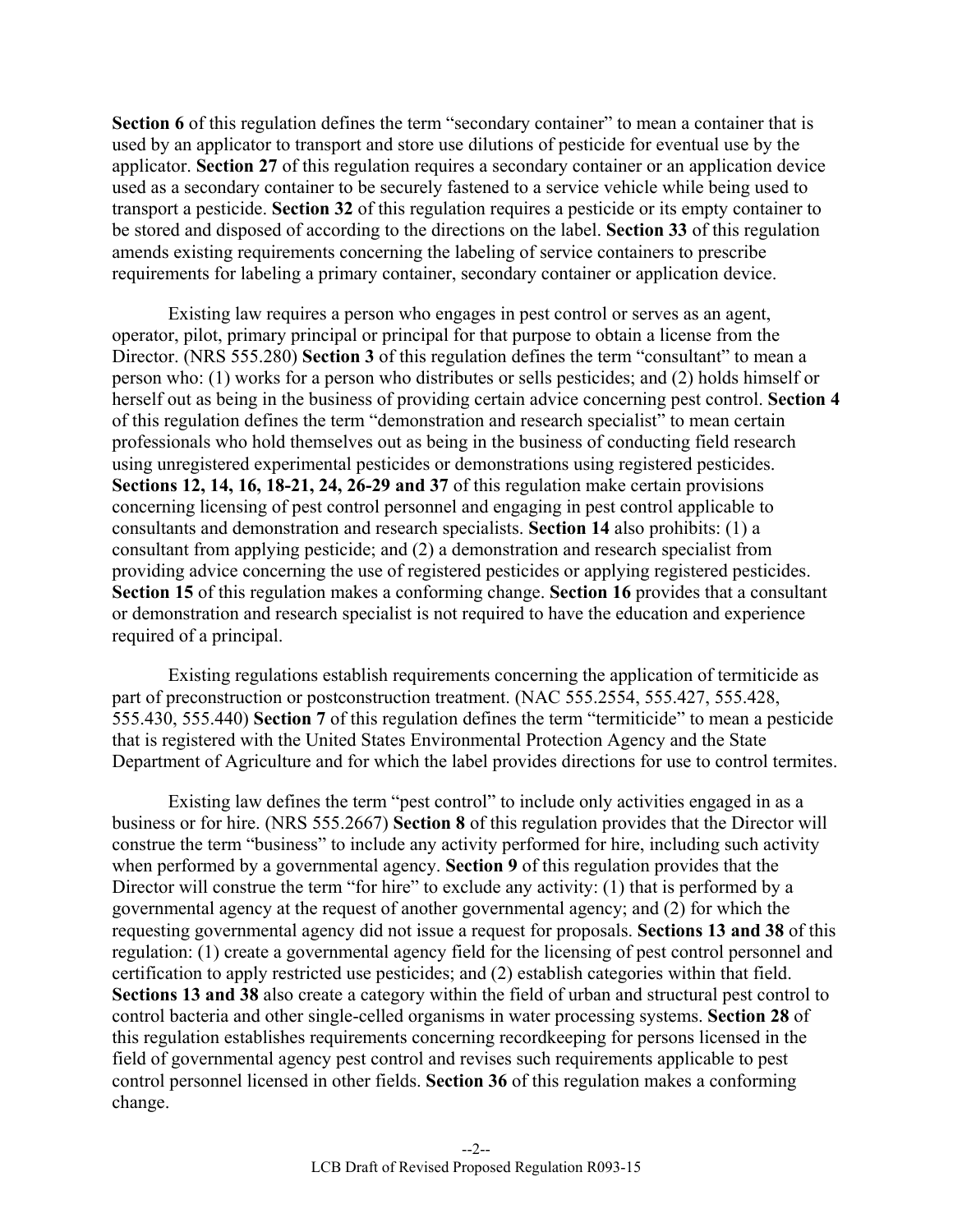Existing regulations: (1) define the term "bait station" to mean a box or receptacle that contains a rodenticide that is protected from moisture and dust and accessible to pests; and (2) require a rodenticide to be placed in an area inaccessible to children or domestic animals or in a tamper-resistant bait station. (NAC 555.2503, 555.460) **Section 10** of this regulation amends the definition of the term "bait station" to provide that a bait station may also contain insecticide. **Section 34** of this regulation requires insecticide baits to be placed similarly to rodenticides, and **section 37** imposes certain fines for the failure to do so.

 Existing regulations define the term "serious violation" to mean: (1) a violation that results in actual damage to the health of persons, wildlife, property or the environment; (2) certain violations concerning preconstruction treatment; and (3) failing to complete, affix, post or deliver a duplicate tag where required. (NAC 555.2567, as amended by LCB File No. R033-14) Existing regulations establish enhanced fines for serious violations. (NAC 555.530) **Section 11** of this regulation amends the definition of the term "serious violation" to provide that only a violation that results in actual damage to the health of persons, wildlife, property or the environment constitutes a serious violation.

 Existing law requires an applicant for a license to engage in pest control to possess certain experience or a combination of certain experience and education. (NRS 555.300) **Sections 16 and 17** of this regulation replace duplicative language concerning this experience and education with a reference to the applicable provision of law. **Section 22** of this regulation removes a requirement that an applicant for a license to engage in the business of pest control provide the Department with proof that a primary principal of the business is appropriately licensed.

 Existing regulations define the term "location principal" to mean the primary principal at a location of a pest control business or a principal who has been designated by a primary principal to supervise the categories of pest control performed at a location of a pest control business. (Section 3 of LCB File No. R033-14) **Sections 21, 23, 24 and 37** of this regulation clarify that certain requirements concerning continuing licensure of other types of principal also apply to a location principal. Existing regulations require each location of a pest control business in this State to have a primary principal or location principal that is appropriately licensed. (NAC 555.395) **Section 25** of this regulation instead requires each location of a pest control business from which personnel engage in pest control in this State to have such a primary principal or location principal.

 Existing regulations prescribe certain fees for the examination and reexamination of an applicant for a license to engage in pest control. (NAC 555.397) **Section 26** of this regulation revises the amount of the fee for an initial examination and clarifies that such fees apply to an initial core examination, an initial examination on laws and regulations and an initial examination concerning a category of pest control. **Section 26** also increases the fee for the renewal of an expired license and clarifies that renewing an expired license does not exempt the holder from penalties for engaging in pest control without a license.

 Existing regulations require a licensee who performs a preconstruction treatment to complete a tag that contains certain information and allows the duplication of such a tag under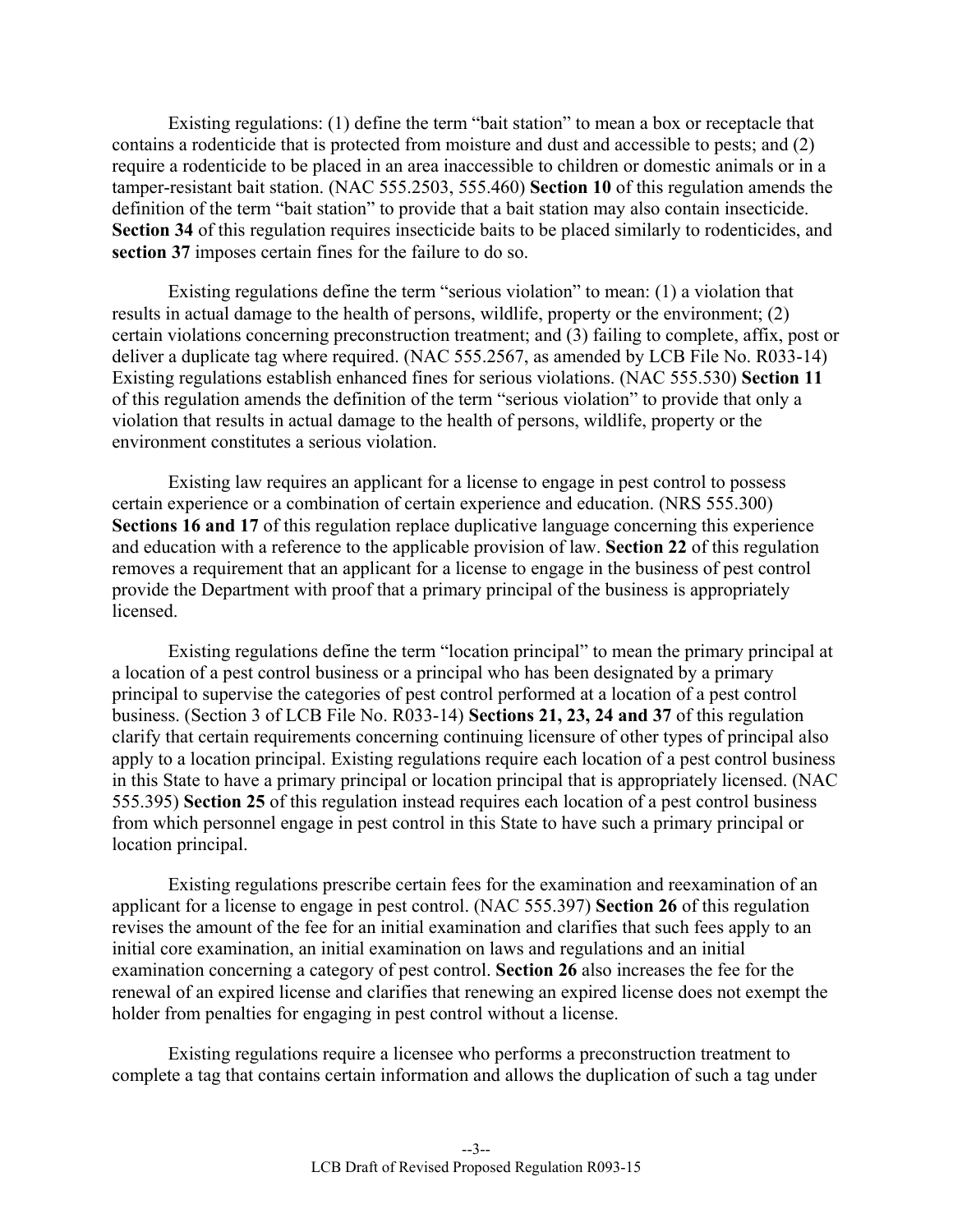certain circumstances. (NAC 555.428) **Section 30** of this regulation prohibits the duplication of such a tag and revises certain other requirements concerning the use of such tags.

**Section 31** of this regulation revises requirements concerning documentation of certain treatments to eradicate wood-destroying pests. **Section 35** of this regulation revises provisions concerning notice that a licensee who intends to apply a pesticide harmful to bees is required to provide to an apiarist who has an apiary nearby.

**Section 1.** Chapter 555 of NAC is hereby amended by adding thereto the provisions set forth as sections 2 to 9, inclusive, of this regulation.

 **Sec. 2.** *"Application device" means equipment, including, without limitation, handheld sprayers, truck-mounted sprayers and towed equipment, used during the course of applying pesticides.* 

 **Sec. 3.** *"Consultant" means a person who:* 

 *1. Works for a person who distributes or sells pesticides and who is subject to the provisions of chapter 586 of NRS; and* 

 *2. Publicly holds himself or herself out as being in the business of identifying pests, providing technical advice concerning pest control or recommending pesticides for the purpose of detecting, preventing, controlling or exterminating pests.*

 **Sec. 4.** *"Demonstration and research specialist" means a research scientist, extension agent, extension specialist, employee of a federal or state governmental agency, an industry representative or other person who publicly holds himself or herself out as being in the business of conducting field research for experimental purposes using pesticides not registered in this State or demonstrations using registered pesticides for the purpose of detecting, preventing, controlling or exterminating pests.* 

 **Sec. 5.** *"Primary container" means a container that is used by an applicator to store or transport concentrated pesticide.*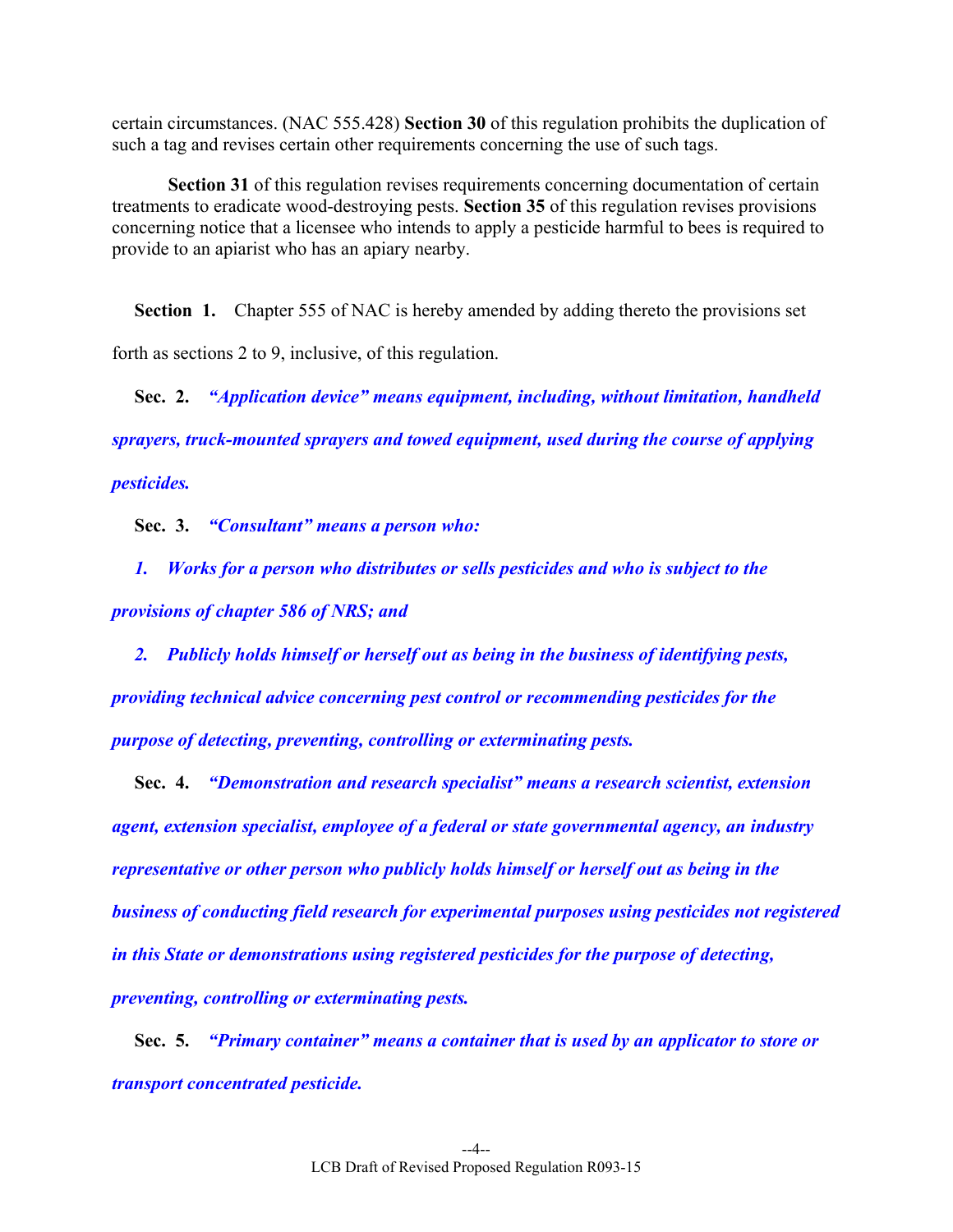**Sec. 6.** *"Secondary container" means a container that is used by an applicator to transport or store use dilutions of pesticide for eventual use by the applicator.* 

 **Sec. 7.** *"Termiticide" means a pesticide:* 

 *1. That is registered with the United States Environmental Protection Agency pursuant to the Federal Insecticide, Fungicide, and Rodenticide Act, 7 U.S.C. § 136a;* 

 *2. For which the brand is registered with the Director under the provisions of NRS 586.250 to 586.300, inclusive; and* 

 *3. For which the label provides directions for use to control termites.* 

 **Sec. 8.** *For the purpose of carrying out the provisions of NRS 555.2605 to 555.470, inclusive, the Director will construe the term "business" to include any activity performed for hire, including, without limitation, such work performed by a governmental agency.* 

 **Sec. 9.** *For the purpose of carrying out the provisions of NRS 555.2605 to 555.470, inclusive, the Director will construe the term "for hire" to exclude any activity that is:* 

 *1. Performed by a governmental activity at the request of another governmental agency; and* 

 *2. For which the requesting governmental agency did not issue a request for proposals.* 

 **Sec. 10.** NAC 555.2503 is hereby amended to read as follows:

555.2503 "Bait station" means a box or other receptacle that:

1. Contains a rodenticide *or insecticide* in a liquid or solid form;

2. Protects the rodenticide *or insecticide* from moisture and dust; and

3. Provides a place for **[**rodents or other vertebrate**]** pests to feed on the rodenticide **[**.**]** *or* 

# *insecticide.*

**Sec. 11.** NAC 555.2567 is hereby amended to read as follows: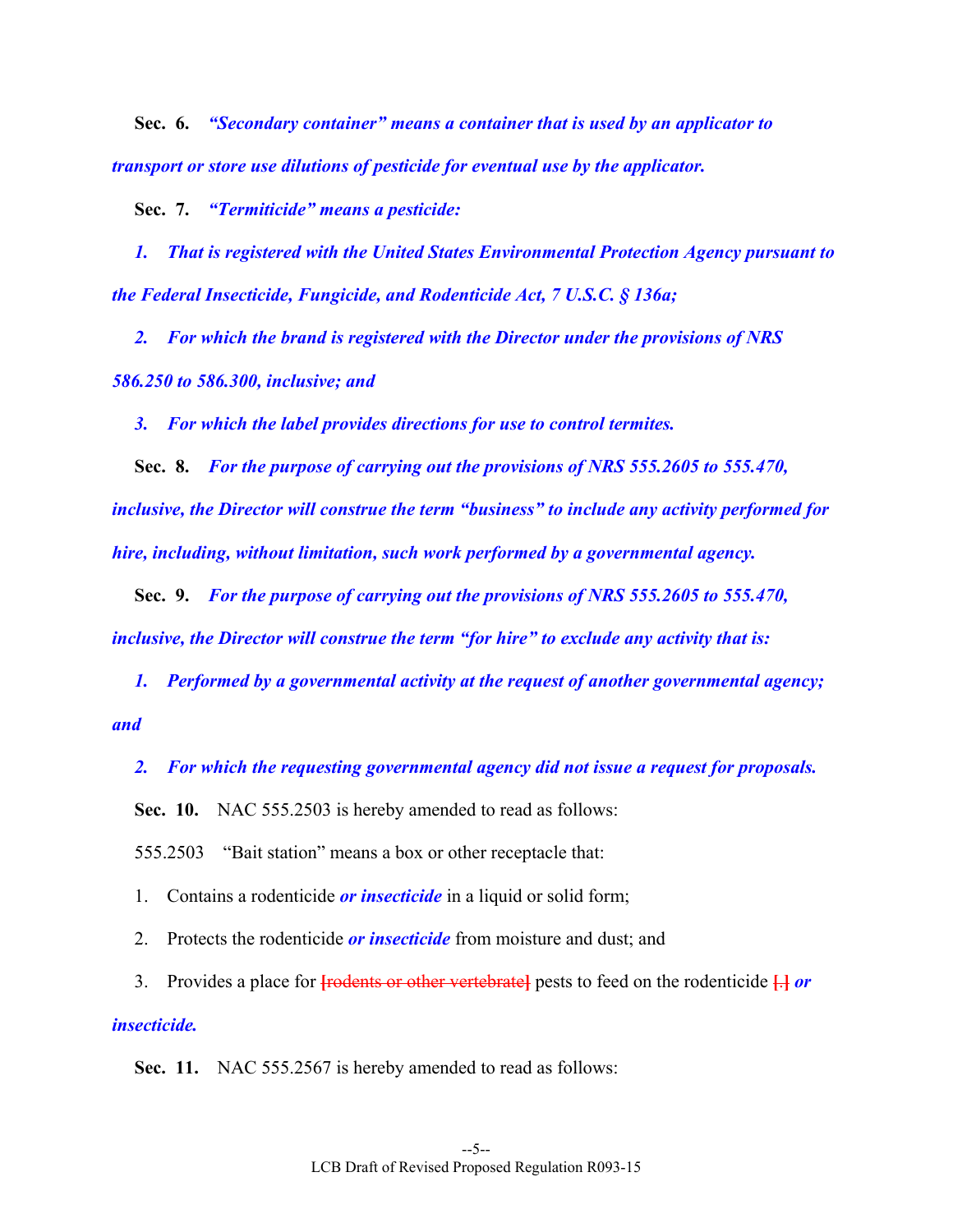555.2567 "Serious violation" means **[**:

 1. A**]** *a* violation of NRS 555.2605 to 555.460, inclusive, or any regulation adopted pursuant thereto, which results in actual damage to the health of persons, wildlife, property or the environment .  $\frac{1}{2}$ 

2. Performing preconstruction treatment in violation of NAC 555.427; or

-3. Failing to complete, affix, post or deliver a tag or duplicate tag in violation of NAC 555.428.**]**

 **Sec. 12.** NAC 555.270 is hereby amended to read as follows:

 555.270 1. The Director may issue the following types of licenses to applicants who have the appropriate qualifications:

 (a) Except as otherwise provided in subsection 2, a license authorizing the holder to conduct pest control in any category of pest control in which a primary principal of the business or a location principal for the specific business location has been qualified by examination.

(b) For pest control personnel:

 (1) Except as otherwise provided in subsection 3, a general license authorizing the holder to perform pest control work in a specific category or categories.

 (2) A restricted license authorizing the holder to perform only certain types of pest control work, including, without limitation, pest control work restricted to inspections for wooddestroying pests or restricted to a specific:

(I) Host;

(II) Site;

(III) Pest; or

(IV) Pesticide.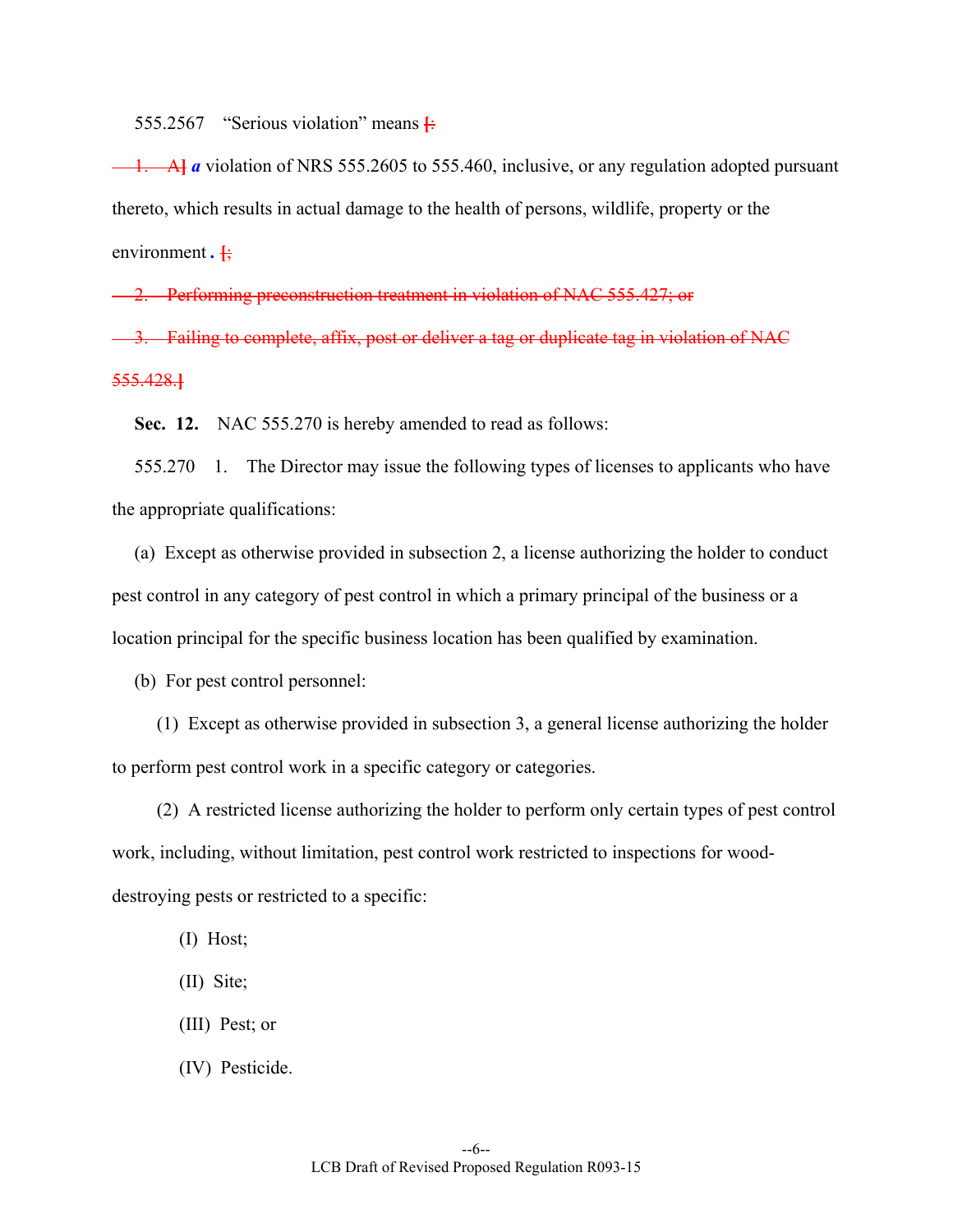2. An operator, *consultant, demonstration and research specialist* or agent will be issued a license only in those categories where he or she has a qualified primary principal or a qualified location principal at the business location from which the operator *, consultant, demonstration and research specialist* or agent will be working.

 3. The Director will not issue a general license authorizing a primary principal or operator to perform pest control work in the category of structural pest control if that work is limited to preconstruction treatment.

 4. An applicant who wishes to perform pest control work with fumigants to control rodents in underground burrow systems located in noncrop areas, crop areas or orchards must:

(a) Obtain a restricted license for that purpose;

 (b) Provide the Department with proof of insurance coverage for the application of fumigants to control rodents in underground burrow systems located in noncrop areas, crop areas or orchards; and

 (c) Maintain the insurance coverage after receiving such a license for the period during which he or she holds the license.

**Sec. 13.** NAC 555.280 is hereby amended to read as follows:

555.280 1. The following fields are established for the licensing of pest control personnel:

 (a) Aerial—The use of aircraft *, including, without limitation, an unmanned aerial vehicle,*  for the application of pesticides on standing or running water, rangeland, agricultural crops, forest, idle cropland and noncropland associated with the production of agricultural crops.

 (b) Agricultural ground—The use of ground equipment for the application of pesticides on livestock, rangeland, agricultural crops, idle cropland and noncropland associated with the production of agricultural crops.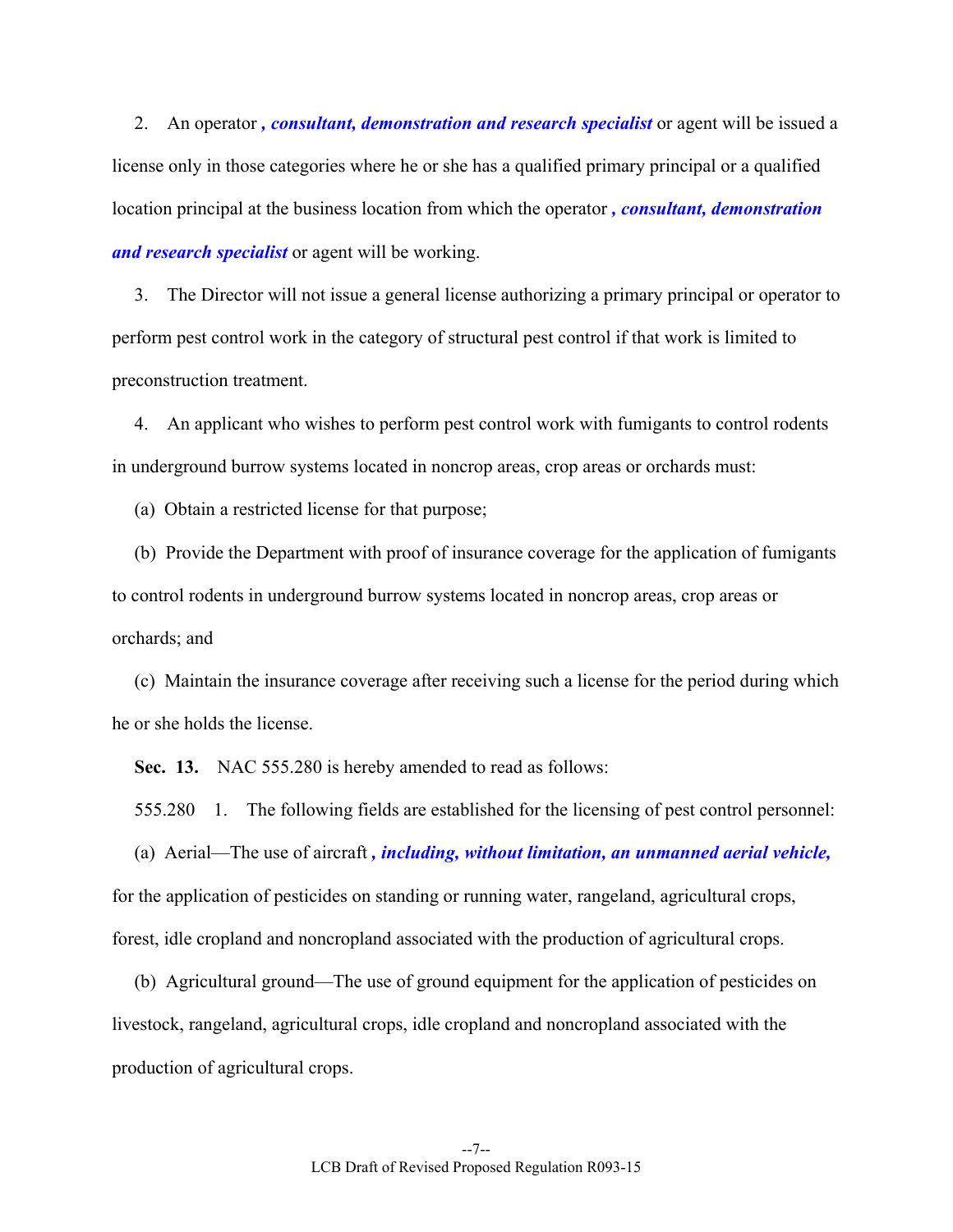(c) Urban and structural—The use of ground equipment for the application of pesticides in urban areas and in, on or around structures.

 *(d) Governmental agency—The use of pesticides classified for general use by an employee of a federal, state or local governmental agency, including, without limitation, for highway maintenance, weed control or structural pest control.* 

 2. The following categories are established for the licensing of pest control personnel under the fields of licensing:

(a) Aerial:

- (1) Insect pests—The application of insecticides, miticides and acaricides.
- (2) Weeds—The application of herbicides and plant regulators.
- (3) Desiccants and defoliants—The application of desiccants and defoliants.
- (4) Fungi pests—The application of fungicides, bactericides and nematicides.
- (b) Agricultural ground:
	- (1) Insect pests—The application of insecticides, miticides and acaricides.
	- (2) Weeds—The application of herbicides and plant regulators.
	- (3) Desiccants and defoliants—The application of desiccants and defoliants.
	- (4) Fungi pests—The application of fungicides, bactericides and nematicides.
	- (5) Vertebrate pests  $\leftarrow$ **]** The application of various substances on agricultural ground

for the control of vertebrate pests, including, without limitation, the use of fumigants for burrowing rodents. This category does not include the control of vertebrate pests in, on or around industrial complexes, institutional complexes, dwelling units or other structures designed for use by humans, or on ornamentals or turf in, on or around such structures.

(c) Urban and structural: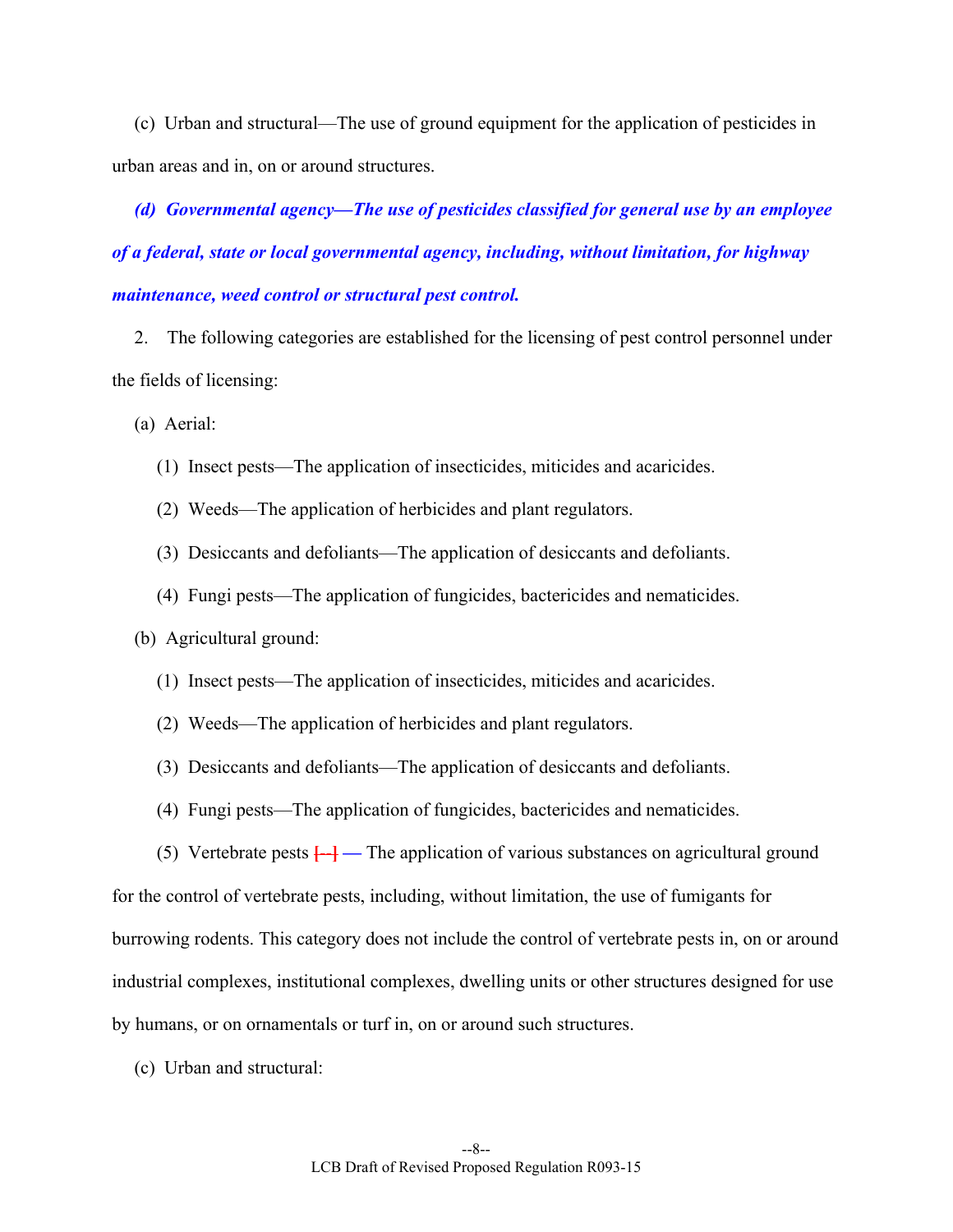(1) Limited landscape—The control of insect pests, vertebrate pests and plant diseases and the use of plant regulators on ornamentals and turf in urban areas, including, without limitation, fruit trees in urban areas if the fruit trees are not used for commercial purposes.

 (2) Industrial and institutional—The control of insect pests and vertebrate pests in, on or around industrial complexes, institutional complexes and dwelling units.

 (3) Structural—The control of wood-destroying pests, inspection for wood-destroying pests and inspection for conditions conducive to infestations of wood-destroying pests.

(4) Fumigation—The use of poisonous and lethal fumigants.

 (5) Aquatic—The control of insect pests, weeds and vertebrate pests in aquatic areas that are used or are intended for use in and around industrial complexes, institutional complexes and dwelling units.

 (6) Weeds—The control of weeds in the maintenance of landscapes, turf and rights-ofway, including, without limitation, public roads, power lines, pipelines and railway rights-ofway. This category does not include the control of aquatic weeds.

 (7) Preservation of wood—The application of pesticides directly to wood or wood products that are not a part of a habitable structure to prevent or control the degradation of the wood or wood product by a wood-destroying organism, including, without limitation, a fungus or bacterium.

 *(8) Cooling towers, biocides and water processes—The use of antimicrobials and biocides to control bacteria and other single-celled organisms in cooling water, wells and other water processing systems.* 

 *(d) Governmental agency:*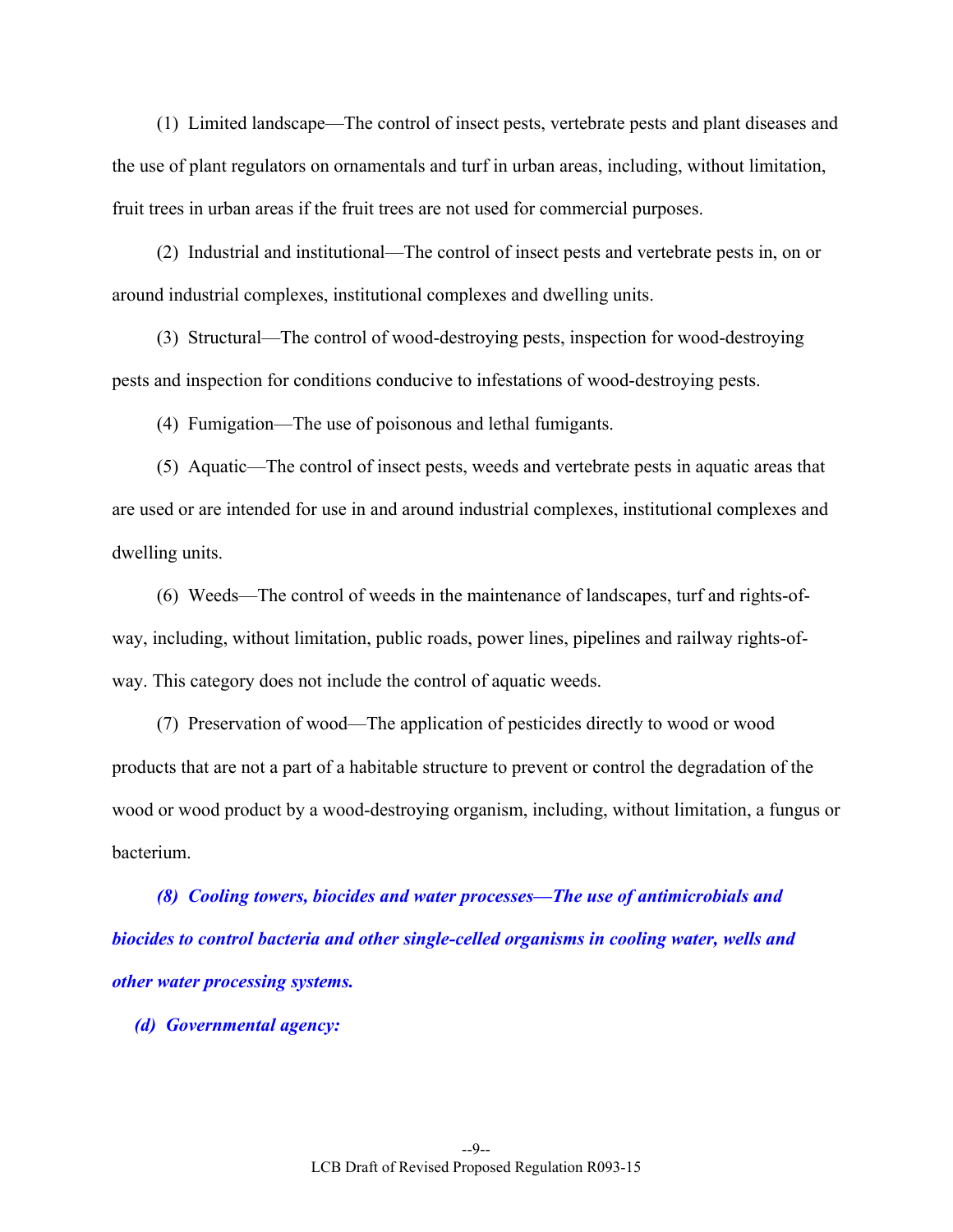*(1) Agricultural plant—The control of any pest on or around any agricultural crop, including, without limitation, on or around land used for the production of forage, grain, pasture, seed, row and fruit crops and rangeland, idle cropland and land on which crops are not planted that is associated with the production of agricultural crops, excluding fumigation pest control.* 

 *(2) Rangeland and forest—The control of any pest in rangeland, forest, forest nurseries and forest seed-producing areas, including, without limitation, site preparation, release work, insect control and reforestation projects.* 

 *(3) Ornamental, turf, nursery, greenhouse and interior landscape—The control of any pest in the maintenance and production of ornamental plants and turf or the maintenance of a nursery, greenhouse or interior landscape, including, without limitation, the production and maintenance of ornamental trees, shrubs, flowers, home fruit trees and home vegetable gardens, excluding fumigation pest control.* 

 *(4) Seed treatment—The treatment of seeds to control insects, fungi, bacteria and other microorganisms, excluding fumigation pest control.* 

 *(5) Aquatic and mosquito—The control of any pest, including, without limitation, insects, weeds and fish, associated with standing or running water, including, without limitation, reservoirs, lakes, rivers, aquatic cropland and wetland areas, excluding public health pest control.* 

 *(6) Right-of-way and weed—The control of any pest in the course of maintaining a right-of-way, including, without limitation, the treatment of roadsides, utilities, railroads, land on which crops are not planted, fence lines, structural perimeters and other similar areas.*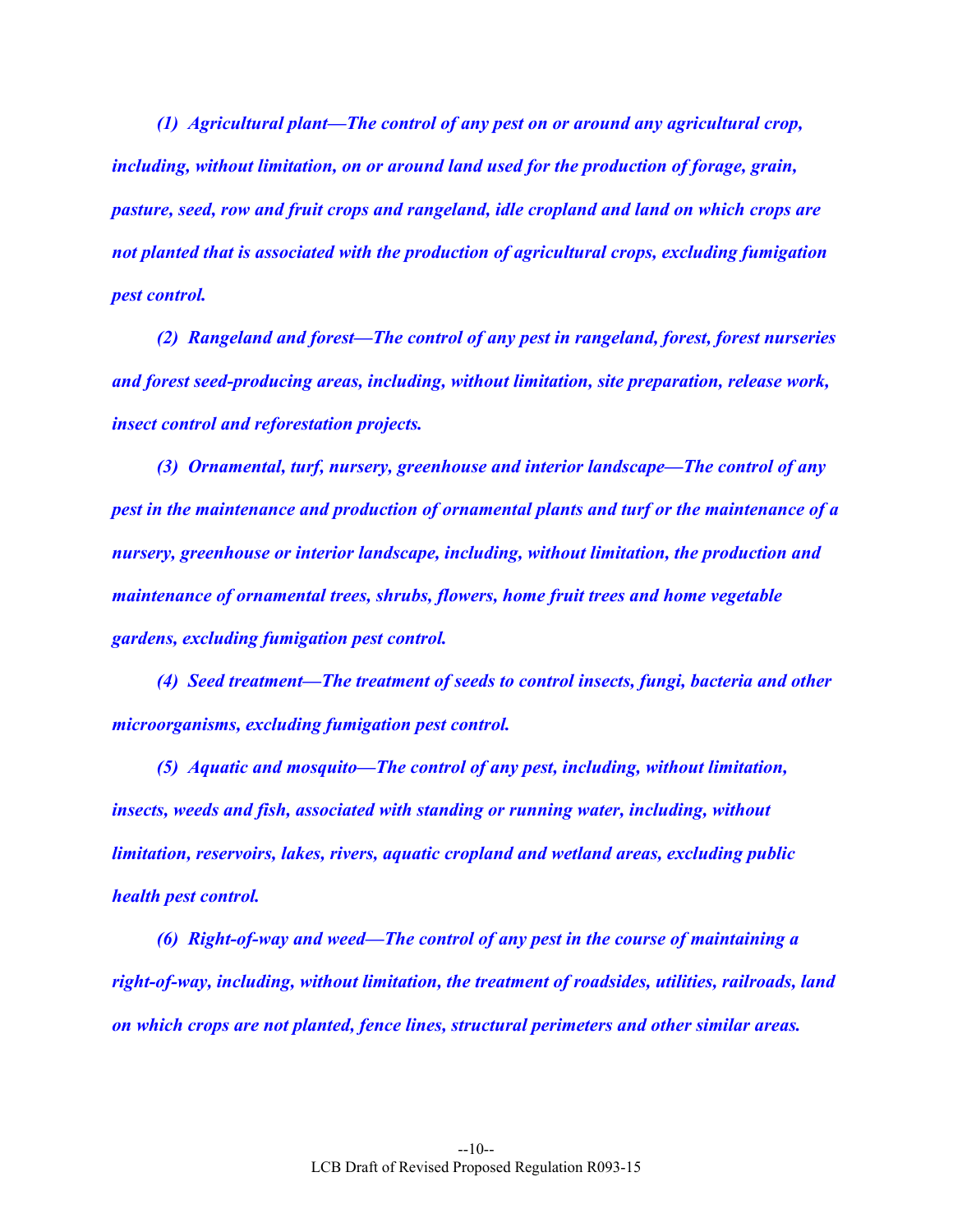*(7) General pest control, industrial and institutional—The control of insect and vertebrate pests in, on or around industrial complexes, institutional complexes and dwelling units.* 

 *(8) Wood-destroying insects—The control of any wood-destroying insect, including, without limitation, termites, in, on or around any structure, including, without limitation, homes, storage sheds and warehouses, excluding fumigation pest control.* 

 *(9) Wildlife control—The application of various substances, including, without limitation, fumigants, for the control of wildlife pests on rangelands, forests, agricultural crops, idle cropland and land on which crops are not planted that is associated with the production of agricultural crops, excluding the control of wildlife pests in, on or around industrial complexes, institutional complexes or dwelling units or predatory pest control.* 

 *(10) Fumigation pest control:* 

 *(I) Commodity fumigation—The control of any pest that infests raw agricultural or processed commodities, animal feeds and commodity storage facilities where such commodities are held or stored, including, without limitation, tarpaulin fumigation and fumigation of grain elevators, rail cars, truck trailers, vans, aquatic vessels, air and sea containers, other static sealable enclosures, food processing plants, prepared bins, warehouses, beehives and other beekeeping equipment.* 

 *(II) Rodent burrow fumigation—Outdoor fumigation for the control of rodents and moles, including, without limitation, marmots, woodchucks, rats, mice, ground squirrels, voles, pocket gophers and chipmunks.*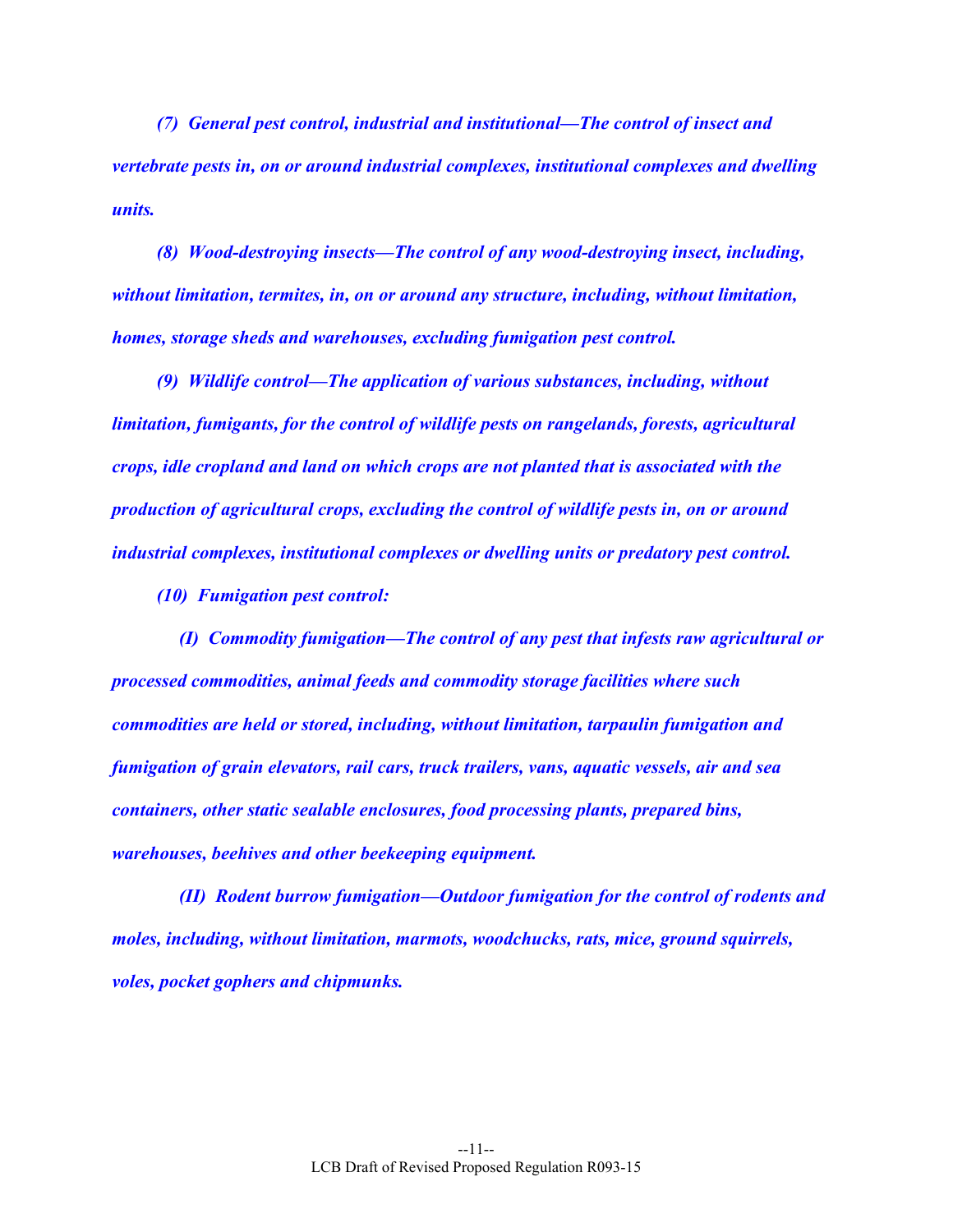*(III) Soil fumigation—The control of any pest that is present in the soil at the time of treatment, including, without limitation, plant-parasitic nematodes, soil-borne pathogens, weeds and insects.* 

 *(11) Regulatory—The use or supervision of use by an employee of a state or federal governmental agency of pesticides to control pests designated by a federal or state agency as actionable, of quarantine concern or noxious weeds pursuant to a government program.* 

 *(12) Sewer line root control—The control of plant roots in the maintenance of sewers.* 

 *(13) Public health—The control of any pest having medical or public health importance.* 

 *(14) Predatory pest control—The control of any predator in any habitat, including, without limitation, by using an M-44 device.* 

 *3. This section must not be construed to prohibit a person or governmental agency or any employee thereof who has obtained the proper license from applying pesticides in a manner not prohibited by law.* 

 *4. As used in this section:* 

 *(a) "Pesticide classified for general use" has the meaning ascribed to it in NAC 555.610.* 

 *(b) "Unmanned aerial vehicle" means a powered aircraft of any size without a human operator aboard the vehicle and that is operated remotely or autonomously.* 

**Sec. 14.** NAC 555.290 is hereby amended to read as follows:

 555.290 1. A person may not be employed or retained in the position of a principal, location principal or primary principal for more than one pest control business at any time.

2. Each primary principal, location principal, principal, operator *, consultant,* 

*demonstration and research specialist* or agent of a pest control business shall: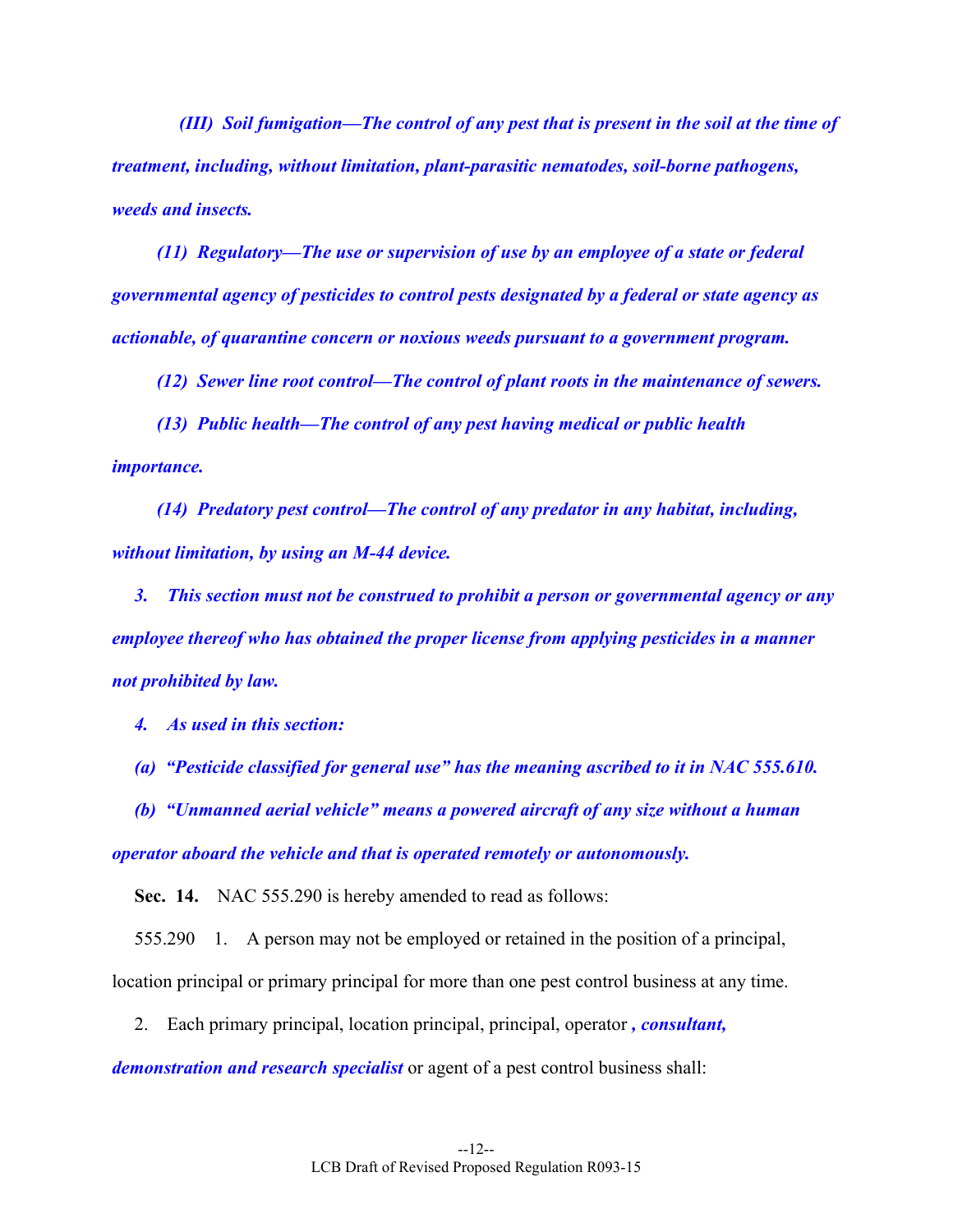(a) Ensure that the license issued to him or her by the Director is on his or her person or in his or her service vehicle while engaging in pest control; and

 (b) Produce the license upon request by the Director or a person designated by the Director as a field agent or inspector pursuant to subsection 2 of NRS 561.225.

 3. The primary principal or location principal of a pest control business shall, within 15 days after the change, notify the Director of any change in the status or authority of any primary principal, location principal, principal, operator *, consultant, demonstration and research specialist* or agent of the pest control business or any change in the information given on the application for the license for the pest control business.

 4. A license is not assignable or transferable. If a change in ownership occurs, a new application and fee must be submitted. No fee is required for a change in the name of the business if the application for the change is accompanied by a declaration under penalty of perjury that there is no change in ownership.

 5. A separate licensing fee for a principal, operator *, consultant, demonstration and research specialist* or agent must be paid by the employer. No additional fee is required for a designation as a primary principal or a location principal.

 6. A principal *, consultant* or operator may apply to the Director for amendment of his or her license to include additional categories of pest control or have restrictions removed. Except as otherwise provided in NAC 555.325, upon examination, the principal or operator is entitled to have the license so amended without any additional licensing fee.

 7. A licensee who cannot provide services in a particular category of pest control because he or she fails to meet the requirements for insurance for that category may apply to have a temporary hold placed on his or her license for that category. The temporary hold on the license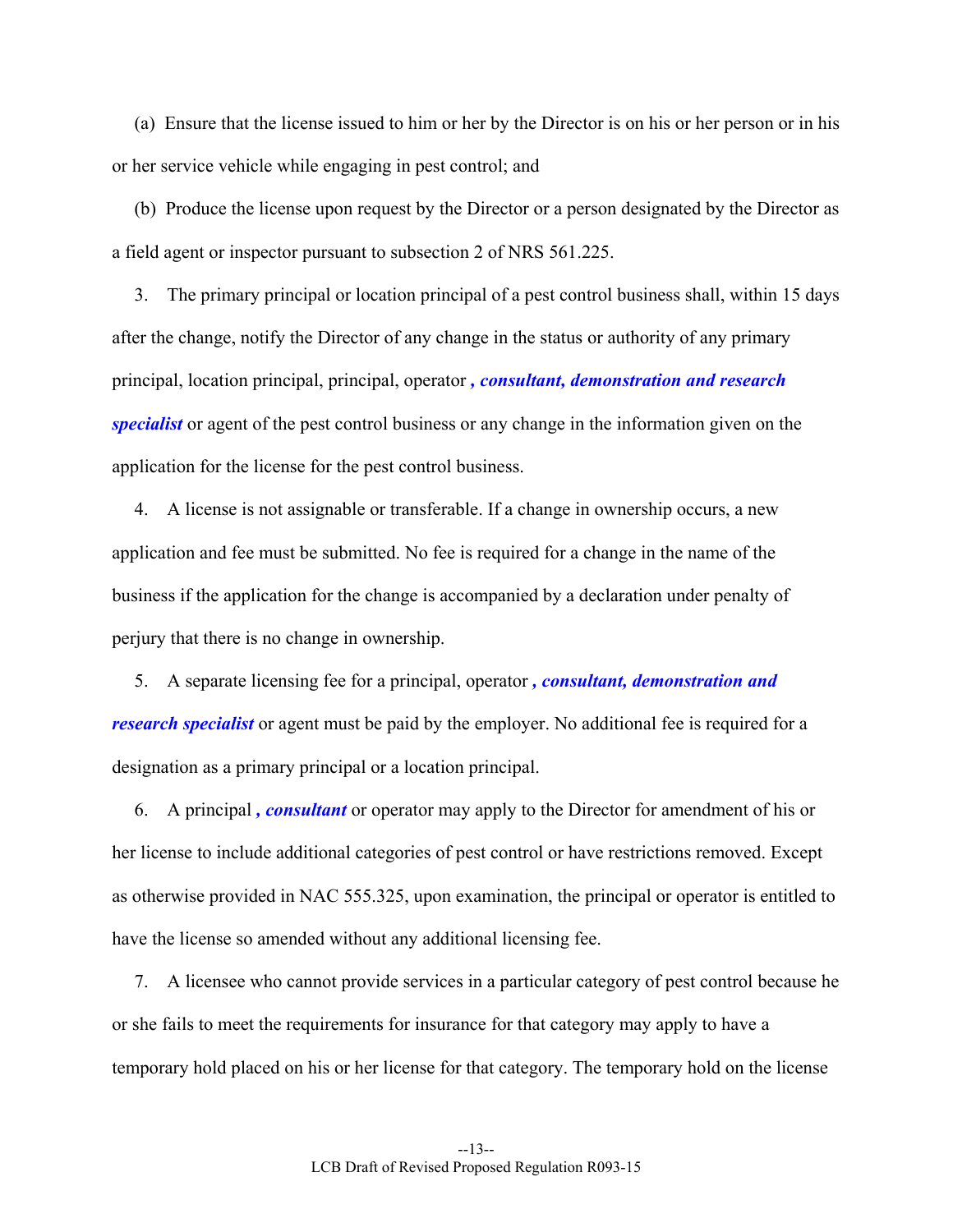for that category may be removed at any time upon submission of proof of insurance to the Director.

8. The Director may refuse to issue a license to a pest control business in a name that is:

- (a) The same or similar to a name used by another licensee;
- (b) Likely to be confused with a governmental agency or trade association; or
- (c) Misleading.

 9. An agent shall not apply any pesticide or provide a recommendation or any other advice to a person concerning the use of a pesticide.

10. *A consultant shall not apply any pesticide.* 

 *11. A demonstration and research specialist shall not:* 

 *(a) Provide a recommendation or any other advice to a person concerning the use of a pesticide for which the brand has been registered pursuant to the provisions of NRS 586.250 to 586.300, inclusive; or* 

 *(b) Apply a pesticide for which the brand has been registered pursuant to the provisions of NRS 586.250 to 586.300, inclusive, except for demonstration and research purposes.* 

 *12.* The Director may refuse to issue a license to an applicant to perform pest control work if, at the time the applicant submits the application:

(a) A fine imposed against the applicant pursuant to NAC 555.530 remains unpaid; or

 (b) Any hearing or other matter that is within the jurisdiction of the Director is pending against the applicant.

 **Sec. 15.** NAC 555.300 is hereby amended to read as follows:

 555.300 A person licensed pursuant to NAC 555.250 to 555.530, inclusive, *and sections 2 to 9, inclusive, of this regulation* may apply in writing to the Director for a permit to perform an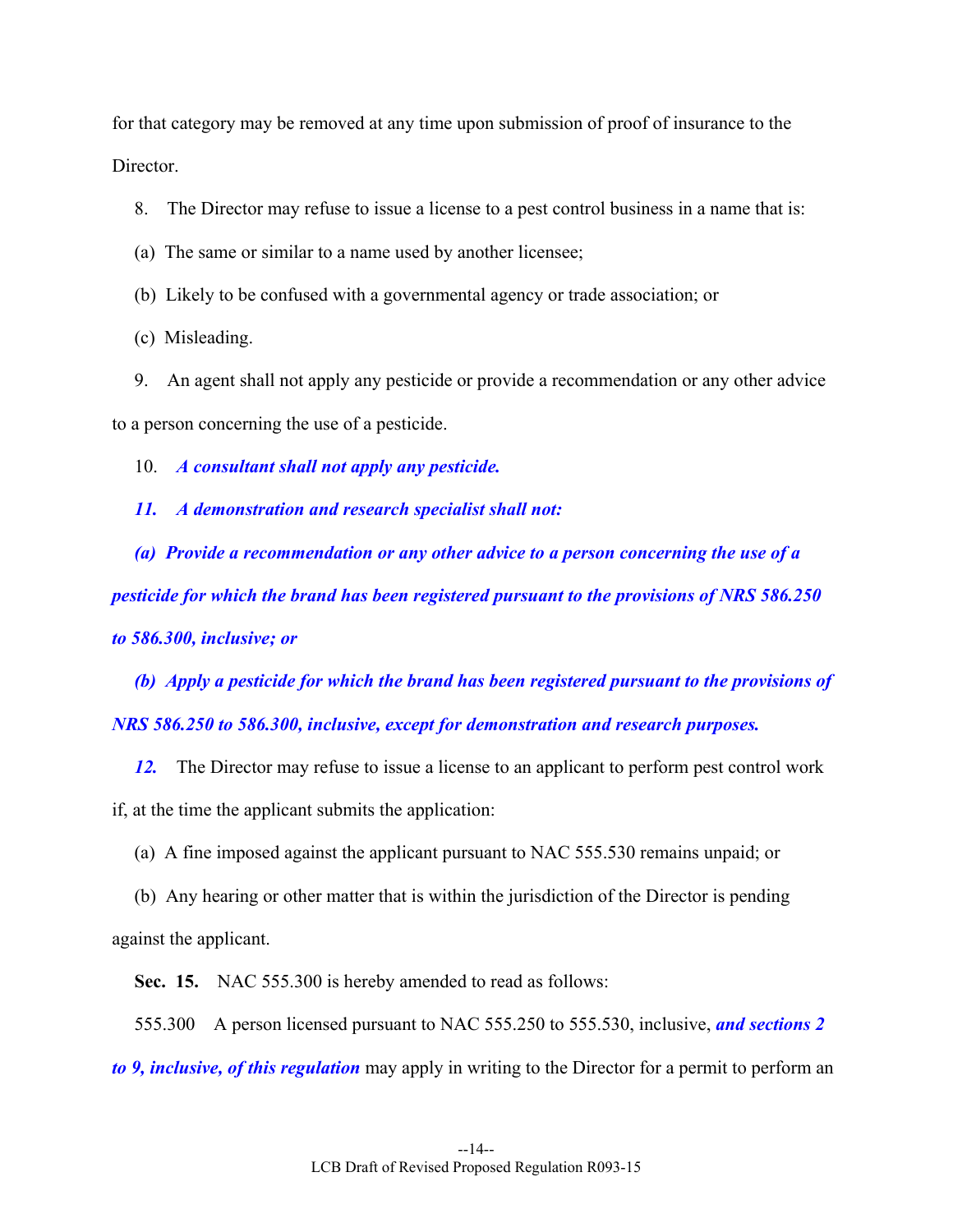emergency application of a pesticide for the protection of public health, property or the environment. The application must include:

1. The address of the site to be treated.

2. The anticipated date of treatment.

 3. The name of the applicator who will be performing or immediately supervising the application.

4. The crop or site to be treated.

 5. The number of units to be treated, including, without limitation, the number of acres or miles or fraction thereof.

6. The pesticide to be applied and the rate at which it will be applied.

7. The purpose for which the crop or site is to be treated.

 8. The brand name or generic name of the pesticide to be applied, the registration number assigned to the pesticide by the Environmental Protection Agency and the dosage to be applied.

 9. Proof that the applicant has insurance for public liability and property damage that satisfies the requirements set forth in **[**subsection 2 of**]** NAC 555.370.

10. Any other information the Director may require.

**Sec. 16.** NAC 555.320 is hereby amended to read as follows:

 555.320 1. Except as otherwise provided in NRS 555.300 and NAC 555.325, an applicant who is applying for an examination as a principal must meet the requirements set forth in NRS 555.300 *.* **[**before being examined and must file proof of meeting the following requirements when submitting an application for a pest control examination:

 (a) Two years of practical experience in the application of pesticide or related pest control in the initial category or categories applied for; or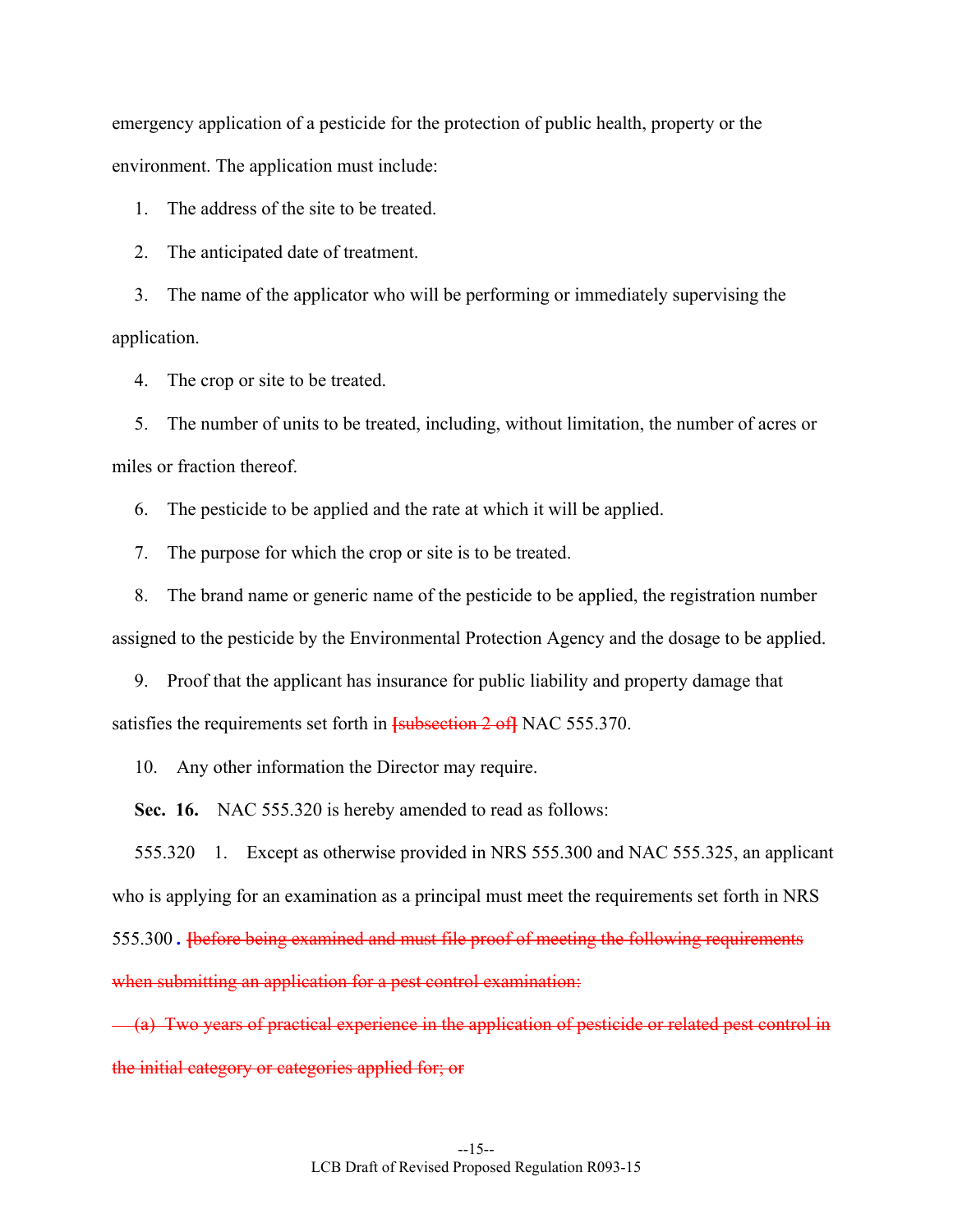(b) Six months of practical experience in the application of pesticide or related pest control in the initial category or categories applied for and proof of not less than 16 college credit hours in biological sciences of which not less than 8 hours must be in subjects directly related to the field of pest control in which the applicant wishes to be licensed.**]**

 2. An applicant who is applying for examination as an operator *, consultant, demonstration and research specialist* or agent **[**is not required to**]** *must* have reached the age of majority **[**nor**]** *but* is  $\frac{\text{fhe or she}}{\text{fhe}}$  *not* required to have  $\frac{\text{fhe}}{\text{fhe}}$ 

(a) The practical experience in the application of pesticide required of a principal pursuant to paragraph (a) of subsection 1; or

 (b) The**]** *the* practical experience and education required of a principal pursuant to **[**paragraph (b) of subsection 1.**]** *NRS 555.300.*

 3. **[**As used in this section:**]** *For the purposes of carrying out the provisions of NRS 555.300, the Department will construe the term:*

 (a) "Credit hours in biological sciences" **[**includes**]** *to include* courses in, but not limited to, biology, botany, entomology, zoology, agronomy, horticulture, biochemistry, nematology, phytopathology and courses similar or similarly derived.

 (b) "Directly related to the field of pest control" courses **[**include**]** *to include* economic entomology, phytopathology and similar courses concerning the identification and control of pests through the use of pesticides.

 (c) "Practical experience" **[**means**]** *to mean* experience that is substantiated by work records, notarized statements verified by work records or any other documentation acceptable to the Department. The term does not include any experience obtained by an applicant while engaged in activity as *a consultant or* an agent or after the applicant: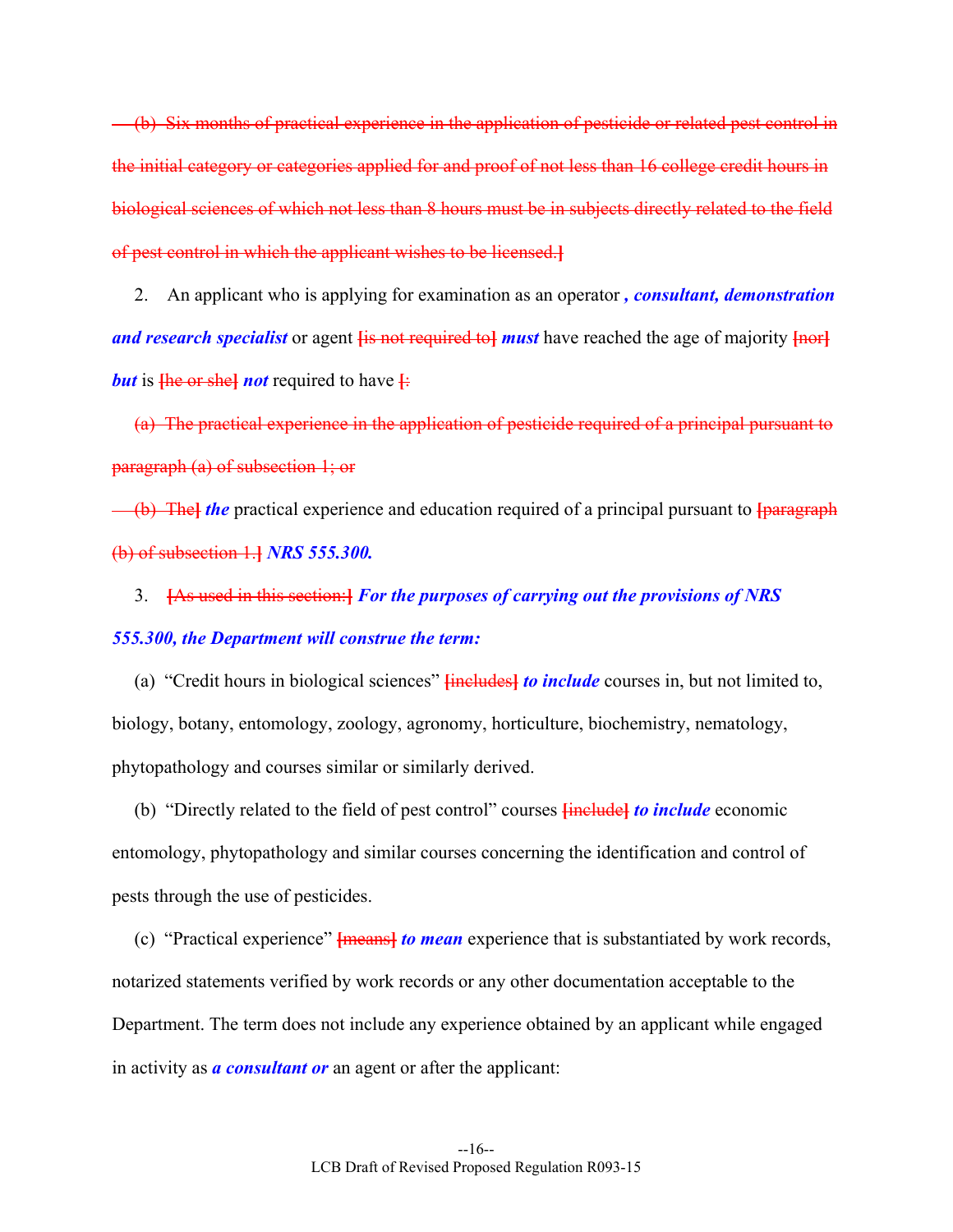- (1) Ceases engaging in pest control;
- (2) Has his or her employment with a pest control business terminated; or
- (3) Has his or her license transferred to inactive status pursuant to NAC 555.385.

 (d) "Related pest control" experience **[**includes**]** *to include* technical field representative work  $\frac{1}{2}$  *or* termite inspection for private or governmental entities. For acting as a consultant on the staff of an area or regional consulting firm.**]** Other experience may be evaluated.

**Sec. 17.** NAC 555.325 is hereby amended to read as follows:

555.325 1. **[**In lieu of meeting the requirements set forth in subsection 1 of NAC 555.320,

**a**<sup> $\bf{A}$ </sup> *A* principal who applies to the Director for amendment of his or her license to include additional categories of pest control pursuant to subsection 6 of NAC 555.290 **[**,**]** may include in the application for a pest control examination *proof of meeting the requirements of subsection 3 of NRS 555.300 with regard to each additional category of pest control for which the principal applies or* proof of meeting the following requirements for each additional category of pest control for which the principal applies:

 (a) Documentation of completion of at least 40 units of continuing education in courses that are accredited by the Director pursuant to NAC 555.374 and directly related to the category of pest control for which the principal applies; or

 (b) Documentation of completion of at least 9 units of continuing education in courses that are accredited by the Director pursuant to NAC 555.374 and directly related to the category of pest control for which the principal applies and documentation of:

 (1) Six or more months of practical experience in the application of pesticide or related pest control in the category of pest control for which the principal applies; or

(2) Successful completion of 3 or more college credit hours received from: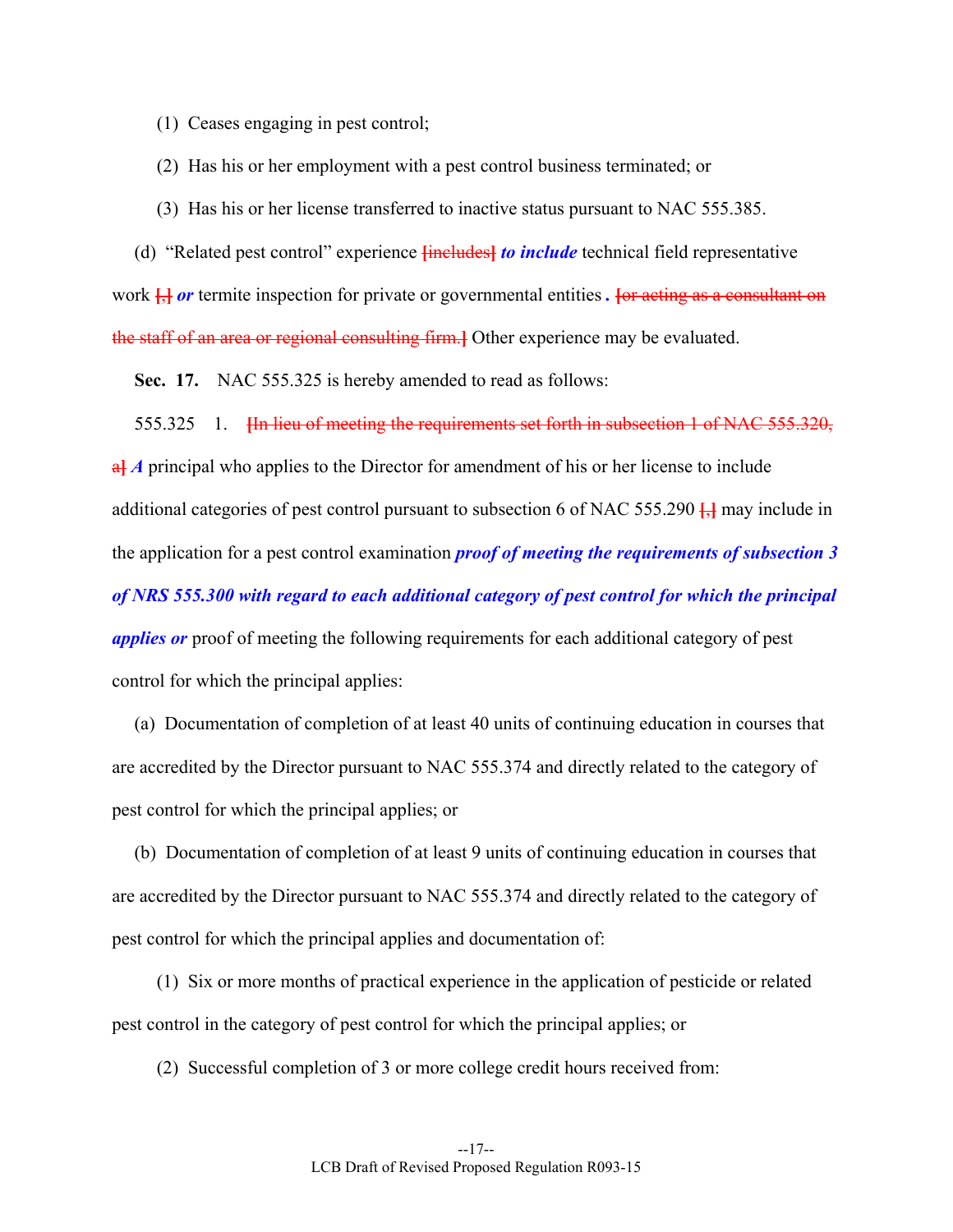(I) A course taken at an accredited college or university that is directly related to the category of pest control for which the principal applies;

 (II) A correspondence course which was approved by the Director and which is directly related to the category of pest control for which the principal applies; or

(III) Any combination of the courses described in sub-subparagraphs (I) and (II).

 2. The Director may require a principal to pass a practical examination that demonstrates the ability to inspect a structure for the presence of pests or use and apply pesticides in any category of pest control for which the principal applies.

 3. The documentation of completion of units of continuing education submitted pursuant to subsection 1 must include the certificate of completion issued by the sponsor of the course.

 4. The practical experience required by subsection 1 must be substantiated by work records, notarized statements, if the principal can verify those statements with work records, or any other documentation acceptable to the Department.

 5. As used in this section, "successful completion" means that the principal received a final grade of at least 70 percent.

**Sec. 18.** NAC 555.340 is hereby amended to read as follows:

 555.340 1. Each applicant for a license as a principal *, consultant, demonstration and research specialist* or operator must pass written examinations to demonstrate his or her:

(a) Knowledge of:

(1) Operations for pest control;

(2) Pertinent laws and regulations;

(3) Safety in handling and dispensing pesticides;

(4) Pests;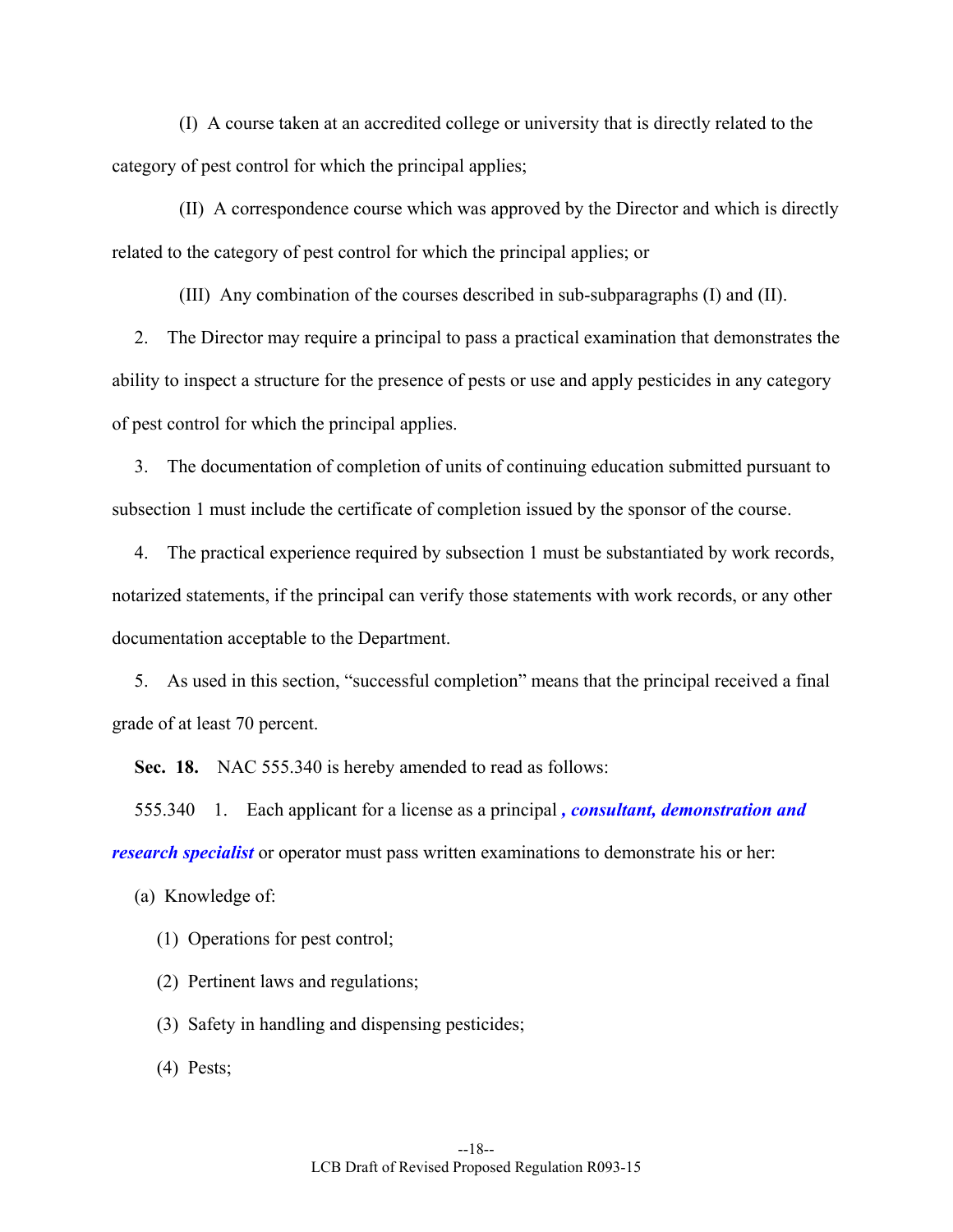- (5) An integrated approach to pest management; and
- (6) Recommended practices for controlling pests.

(b) Proficiency in reading, writing and speaking English.

2. The examination for:

 (a) Each principal consists of a core examination, a separate examination on the laws and regulations of this State relating to pest control and a specific examination for each category of pest control in which the applicant has requested to be examined.

 (b) Each operator *or consultant* consists of a core examination and a specific examination for each category of pest control in which the applicant has requested to be examined.

(c) Each agent consists of an examination based upon a presentation.

 *(d) Each demonstration and research specialist consists of a core examination and a separate examination on the laws and regulations of this State relating to pest control.* 

 3. The Director may require an applicant to pass a practical examination that demonstrates the ability properly to inspect or use and apply pesticides in any category of pest control for which the applicant applies.

 4. The passing score is 70 percent for each examination for a principal and 65 percent for each examination for an operator *, consultant, demonstration and research specialist* or agent.

 5. An applicant who fails to receive a passing score on a section of an examination may be retested upon the expiration of the following minimum waiting periods:

 (a) If applying for an operator's *, consultant's or demonstration and research specialist's*  license, 7 days.

(b) If applying for a principal's license, 10 days.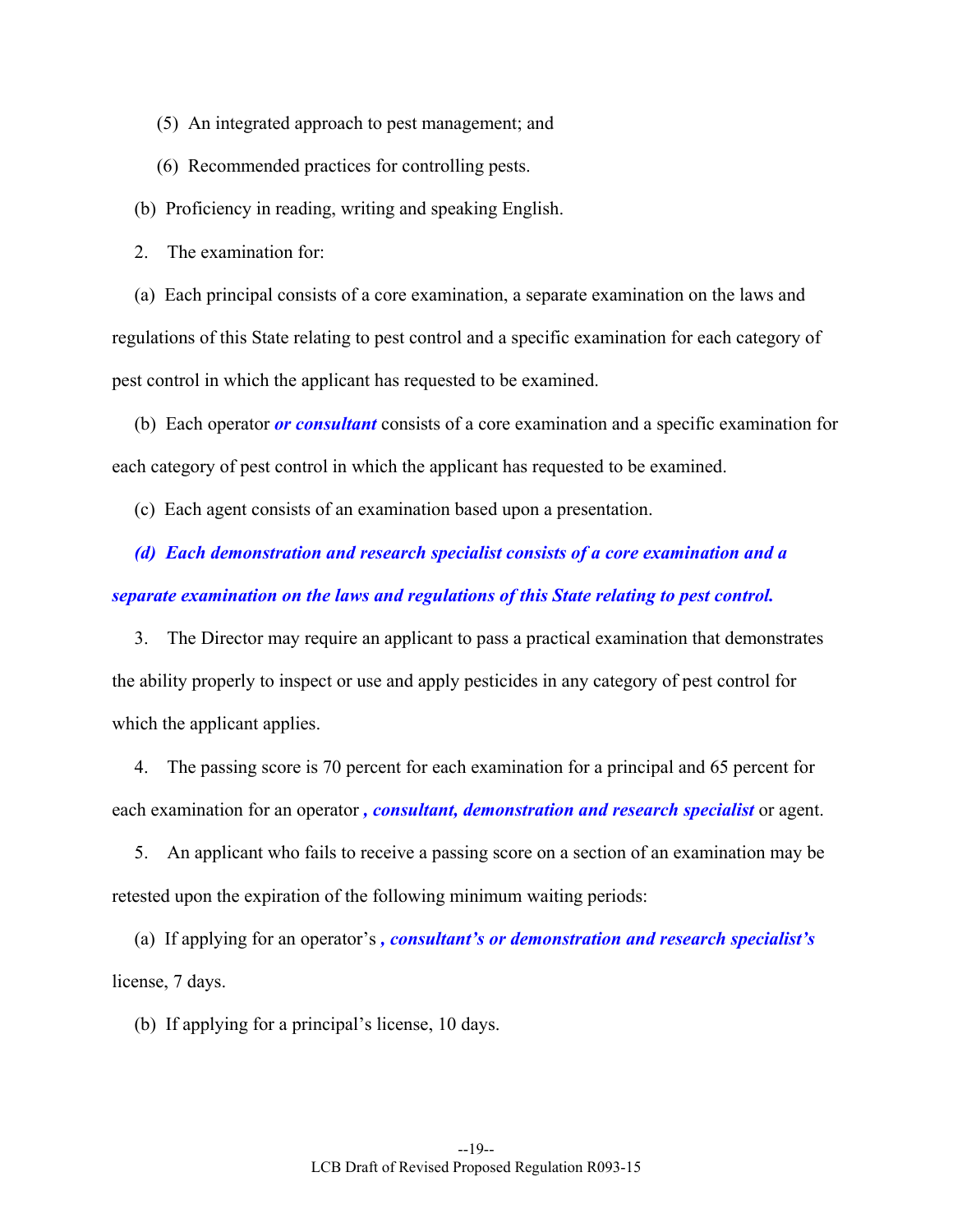6. Any applicant who uses an unauthorized aid during an examination or who copies or removes any portion of an examination must be excluded from the remainder of the examination and must not be allowed to take another examination for at least 6 months.

**Sec. 19.** NAC 555.350 is hereby amended to read as follows:

FIRST PARALLEL **SECTION**  555.350 1. Each application for a license must be made on a form provided by the Director.

2. Each application for a license for a pest control business must include, without limitation:

 (a) The name of the person applying for the license, the name under which the applicant intends to engage in the business of pest control, the street address of the residence of the applicant and the street address of the pest control business.

(b) The name of each partner, if the applicant is a partnership.

 (c) A copy of the current certificate of incorporation and list of officers that has been filed with the Secretary of State pursuant to title 7 of NRS, if the applicant is a corporation.

 (d) The street address, telephone number, facsimile number, electronic mail address, if any, federal identification number of the pest control business and, if the mailing address is different from the street address, the mailing address of the business.

 (e) The **[**state**]** business **[**license**]** *identification* number assigned to the pest control business by the Secretary of State, if any.

 (f) If the pest control business uses aircraft in the application of pesticides, a list that includes a description of each aircraft and the identification number assigned to the aircraft by the Federal Aviation Administration.

 (g) The name, social security number, employer identification number, if applicable, telephone number of the residence, mailing address of the residence and, if the street address is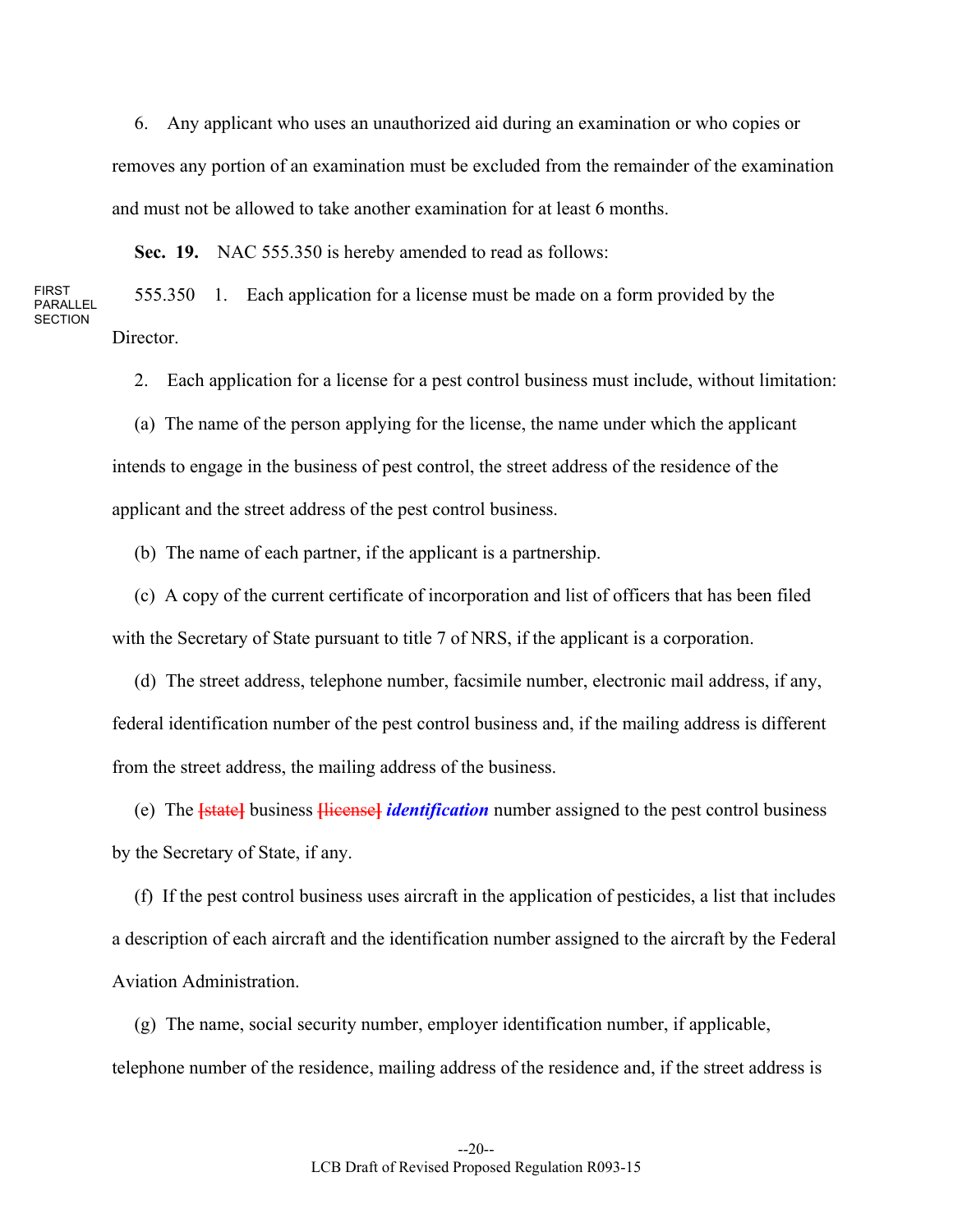different from the mailing address of the residence, the street address of the residence of each primary principal, location principal, principal, operator *, consultant, demonstration and research specialist* and agent employed by the applicant.

- (h) The category of pest control in which the applicant wishes to engage.
- (i) The number of business locations in which the pest control business will operate.
- (j) The address and telephone number of each such business location.

 (k) The name and cellular telephone number, if any, of the primary principal or location principal who supervises the daily activities of the principals, operators *, consultants, demonstration and research specialists* and agents at each business location.

 (l) A statement that includes the status of residency of and the number of the Nevada driver's license issued to each primary principal, location principal and principal employed by the applicant.

 (m) In accordance with NRS 555.325, the statement prescribed by the Division of Welfare and Supportive Services of the Department of Health and Human Services pursuant to NRS 425.520.

(n) If the application is for a license in the urban and structural field  $\frac{1}{2}$  *or governmental agency field,* a report of each pesticide that was applied within the immediately preceding 12 months. The report must include **[**:**]** *, without limitation:*

(1) The brand name of each pesticide that was applied;

 (2) The registration number assigned to the pesticide by the Environmental Protection Agency; and

 (3) A statement indicating whether the pesticide that was applied is a restricted-use pesticide.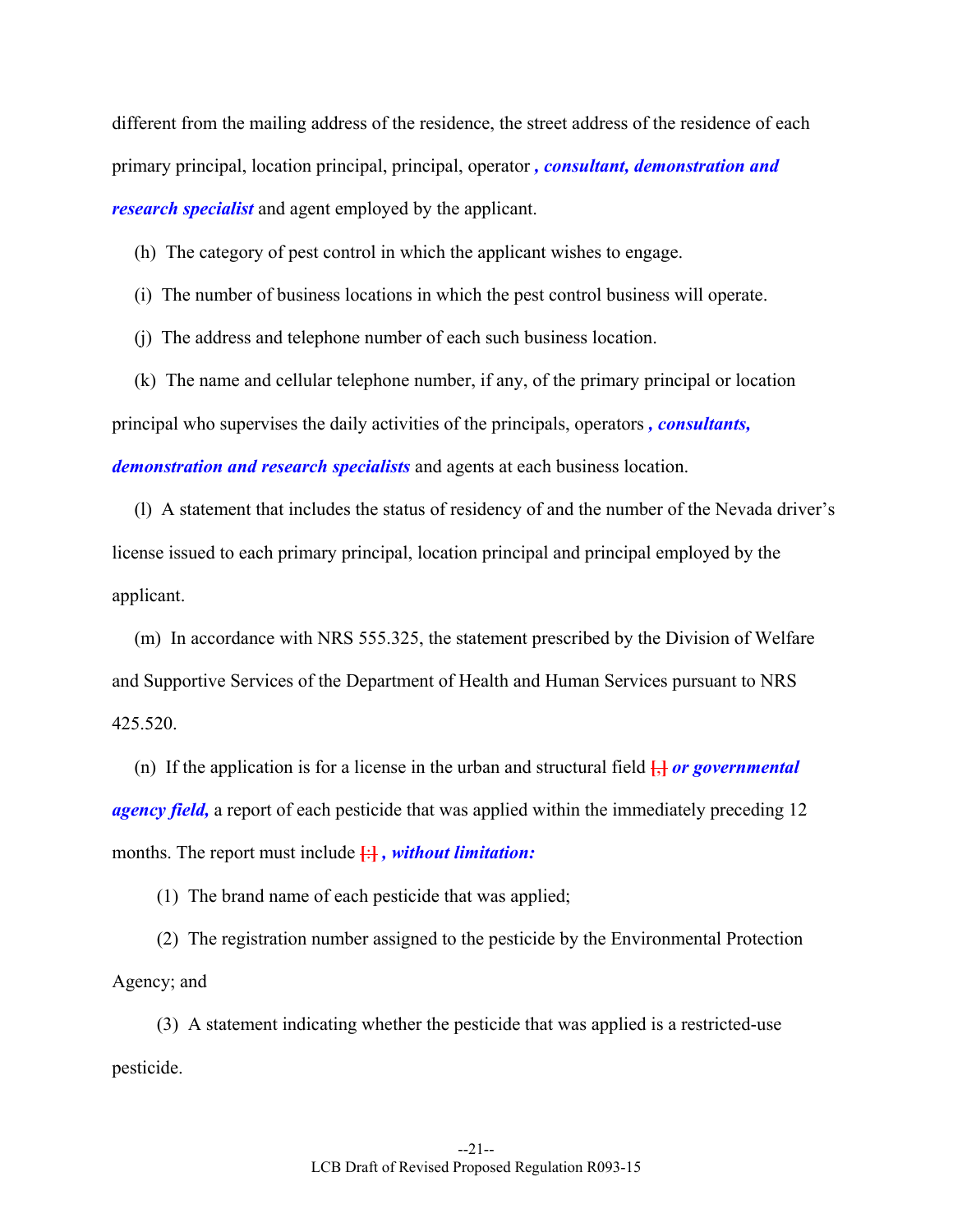(o) If the application is for a license in the aerial field, the number of hours of flight time that the applicant spent engaged in pest control.

 3. In addition to the name of the pest control business required to be included in the application pursuant to paragraph (a) of subsection 2, the applicant shall include in the application at least two alternative names for the pest control business.

**Sec. 20.** NAC 555.350 is hereby amended to read as follows:

SECOND PARALLEL **SECTION**  555.350 1. Each application for a license must be made on a form provided by the **Director** 

2. Each application for a license for a pest control business must include, without limitation:

 (a) The name of the person applying for the license, the name under which the applicant intends to engage in the business of pest control, the street address of the residence of the applicant and the street address of the pest control business.

(b) The name of each partner, if the applicant is a partnership.

 (c) A copy of the current certificate of incorporation and list of officers that has been filed with the Secretary of State pursuant to title 7 of NRS, if the applicant is a corporation.

 (d) The street address, telephone number, facsimile number, electronic mail address, if any, federal identification number of the pest control business and, if the mailing address is different from the street address, the mailing address of the business.

 (e) The **[**state**]** business **[**license**]** *identification* number assigned to the pest control business by the Secretary of State, if any.

 (f) If the pest control business uses aircraft in the application of pesticides, a list that includes a description of each aircraft and the identification number assigned to the aircraft by the Federal Aviation Administration.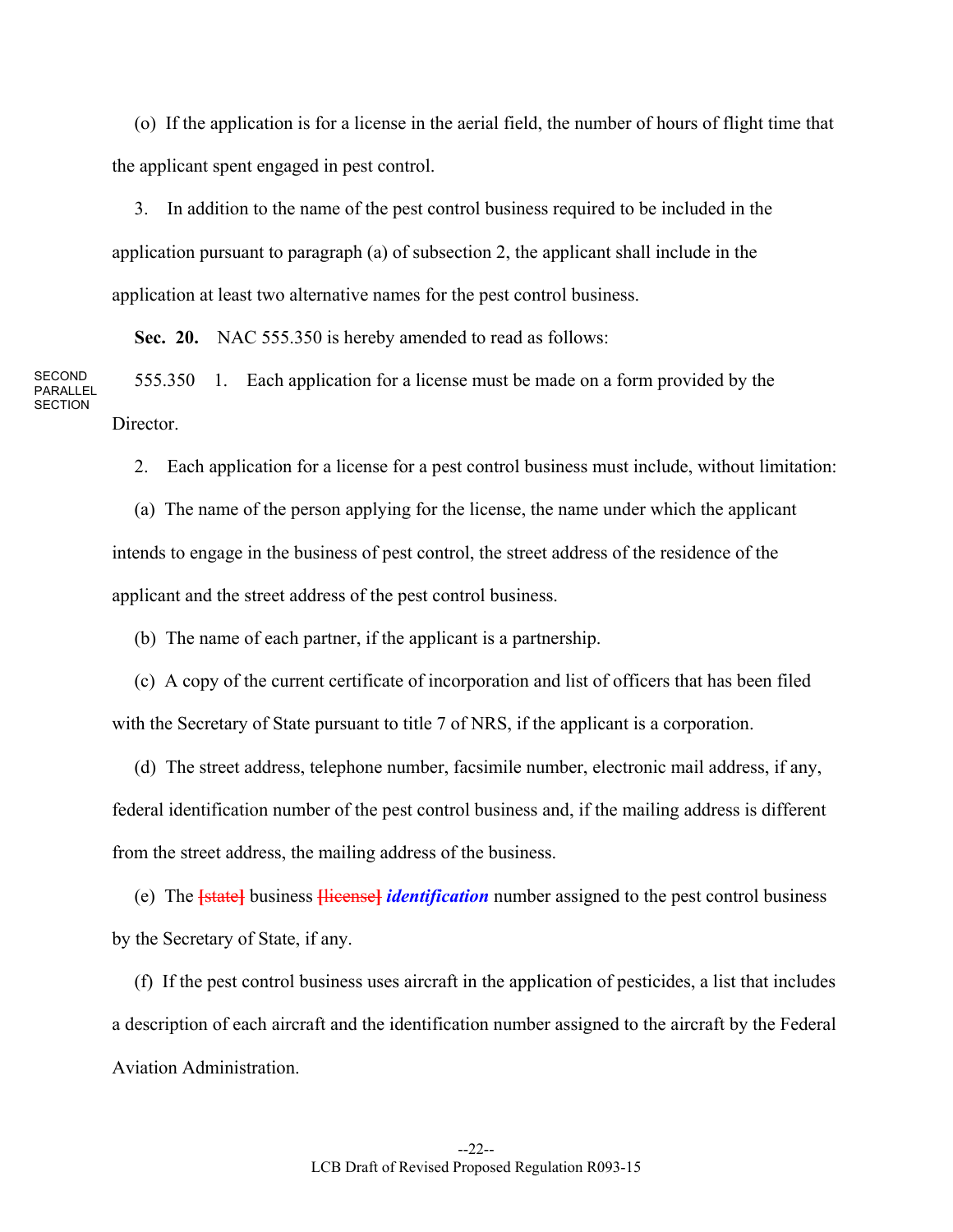(g) The name, social security number, employer identification number, if applicable, telephone number of the residence, mailing address of the residence and, if the street address is different from the mailing address of the residence, the street address of the residence of each primary principal, location principal, principal, operator *, consultant, demonstration and research specialist* and agent employed by the applicant.

(h) The category of pest control in which the applicant wishes to engage.

- (i) The number of business locations in which the pest control business will operate.
- (j) The address and telephone number of each such business location.
- (k) The name and cellular telephone number, if any, of the primary principal or location principal who supervises the daily activities of the principals, operators *, consultants, demonstration and research specialists* and agents at each business location.

 (l) A statement that includes the status of residency of and the number of the Nevada driver's license issued to each primary principal, location principal and principal employed by the applicant.

(m) If the application is for a license in the urban and structural field  $\frac{1}{2}$  or governmental *agency field,* a report of each pesticide that was applied within the immediately preceding 12 months. The report must include **[**:**]** *, without limitation:*

(1) The brand name of each pesticide that was applied;

 (2) The registration number assigned to the pesticide by the Environmental Protection Agency; and

 (3) A statement indicating whether the pesticide that was applied is a restricted-use pesticide.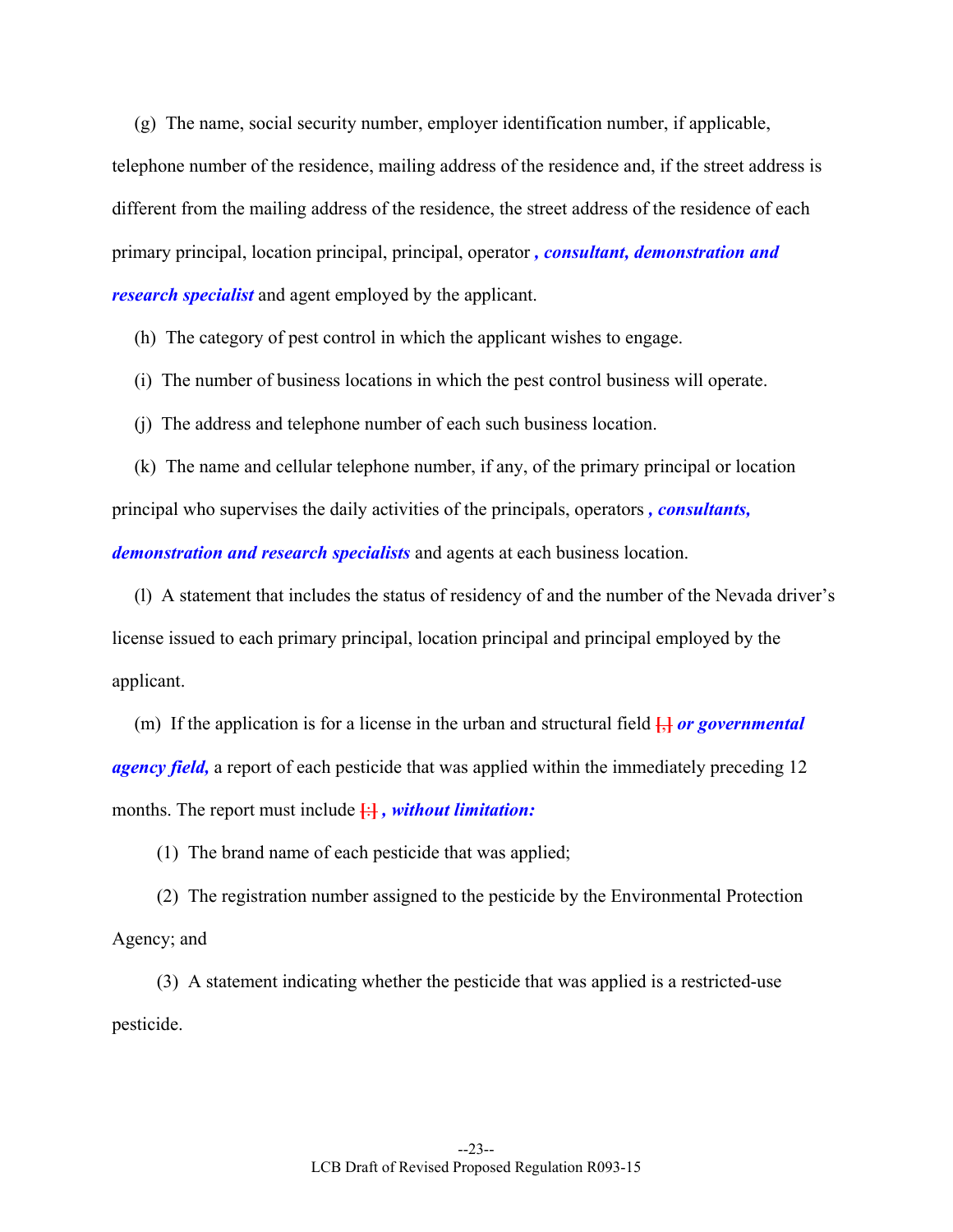(n) If the application is for a license in the aerial field, the number of hours of flight time that the applicant spent engaged in pest control.

 3. In addition to the name of the pest control business required to be included in the application pursuant to paragraph (a) of subsection 2, the applicant shall include in the application at least two alternative names for the pest control business.

**Sec. 21.** NAC 555.360 is hereby amended to read as follows:

 555.360 1. Each application for a license to perform pest control work as a primary principal, *location principal,* principal, operator *, consultant, demonstration and research specialist* or agent for a currently licensed pest control business must include, without limitation:

 (a) The name of the applicant and the mailing address and telephone number of the residence of the applicant.

 (b) The name of the pest control business in this State that presently employs the applicant and the pest control business in this State that last employed the applicant.

(c) A statement indicating:

 (1) Whether the applicant wishes to be licensed as a primary principal, *location principal,*  principal, operator *, consultant, demonstration and research specialist* or agent;

 (2) Whether the applicant holds an active license in another state and, if he or she holds such a license, a list indicating the categories of pest control that the applicant is authorized to engage in pursuant to that license; and

(3) Each category of pest control in which the applicant wishes to engage.

 (d) An endorsement by a primary principal *, location principal* or principal of the pest control business employing the applicant.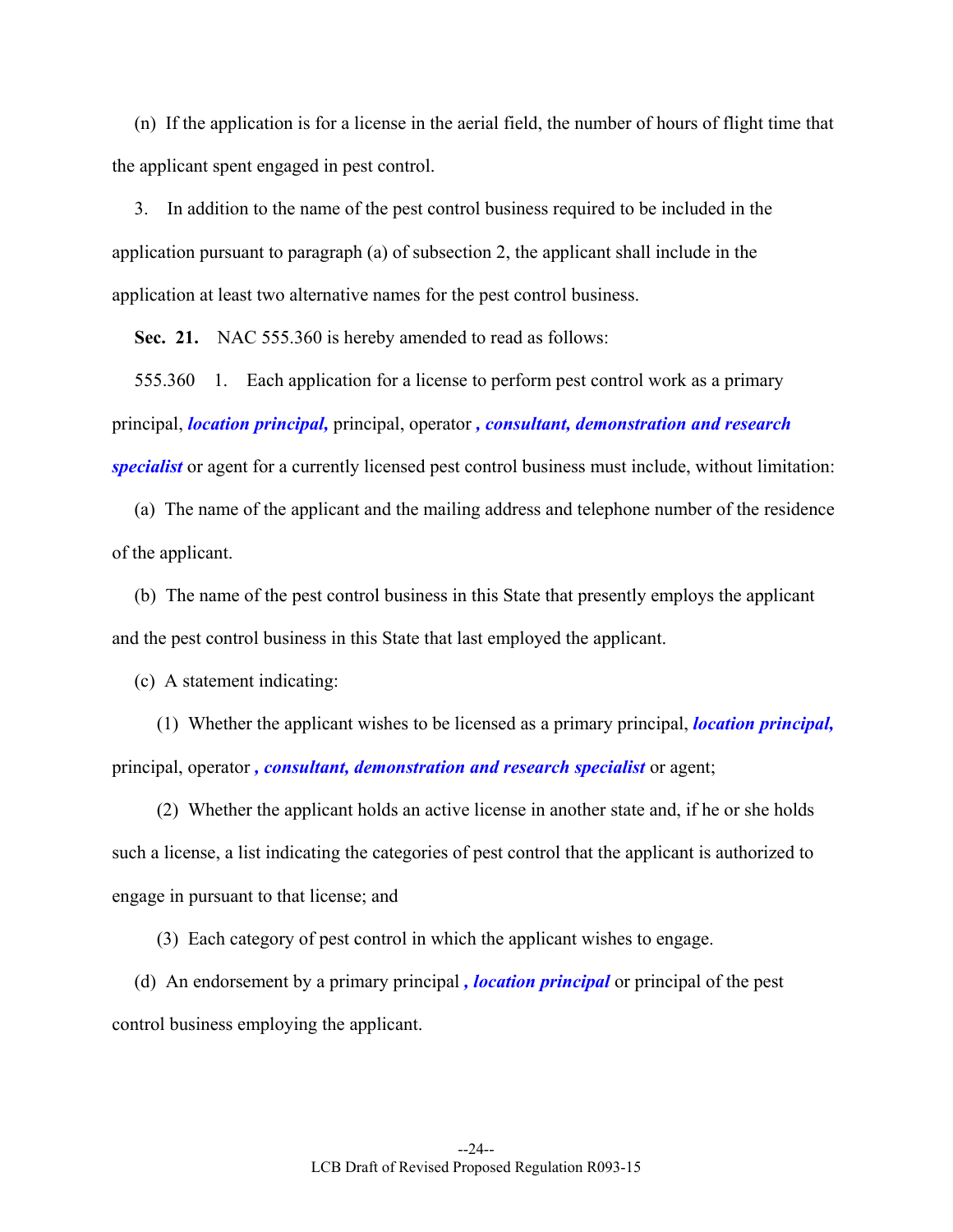2. An applicant for a license as a primary principal will be notified by the Director whether or not the applicant is suitable for licensure as a primary principal based on a criminal history report conducted pursuant to NRS 555.345. After being notified by the Director of his or her suitability, the applicant must complete all other requirements for licensure and obtain a license as a primary principal in not more than 90 days. An applicant who has not obtained his or her license as a primary principal within 90 days after such notification must resubmit a complete set of fingerprints pursuant to NRS 555.345.

**Sec. 22.** NAC 555.370 is hereby amended to read as follows:

 555.370 An applicant for a license to engage in the business of pest control must provide the Department with **[**:

 1. Proof that a primary principal of the business is licensed in the category or categories in which the business will be conducted.

**2. Prooff proof** that the applicant has insurance for public liability and property damage which:

**[**(a)**]** *1.* Covers each occurrence of damage to persons or to property from chemicals, chemical drift and equipment used in the operations of the business including any air operations and any use of ground equipment belonging to aerial applicators.

**[**(b)**]** *2.* Provides the following minimum amounts of coverage:

 $\left\{\left(\frac{1}{1}\right)$  *(a)* For licensees using ground equipment:

**[**(I)**]** *(1)* For each occurrence of bodily injury, \$50,000;

**[**(II)**]** *(2)* For aggregate bodily injury, \$100,000;

**[**(III)**]** *(3)* For each occurrence of property damage, \$50,000; and

**[**(IV)**]** *(4)* For aggregate property damage, \$100,000.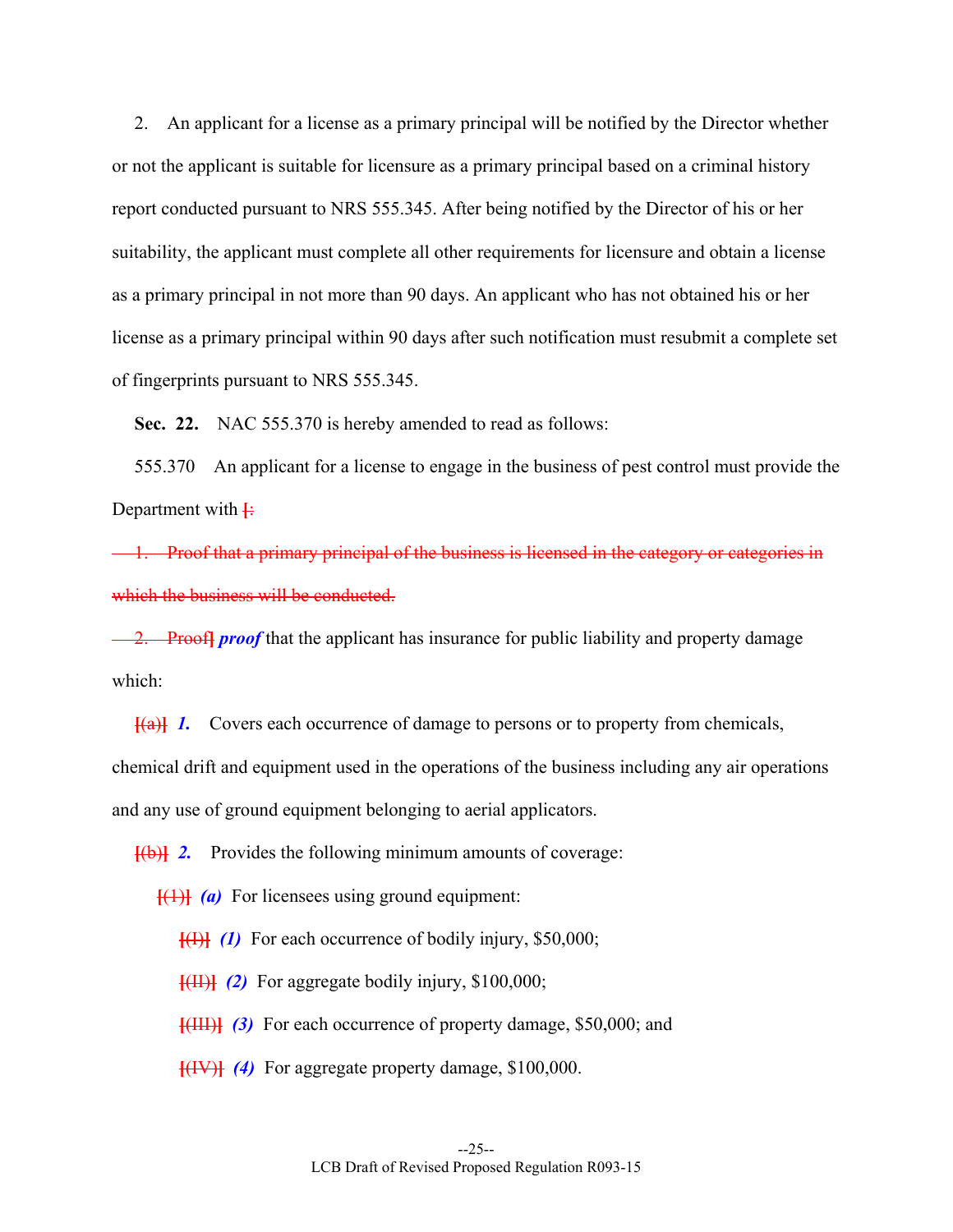$\left[\frac{1}{2}\right]$  *(b)* For licensees using aircraft equipment:

**[**(I)**]** *(1)* For each occurrence of bodily injury, \$100,000;

**[**(II)**]** *(2)* For aggregate bodily injury, \$300,000; and

**[**(III)**]** *(3)* For each occurrence of property damage, \$100,000.

**[**(c)**]** *3.* Provides that not less than 10 days before extending, restricting, cancelling or changing the coverage as certified or paying any claim under the policy, the insurer will give written notice of that action to the Director.

 **Sec. 23.** NAC 555.372 is hereby amended to read as follows:

 555.372 1. Except as otherwise provided in subsection 3, a person who is licensed to engage in the business of pest control may not renew the license unless the person certifies that he or she has, within the immediately preceding 12 months, completed at least six units of continuing education in courses accredited by the Director. Each unit of continuing education must be completed in a course that relates to pest control. A primary principal *, location principal* or principal:

 (a) Is not entitled to receive credit for completing more than three units of continuing education in business management.

 (b) Must complete at least one unit of continuing education in a course relating to laws and regulations governing the use of pesticides.

 2. To receive credit for the completion of a unit of continuing education, a licensee must attend and successfully complete a course accredited by the Director. If the course for which credit for continuing education is sought is:

- (a) An Internet course;
- (b) A course contained on a compact disc;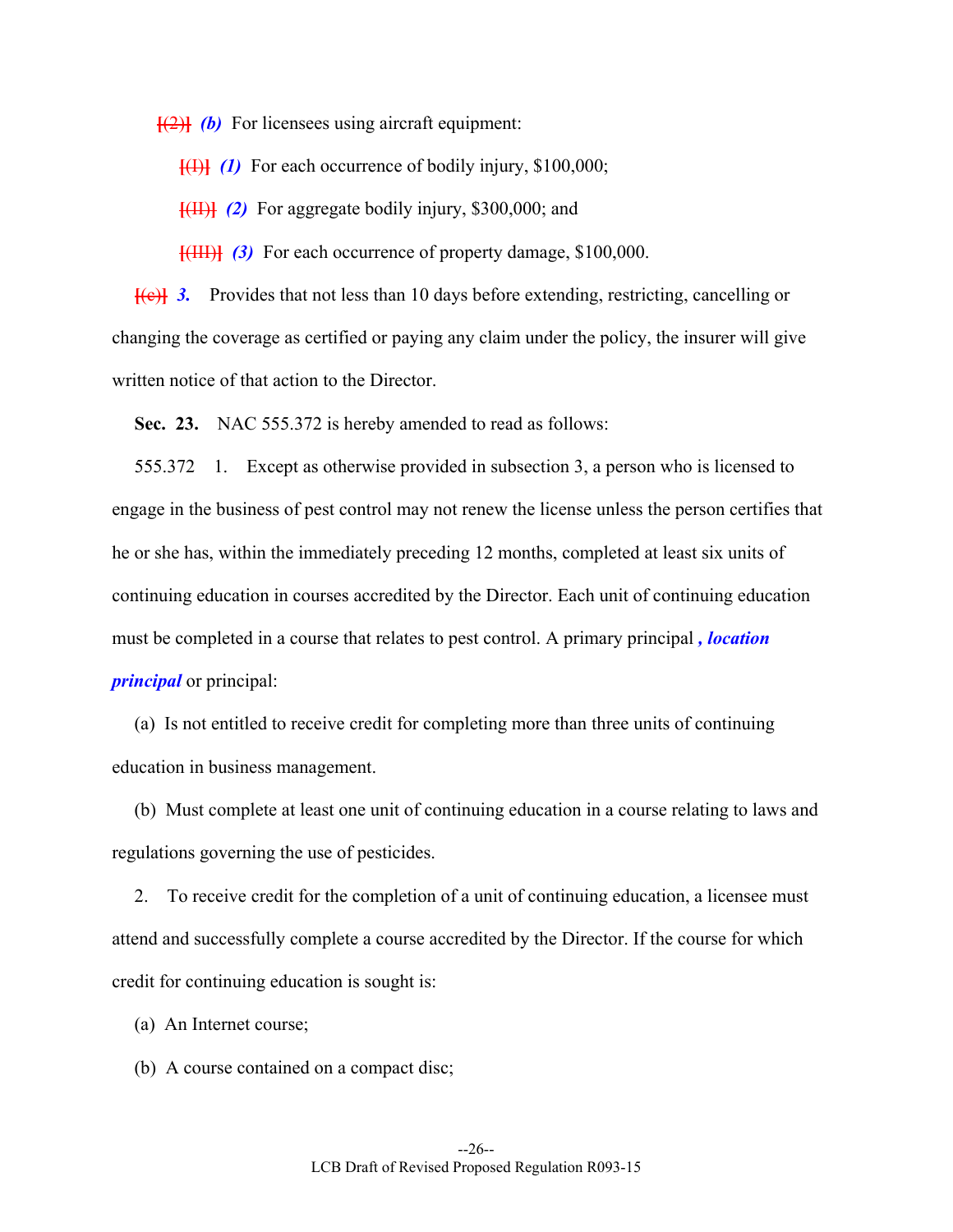#### (c) A correspondence course; or

 (d) A video or other media presentation sponsored by the Cooperative Extension Service,  $\rightarrow$  a licensee must receive a grade of at least 70 percent on an examination, conducted upon completion of the course or presentation, which must consist of not fewer than 10 questions covering each 50 minutes of instruction. A licensee who receives a grade of less than 70 percent on an examination may, not more than 30 days after being notified of his or her grade, take a different examination covering the same course or presentation which meets the requirements of this section. The licensee will receive credit for the completion of a unit of continuing education if he or she receives a grade of at least 70 percent on such a subsequent examination.

3. The provisions of subsection 1 do not apply to a licensee who:

 (a) Obtained the license for the first time less than 12 months immediately preceding the expiration of the license;

 (b) Passes the core and specific examinations given pursuant to NAC 555.340 in each category of pest control in which he or she is currently licensed;

 (c) Holds a license or certificate as a pest control adviser or certified crop adviser, or the equivalent as determined by the Director;

 (d) Is an operator and has become licensed as a principal during the 12 months immediately preceding the expiration of the license by passing the core examination and at least one examination for a category of pest control given pursuant to NAC 555.340; or

(e) Is licensed solely as an agent.

 4. A licensee may receive credit for the completion of a course of continuing education offered in another state if: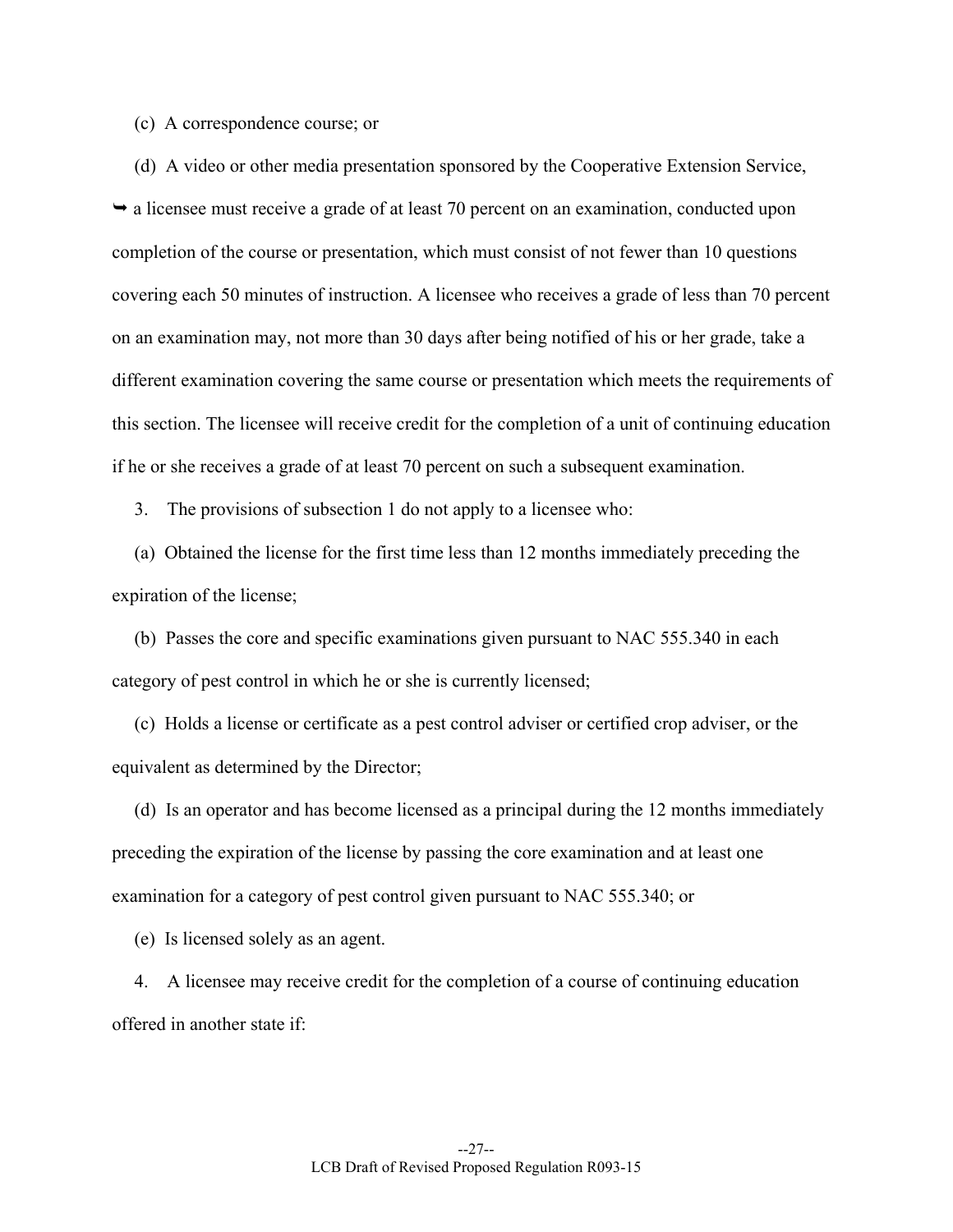(a) The course is approved for continuing education by the appropriate agency of the state; and

 (b) Upon completion of the course, the licensee or sponsor of the course submits to the Department:

(1) An agenda or outline for the course setting forth:

(I) The location, date and time of the course;

(II) The topics discussed during the course; and

(III) The name of each speaker at the course;

 (2) A copy of a letter or other form indicating that the appropriate agency of the state has approved the course for continuing education and the number of units of continuing education approved for the course;

 (3) The name of each licensee from this State who attended the course as indicated by the attendance sheet for the course; and

(4) A request to receive credit for attending the course.

 5. For each course for which a licensee claims one or more units of continuing education, he or she may request from the sponsor of the course:

(a) A certificate of completion issued by the sponsor of the course; or

 (b) Another document or record that in the judgment of the Director adequately establishes that the licensee successfully completed the course.

 **Sec. 24.** NAC 555.385 is hereby amended to read as follows:

 555.385 1. Except as otherwise provided in subsection 6, every person licensed to engage in pest control shall return his or her license to the Department within 15 working days after:

(a) He or she ceases engaging in pest control; or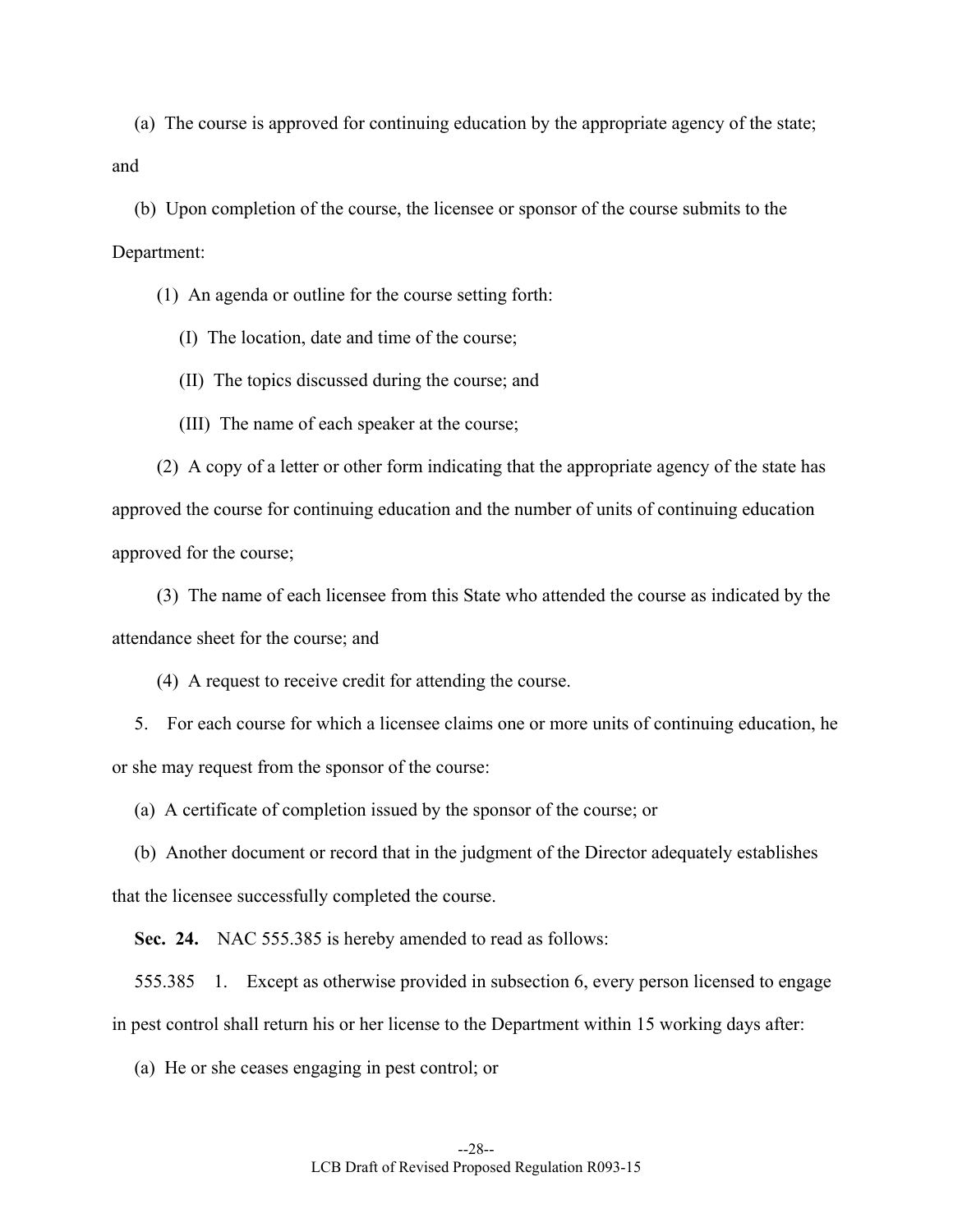(b) His or her employment with a pest control business is terminated.

 2. A primary principal, principal, *location principal,* operator *, consultant, demonstration and research specialist* or agent of a pest control business shall provide written notice to the Department of the date of termination of the employment of a primary principal, *location principal,* principal, operator *, consultant, demonstration and research specialist* or agent from the pest control business within 15 days after the date on which that termination occurs.

 3. A former licensee who ceases engaging in pest control or has his or her employment with a pest control business terminated shall not engage in pest control.

4. Except as otherwise provided in subsection 11, to regain a license as a principal,  $\overline{\text{for an}}$ operator, *consultant or demonstration and research specialist* after the principal,  $\left\{\Theta f\right\}$  operator *, consultant or demonstration and research specialist* ceases engaging in pest control or has his or her employment with a pest control business terminated, a former licensee must:

 (a) If not more than 2 years have elapsed since the licensee ceased engaging in pest control or had his or her employment with a pest control business terminated:

(1) Complete the application requirements of NAC 555.360;

 (2) Complete at least six units of continuing education in courses which meet the requirements of NAC 555.372; and

 (3) Comply with all applicable requirements in chapter 555 of NRS for applicants for a license.

 (b) If more than 2 years have elapsed since the licensee ceased engaging in pest control or had his or her employment with a pest control business terminated:

(1) Complete the application requirements of NAC 555.360;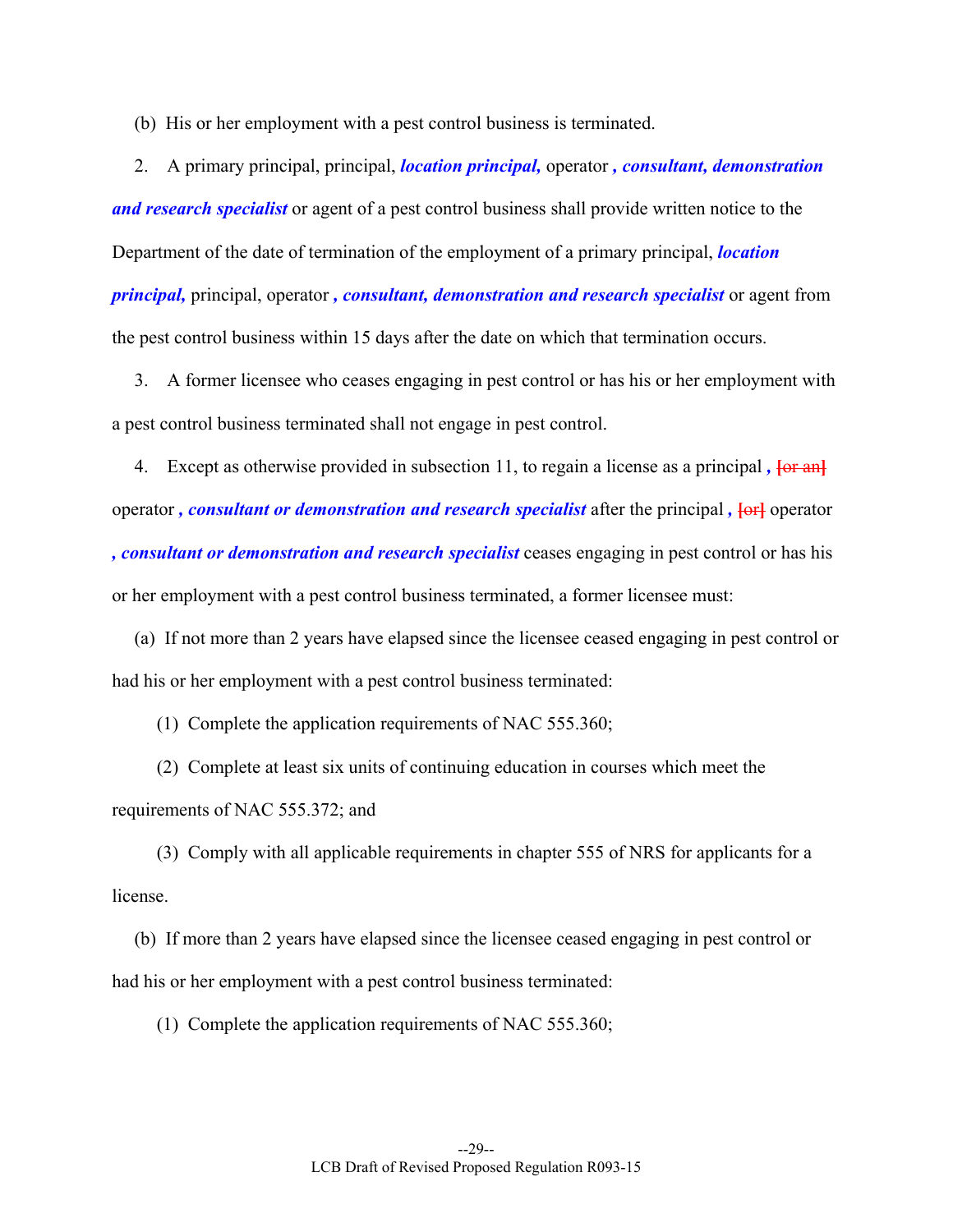(2) Meet the applicable requirements of NAC 555.320 and pass the core and specific examinations given pursuant to NAC 555.340 in each category of pest control in which he or she wishes to be licensed;

(3) If applicable, meet the requirements of NAC 555.380; and

 (4) Comply with all applicable requirements in chapter 555 of NRS for applicants for a license.

 5. Except as otherwise provided in subsection 11, to regain a license as a primary principal after the principal ceases engaging in pest control or has his or her employment with a pest control business terminated, a former licensee must:

 (a) If not more than 2 years have elapsed since the licensee ceased engaging in pest control or had his or her employment with a pest control business terminated:

(1) Complete the application requirements of NAC 555.360;

 (2) Complete at least six units of continuing education in courses which meet the requirements of NAC 555.372; and

 (3) Comply with all applicable requirements in chapter 555 of NRS for applicants for a license.

 (b) If more than 2 years have elapsed since the licensee ceased engaging in pest control or had his or her employment with a pest control business terminated:

(1) Complete the application requirements of NAC 555.360;

 (2) Meet the applicable requirements of NAC 555.320 and pass the core and specific examinations given pursuant to NAC 555.340 in each category of pest control in which he or she wishes to be licensed;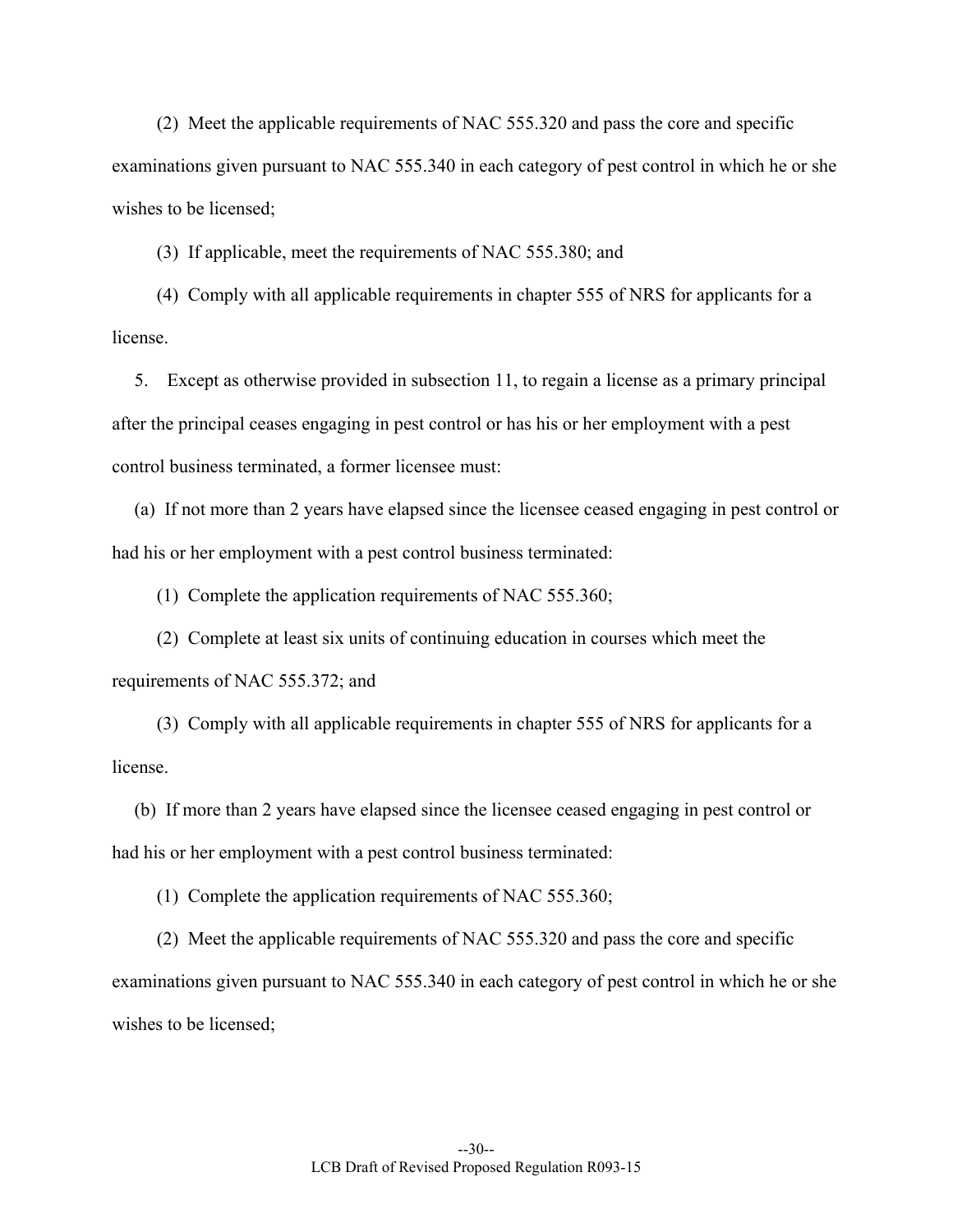(3) Comply with all applicable requirements in chapter 555 of NRS for applicants for a license; and

(4) Submit a set of fingerprints pursuant to NRS 555.345.

 6. A licensee who ceases engaging in pest control or has his or her employment with a pest control business terminated may, in lieu of returning his or her license to the Department pursuant to subsection 1, have his or her license transferred to inactive status by submitting to the Director an application on a form prescribed by the Director. The application must include, without limitation:

(a) The name and license number of the licensee;

 (b) The physical address and, if different from the physical address, the mailing address of the licensee;

(c) The electronic mail address, if any, of the licensee;

(d) The telephone number, if any, of the licensee;

(e) The date of birth of the licensee;

(f) The social security number or employer identification number, if any, of the licensee; and

 (g) A statement certifying that the information in the application is correct and that the licensee will not engage in pest control in any category while the license is on inactive status.

 7. A licensee whose license is placed on inactive status pursuant to subsection 6 shall not engage in pest control during the time the license is on inactive status. The licensee shall provide written notice to the Department within 15 days after any change in the information given on the application for inactive status pursuant to subsection 6.

 8. A license on inactive status expires on December 31. To renew a license on inactive status, the licensee must: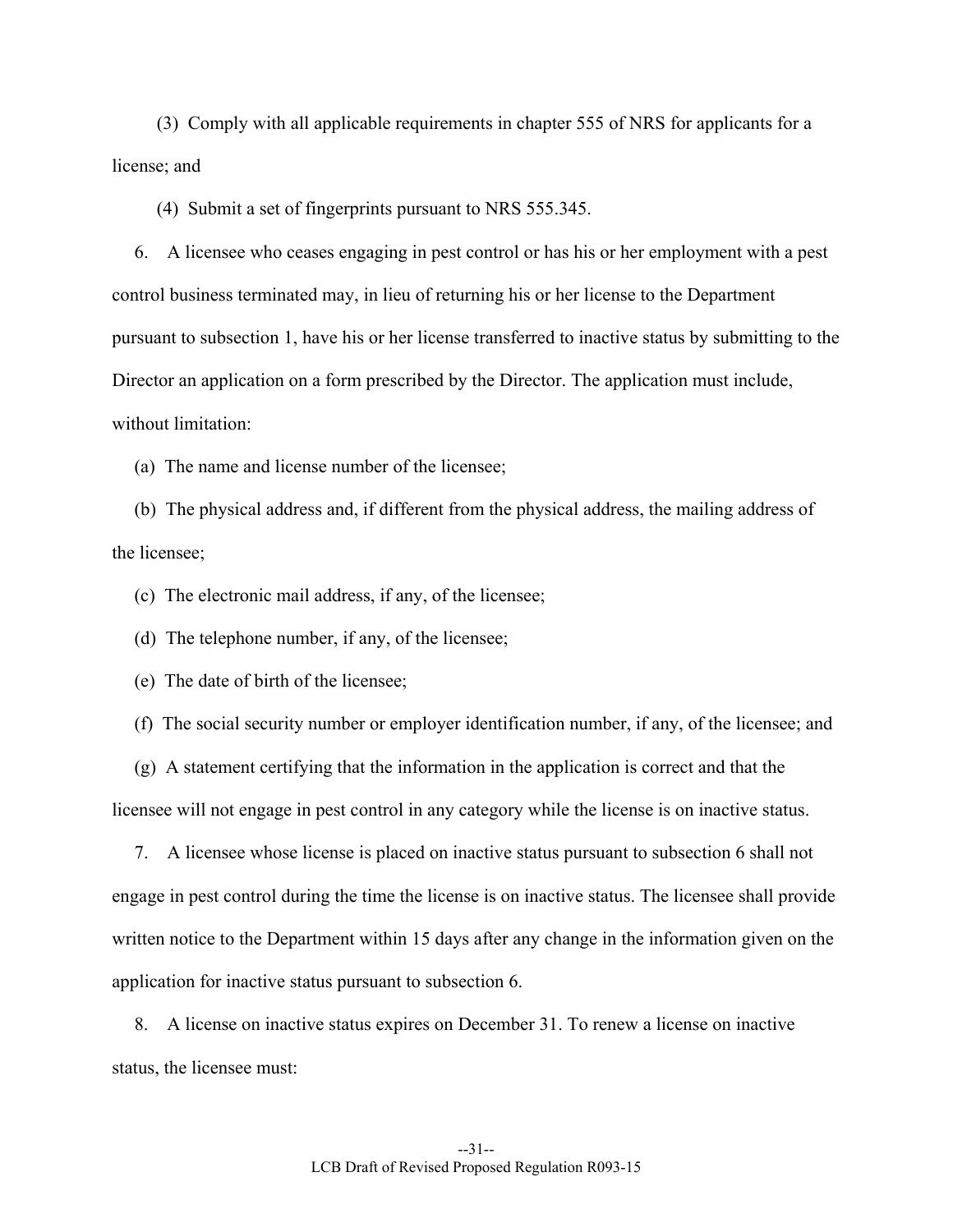(a) Complete at least six units of continuing education in courses which meet the requirements of NAC 555.372;

 (b) Comply with all applicable requirements in chapter 555 of NRS for applicants for a license; and

(c) Pay the licensing fee pursuant to NAC 555.397.

 9. The holder of a license on inactive status who fails to renew the license pursuant to subsection 8 shall return his or her license to the Department on or before the January 15 immediately succeeding the expiration of the license.

10. The holder of a license on inactive status who wishes to reactivate the license must:

(a) Notify the Director on a form prescribed by the Director; and

(b) Complete the application required by NAC 555.360.

 11. A former licensee who returns his or her license to the Department pursuant to subsection 1 may, within 2 years after the licensee ceased engaging in pest control or had his or her employment with a pest control business terminated, apply to the Director to have his or her former license placed on inactive status pursuant to subsection 6.

**Sec. 25.** NAC 555.395 is hereby amended to read as follows:

555.395 1. Every person licensed to engage in pest control shall ensure that:

 (a) The pest control business has a primary principal who is licensed in the appropriate category or categories of pest control; and

 (b) If the pest control business has more than one location, each of his or her business locations *in or outside this State from which personnel engage in pest control* in this State has a primary principal or a location principal who is licensed in the appropriate category or categories of pest control.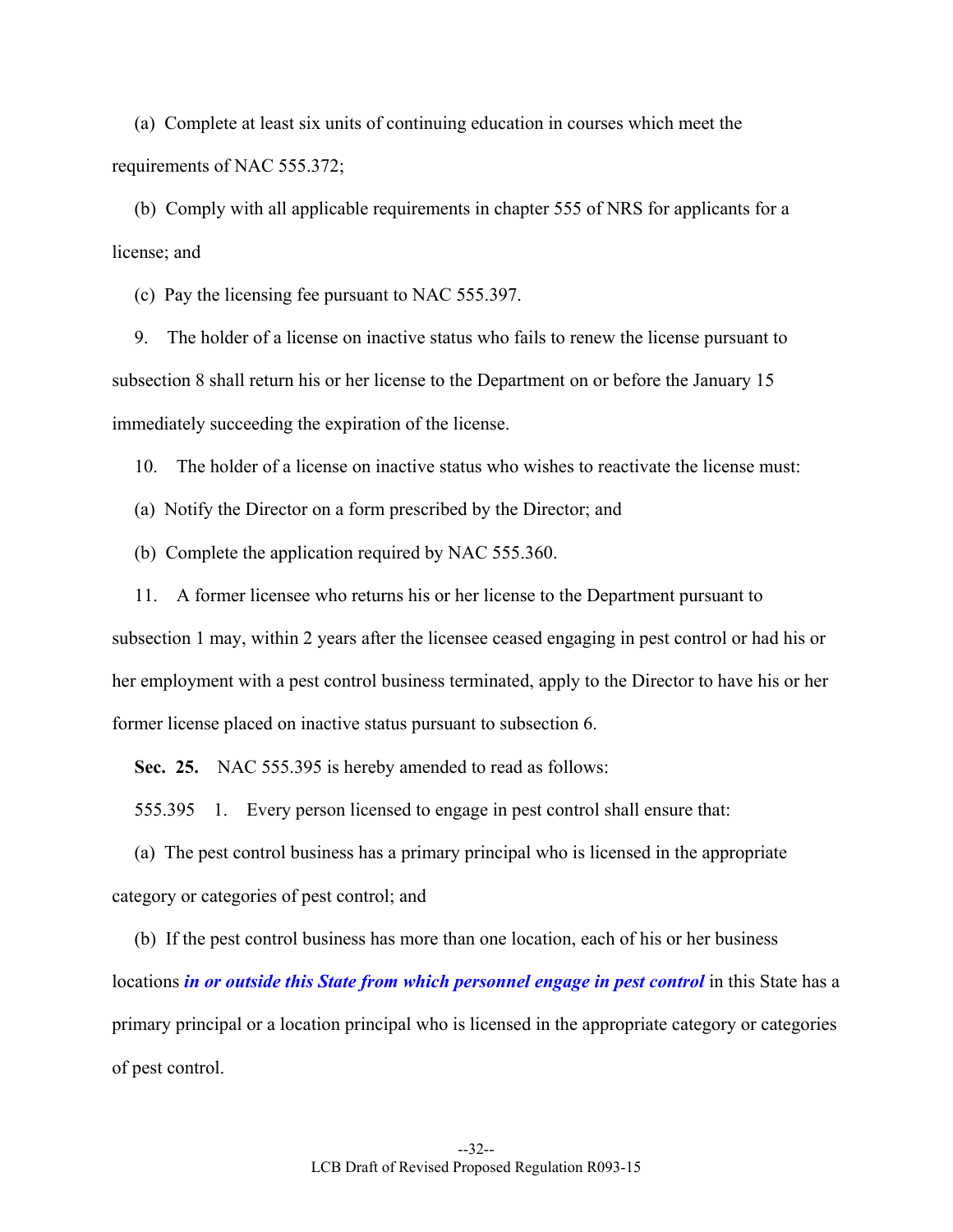2. The Director will suspend the license of a pest control business 120 days after the pest control business ceases to have a primary principal who is licensed in the appropriate category or categories of pest control. The license will remain suspended until the pest control business obtains a primary principal who is licensed in the appropriate category or categories of pest control.

 3. For a pest control business that has more than one business location, the Director will suspend the license of a business location of a pest control business 30 days after the business location ceases to have a primary principal or a location principal who is licensed in the appropriate category or categories of pest control. The license will remain suspended until the pest control business designates a primary principal or a location principal for that business location who is licensed in the appropriate category or categories.

**Sec. 26.** NAC 555.397 is hereby amended to read as follows:

555.397 1. An applicant for a license must pay to the Director, as applicable:

 (a) For *an initial core* examination **[**or**]** *, an initial examination on the laws and regulations of this State relating to pest control or an initial examination concerning a category of pest control, a testing fee of \$50.* 

 *(b) For* reexamination **[**,**]** *of an examination described in paragraph (a),* a testing fee of **[**\$25**]** *\$35* for each **[**category of pest control in which**]** *examination that* the applicant wishes to **[**be examined;

(b)**]** *take.* 

*(c)* For licensure of a pest control business, a licensing fee of \$250.  $\frac{1}{2}$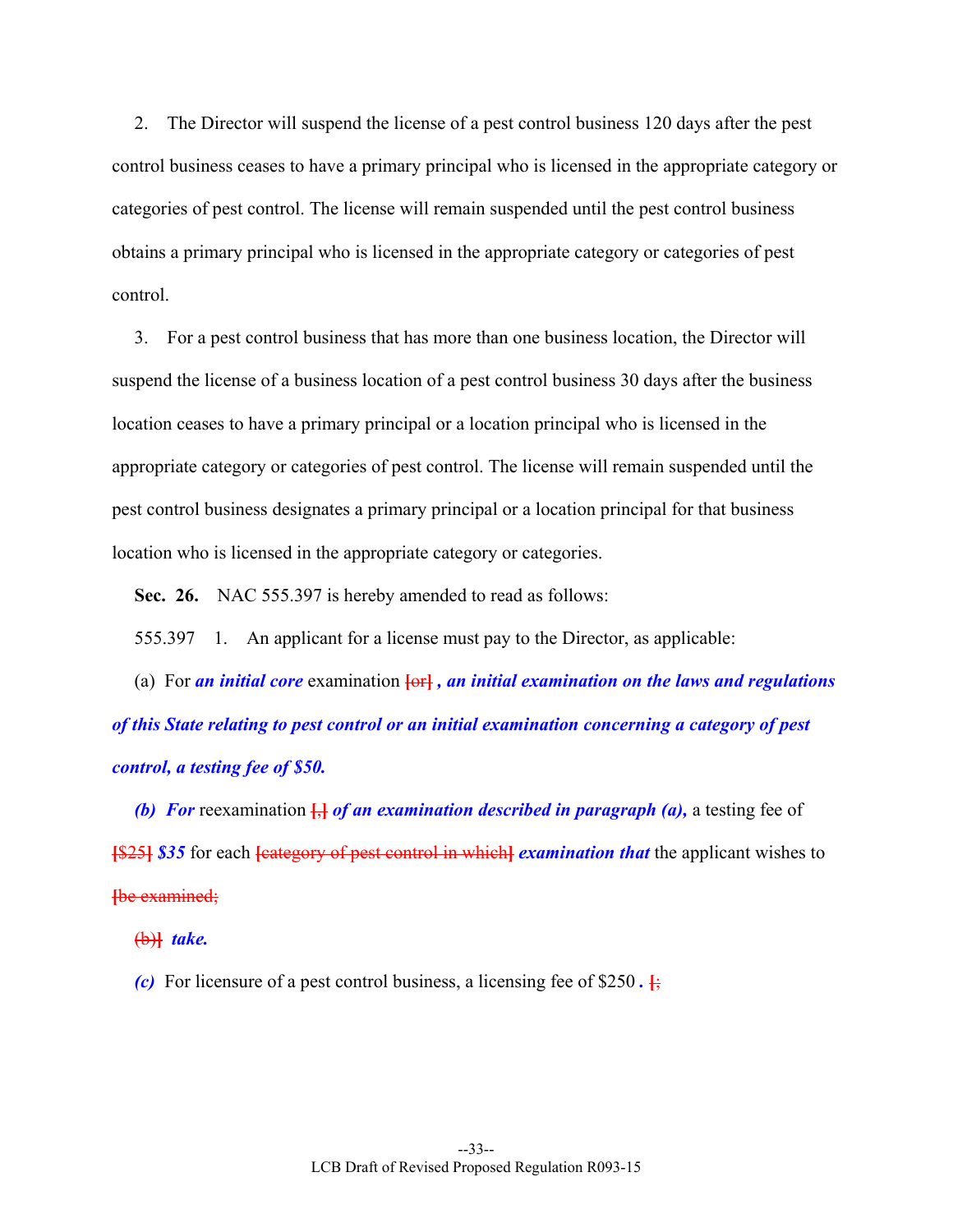(c)**]** *The Director will charge a fee of \$375 for the renewal of the license of a pest control business that has expired. The renewal of an expired license does not exempt the licensee from any penalty imposed pursuant to NAC 555.530 for engaging in pest control without a license.* 

 *(d)* For licensure of a principal *, consultant, demonstration and research specialist* or operator, a licensing fee of \$50 *.* **[**; and

(d)**]** *(e)* For licensure of an agent, a licensing fee of \$350.

 2. The Director will charge a fee of \$25 to issue a duplicate license to replace a license that has been lost, mutilated or destroyed.

**Sec. 27.** NAC 555.400 is hereby amended to read as follows:

 555.400 Except as otherwise provided in NAC 555.250 to 555.530, inclusive, *and sections 2 to 9, inclusive, of this regulation* and sections 2, 3 and 4 of LCB File No. 033-14, or as specifically authorized in writing by the Director, each person engaged in the application of pesticide for hire shall:

 1. Apply pesticides only in those categories of pest control for which he or she is licensed. All other applicators must be under the immediate supervision of a primary principal, location principal, principal *, demonstration and research specialist* or operator who is qualified and currently licensed in the appropriate category.

 2. Use only methods and equipment which are capable of performing the functions necessary to ensure the proper application of materials.

 3. Operate only where climatic, pest and crop conditions are proper for controlling the pest for which the application is being made.

4. Keep pest control equipment, when in use, in good condition.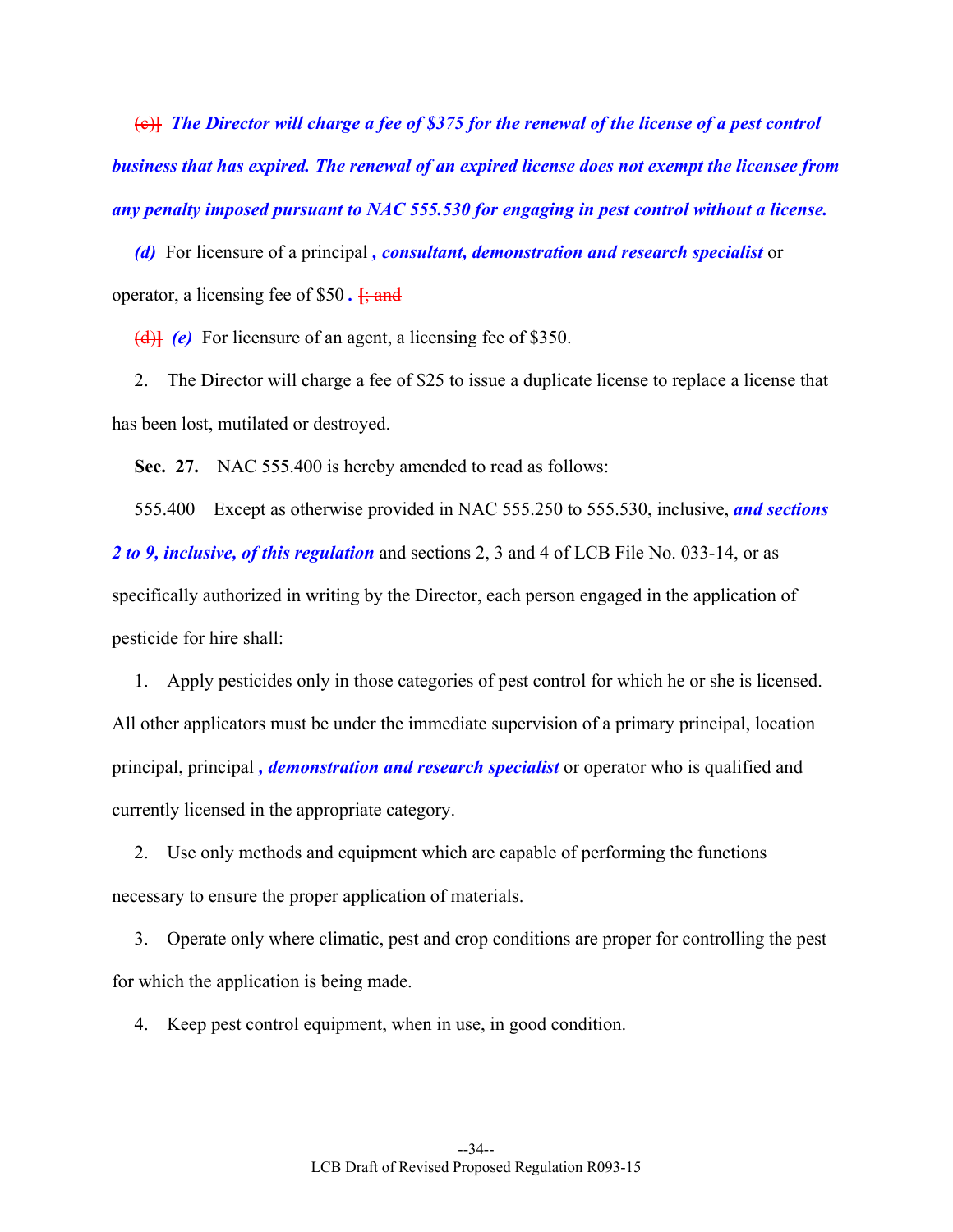5. Except as otherwise provided in NAC 555.510, when measuring concentrated materials, use only devices which are accurately calibrated to the smallest unit in which the material is being weighed or measured.

 6. Maintain a uniform mixture at all times, both in operating rigs and service rigs, when using a mixture of materials.

 7. Perform all pest control work in a good and workmanlike manner, substantially confining the material applied to the premises where the land, crop, livestock, ornamental, soil or pest is being treated.

 8. Thoroughly clean all equipment after use to prevent residues which may be injurious to crops, plants or livestock.

 9. Provide storage for all undiluted pesticide material in a locked facility. Servicepersons' kits, which contain insecticides, poison baits or concentrates must be handled with extreme caution and must not be left where children or other unauthorized persons might remove the contents. *While being transported, a secondary container or an application device used as a secondary container must be securely fastened to the service vehicle in which the container or device is being transported.*

 10. Pay for the cost of any cleanup resulting from pesticides spilled in the course of operations for pest control.

**Sec. 28.** NAC 555.410 is hereby amended to read as follows:

555.410 Each person subject to the provisions of NAC 555.400 shall:

1. Keep accurate and legible records for 2 years of each property treated, showing:

(a) If the person is licensed in the aerial or agricultural ground field: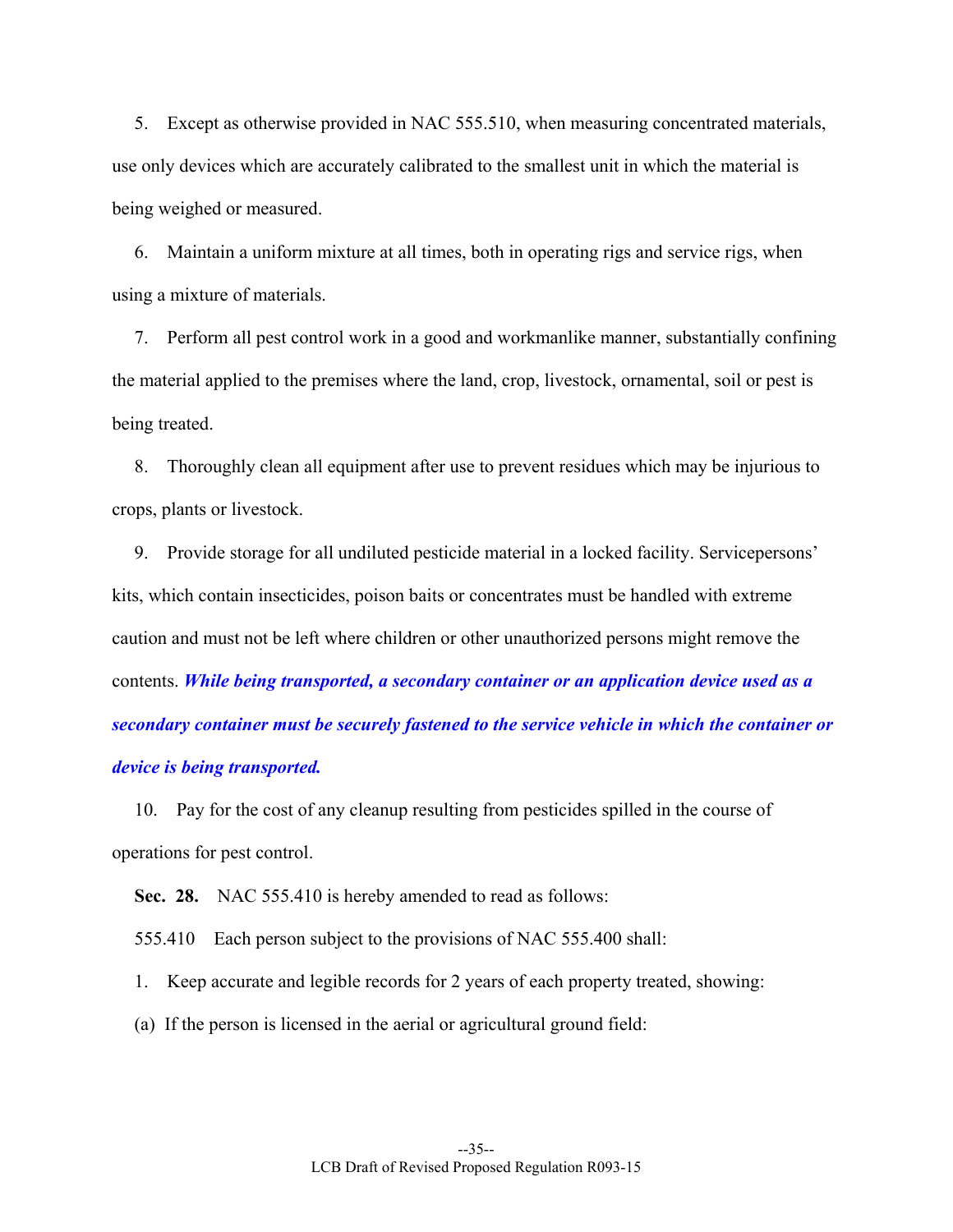(1) The date of the treatment **[**.**]** *for, recommendation concerning or identification of pests.*

(2) The full name of the person for whom and the county where the treatment *,* 

*recommendation or identification* was conducted.

(3) The full name of the pilot,  $\frac{1}{2}$  applicator *or consultant* doing the treating  $\frac{1}{2}$ ,

*recommending or identification.*

 (4) The crop or site treated or **[**, in**]** *for which the recommendation or identification was made. In* the case of a spot treatment, the term "spot treatment" must be noted, followed by a description of the treatment area and the spot or spots treated.

 (5) **[**The number of units treated, including, without limitation, the number of acres or miles or fraction thereof.

(6)**]** The number, name or site identification of the field.

**[**(7) The**]**

 *(6) In the case of a treatment or recommendation, the* brand name or generic name of the pesticide that was applied **[**,**]** *or recommended,* the registration number assigned to the pesticide by the Environmental Protection Agency and the dosage applied **[**.

(8)**]** *or recommended.* 

 *(7) In the case of a treatment:* 

 *(I) The number of units treated, including, without limitation, the number of acres or miles or fraction thereof.* 

 *(II)* The purpose for which the crop, site or spot was treated.

**[**(9)**]** *(III)* The time the treatment was started and the time the treatment was finished.

**[**(10)**]** *(IV)* The temperature at the start and finish of the treatment.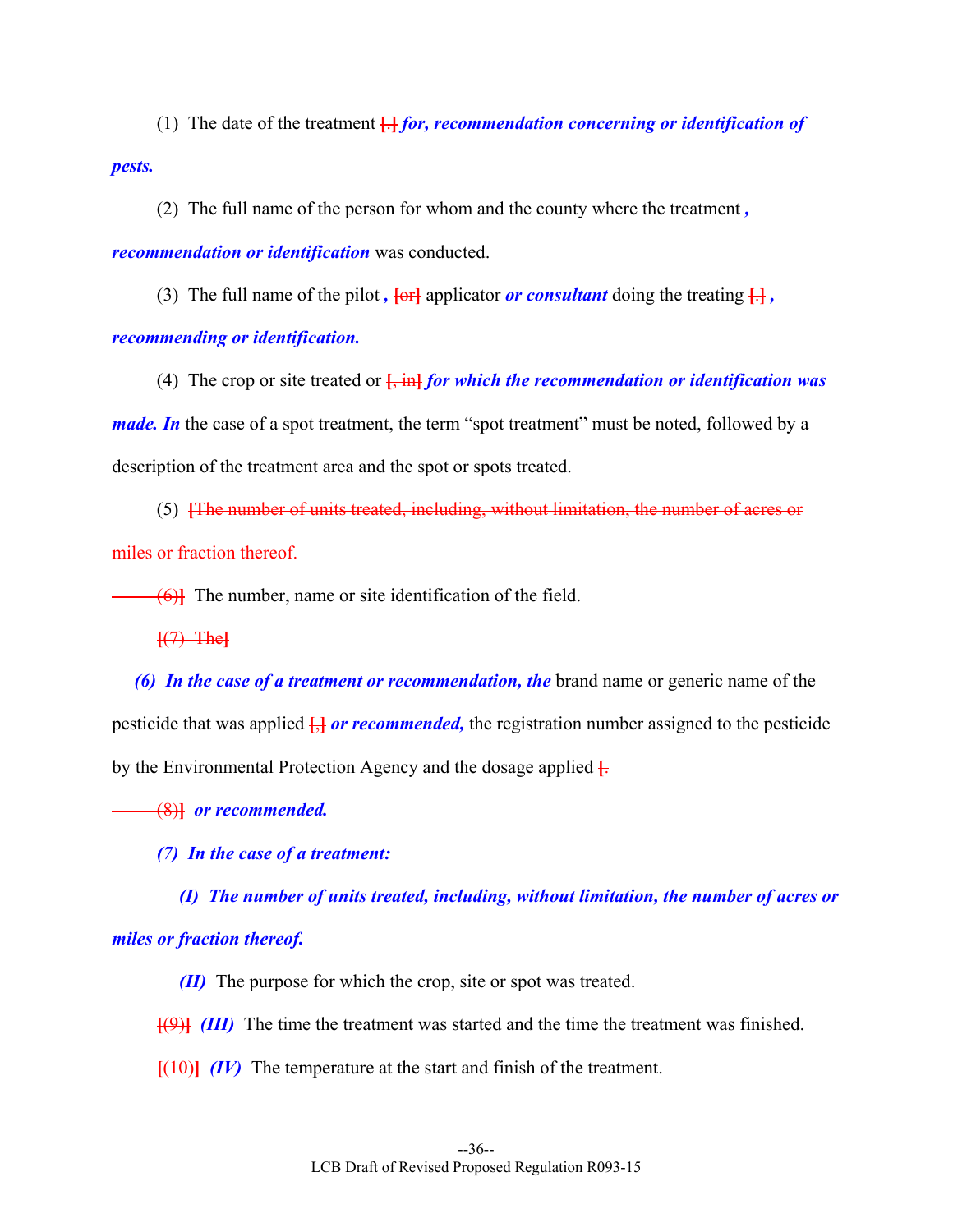**[**(11)**]** *(V)* The wind velocity and wind direction at the start and finish of the treatment. (b) If the person is licensed in the urban and structural field:

 (1) The date of the treatment **[**.**]** *for, recommendation concerning or identification of pests.*

(2) The address where the treatment *, recommendation or identification* was conducted.

(3) The full name of the applicator **[**.**]** *or consultant.*

(4) The site treated **[**,**]** *or for which a recommendation or identification was made,* 

including, without limitation, the kitchen, the crawlspace beneath the structure, and the yard or area surrounding the structure. In the case of a spot treatment, the term "spot treatment" must be followed by a description of the treatment area and the spot or spots treated.

 (5) **[**The**]** *In the case of a treatment or recommendation, the* brand name or generic name of the pesticide that was applied *or recommended* and the registration number assigned to the pesticide by the Environmental Protection Agency.

 (6) **[**The**]** *In the case of a treatment, the* total amount of any diluted pesticide and the concentration of the pesticide that was applied.

 (7) If **[**the**]** *a* treatment is conducted in the categories of limited landscape, weeds, aquatic or fumigation:

- (I) The temperature at the start and finish of the treatment.
- (II) The wind velocity and direction at the start and finish of the treatment.
- (III) The area of any turf or ground treated.
- (IV) The purpose for which the pesticide was applied.
- (V) The area or volume fumigated.
- (VI) The times at which fumigation started and finished.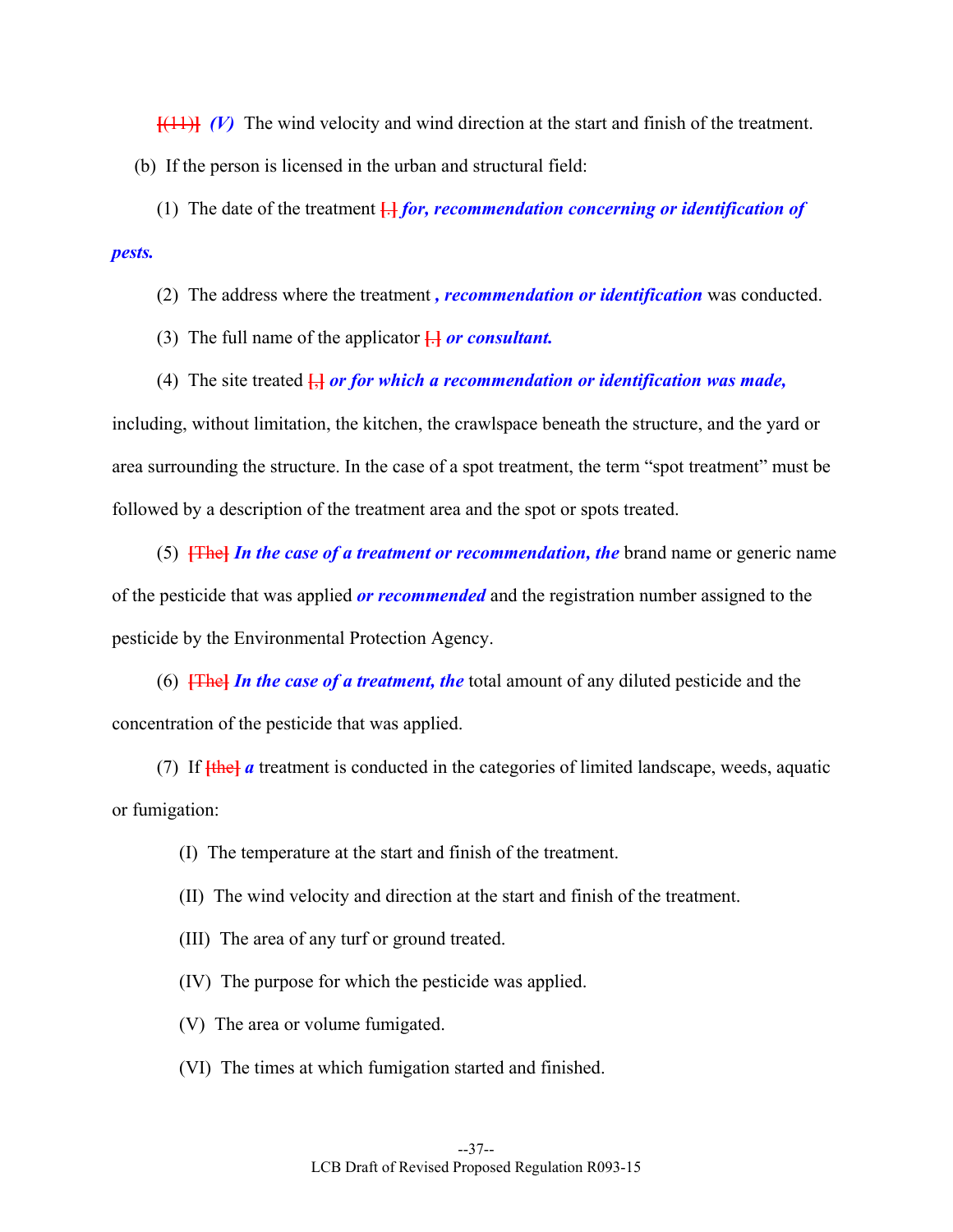(8) If **[**the**]** *a* treatment is conducted in the category of structural pest control and the treatment is a preconstruction treatment, a copy of the Housing and Urban Development-National Pest Management Association Form 99-B entitled "New Construction Subterranean Termite Service Record." The Housing and Urban Development-National Pest Management Association Form 99-B is available from CBS Forms by mail at 11652 Agarwood Drive, Walton, Kentucky 41094, by telephone at (800) 324-7676 or at the Internet address **http://www.cbsforms.com/**, for the price of \$19.95 for a pack of 50 forms, plus shipping and handling, or from the United States Department of Housing and Urban Development, free of charge, at the Internet address **http://portal.hud.gov/**.

 *(c) If the person is licensed in the governmental agency field:* 

- *(1) The date of the treatment for, recommendation concerning or identification of pests.*
- *(2) The address where the treatment, recommendation or identification was conducted.*
- *(3) The full name of the applicator or consultant.*

 *(4) The site treated or for which a recommendation or identification was made, including, without limitation, the kitchen, the crawlspace beneath the structure and the yard or area surrounding the structure, and, in the case of a spot treatment, the term "spot treatment" must be followed by a description of the treatment area and the spot or spots treated.* 

 *(5) In the case of a treatment or recommendation, the brand name or generic name of the pesticide that was applied or recommended and the registration number assigned to the pesticide by the United States Environmental Protection Agency.* 

 *(6) In the case of a treatment, the total amount of any diluted pesticide and the concentration of the pesticide that was applied.*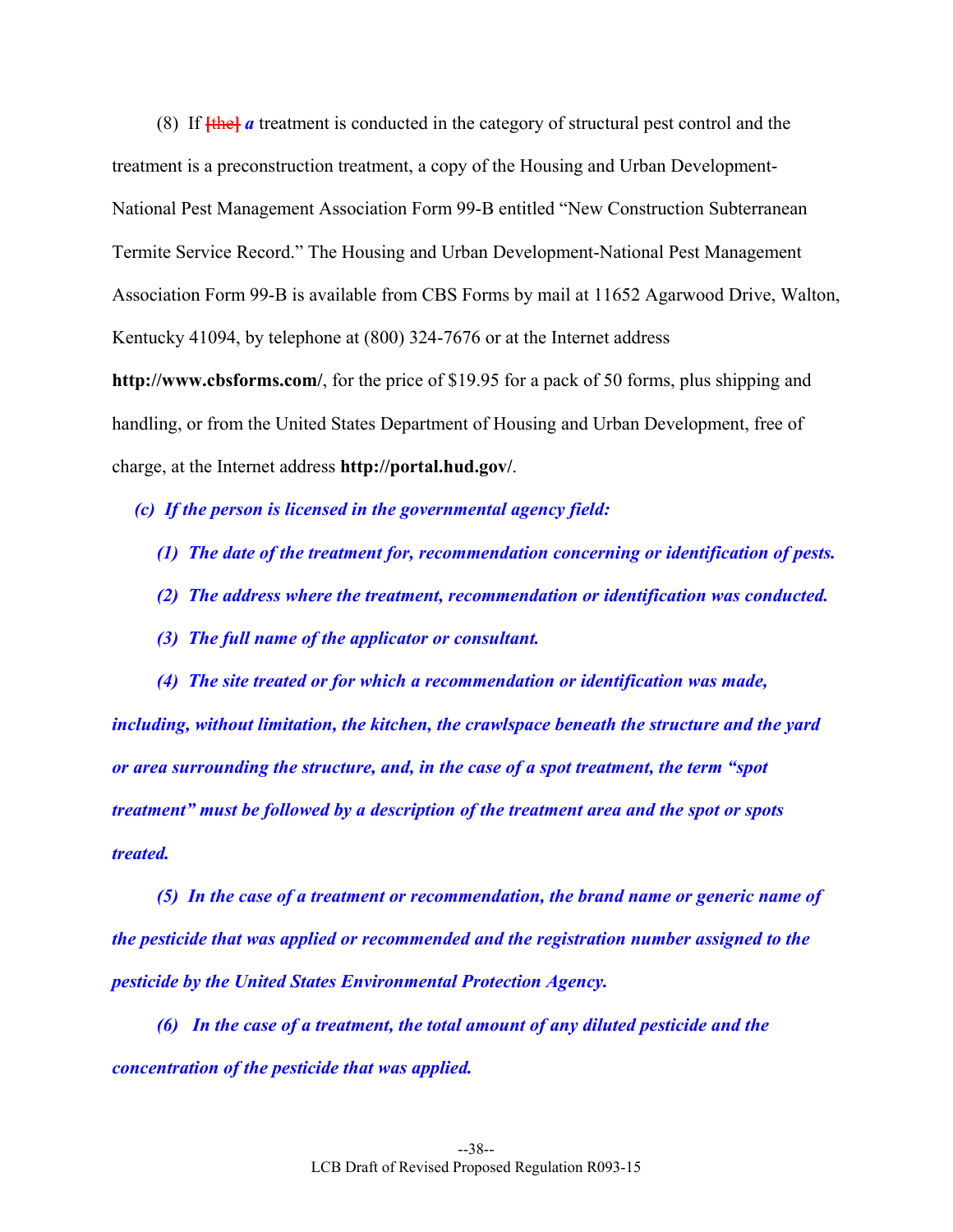*(7) If a treatment is conducted in the category of agricultural plant, rangeland and forest, ornamental, turf, nursery, greenhouse and interior landscape, aquatic and mosquito, right-of-way and weed or fumigation pest control:* 

- *(I) The temperature at the start and finish of the treatment.*
- *(II) The wind velocity and direction at the start and finish of the treatment.*
- *(III) The area of any turf or ground treated.*
- *(IV) The purpose for which the pesticide was applied.*
- *(V) The area or volume fumigated.*
- *(VI) The times at which fumigation started and finished.*
- 2. Report by telephone within 24 hours to the Director or his or her designee:

 (a) Any emergency dumps of pesticides by aircraft, and accidents of aircraft loaded with pesticides or ground equipment involving the spillage of pesticides; or

 (b) The accidental spillage at sites of operations of more than 1 gallon of liquid or 4 pounds of dry weight of unmixed pesticides that are detrimental to persons, wildlife, domestic animals or crops.

 3. Report by telephone to the Director or his or her designee within 48 hours any cases of apparent pesticide poisoning requiring medical treatment.

 4. If the person is licensed in the aerial or agricultural ground field, file with the Director on forms to be furnished by him or her a monthly report of all pest control operations, including those operations involving the use of restricted-use pesticides, for each month in which such operations occurred. The report must:

(a) Be filed on or before the 15th day of the following month; and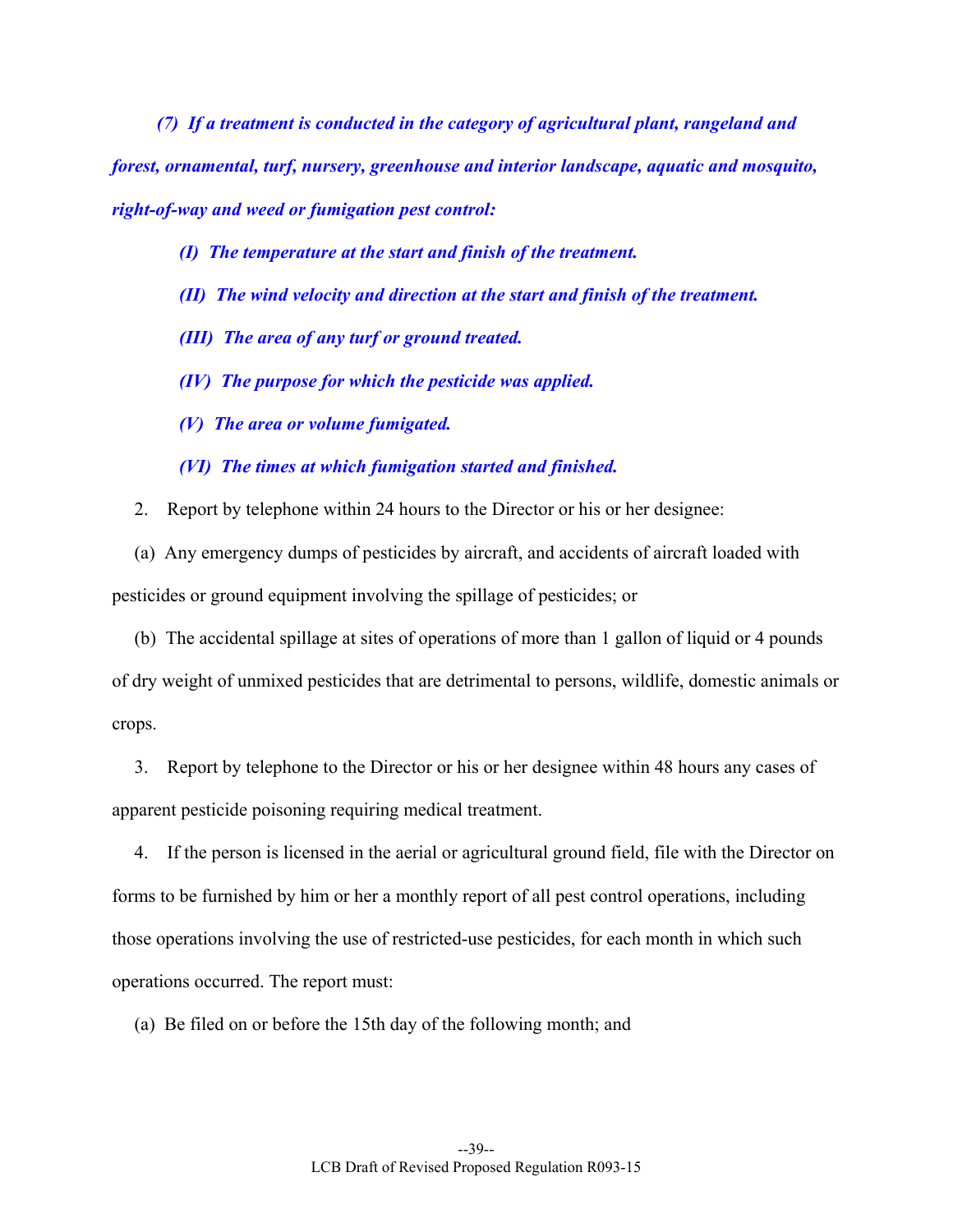(b) Be filed for those periods during which no operations were conducted unless written notification is given to the Director declaring that operations have ceased.

5. Submit to the Director any reports or records he or she requests.

 As used in this section, "spot treatment" means the application of pesticide to a spot or two or more noncontiguous spots, the total coverage of which does not exceed one-tenth of the size of the total treatment area. The size of each individual spot for indoor applications must not exceed 2 square feet and for outdoor applications must not exceed 4 square feet.

 **Sec. 29.** NAC 555.415 is hereby amended to read as follows:

 555.415 An unlicensed person who performs pest control under the immediate supervision of a primary principal, location principal, principal *, demonstration and research specialist* or operator pursuant to NAC 555.400 shall not prepare, distribute, appear on or sign on his or her behalf or on behalf of the primary principal, location principal, principal *, demonstration and research specialist* or operator:

1. Any invoice, estimate or bid for pest control;

2. Any report prepared pursuant to NAC 555.410 or 555.430; or

3. Any contract or other agreement for pest control.

 **Sec. 30.** NAC 555.428 is hereby amended to read as follows:

 555.428 1. Each tag for preconstruction treatment must be on a form prescribed by the Department. A licensee who performs a preconstruction treatment shall complete a tag pursuant to this section **[**.**]** *after each treatment. A tag may not be duplicated.* The tag must include at least the following information:

(a) The name of the pest control business that performed the preconstruction treatment;

(b) The date that the preconstruction treatment was performed;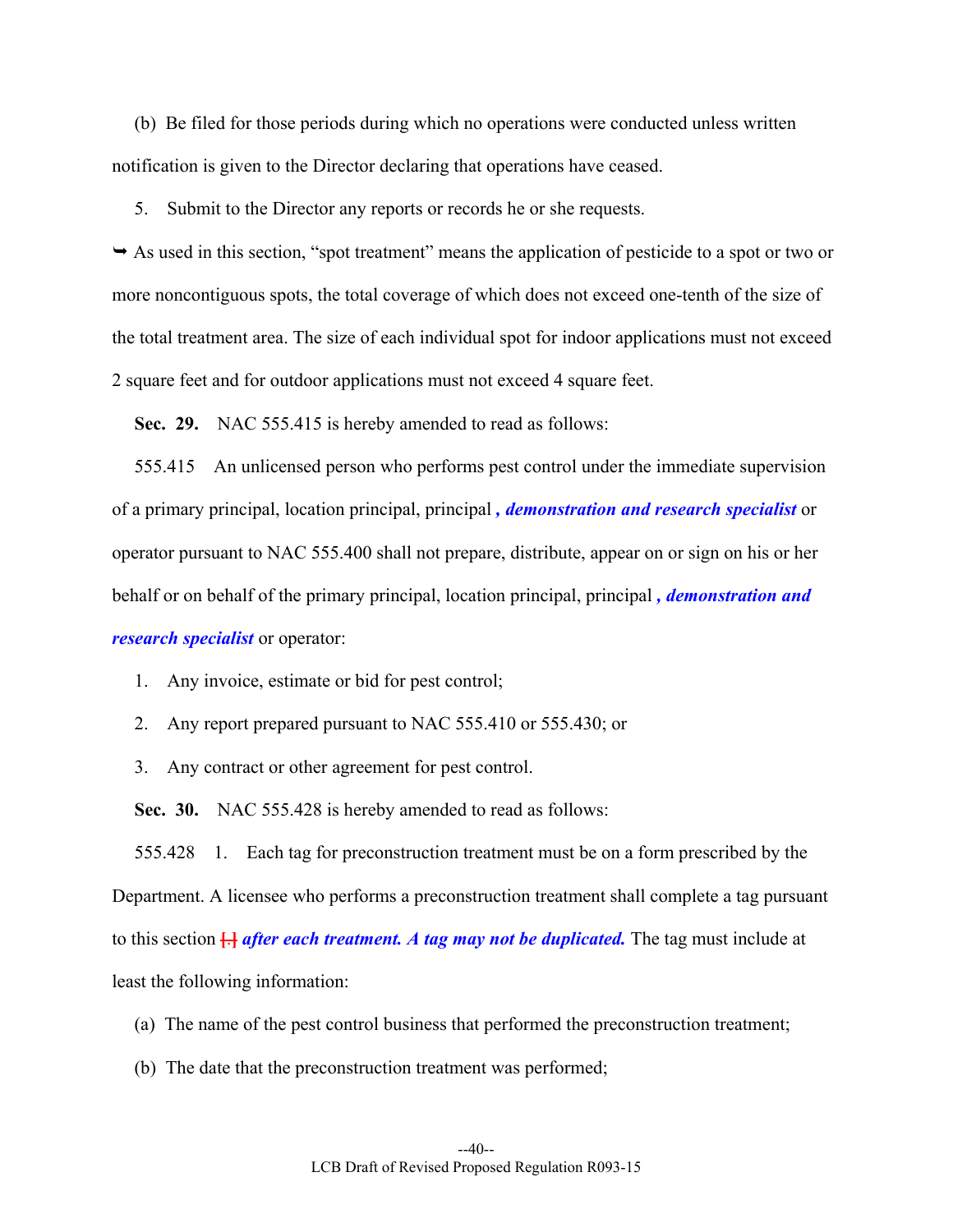(c) The brand name and the registration number assigned by the Environmental Protection Agency of the termiticide that was applied;

 (d) If the termiticide was diluted, the concentration of the diluted termiticide that was applied, written as a percentage of the active ingredient of the diluted termiticide that was applied;

(e) The total number of gallons of the diluted termiticide that was applied;

(f) The printed full name of the licensee who performed the preconstruction treatment;

 (g) A statement indicating whether the licensee performed a preconstruction treatment to soil, a preconstruction treatment to wood, or a combination thereof; and

 (h) If the licensee performed a preconstruction treatment to soil, a statement indicating whether the licensee applied the termiticide vertically, horizontally or in both manners.

 2. The information required to be included on a tag for preconstruction treatment pursuant to subsection 1 must be legible and an accurate and truthful representation of the preconstruction treatment performed.

3. Each tag for preconstruction treatment must be:

 (a) Affixed securely at the site of each preconstruction treatment immediately after each application of termiticide; and

 (b) Except as otherwise provided in **[**subsections**]** *subsection* 4 *,* **[**and 5,**]** prominently displayed:

(1) On the pipes for plumbing  $\frac{1}{2}$  *or other penetrations of a slab*;

 (2) On a board that is located at the site of the construction and includes the permit or records of inspection of the contractor of the structure under construction; or

(3) Any other location approved by the Director.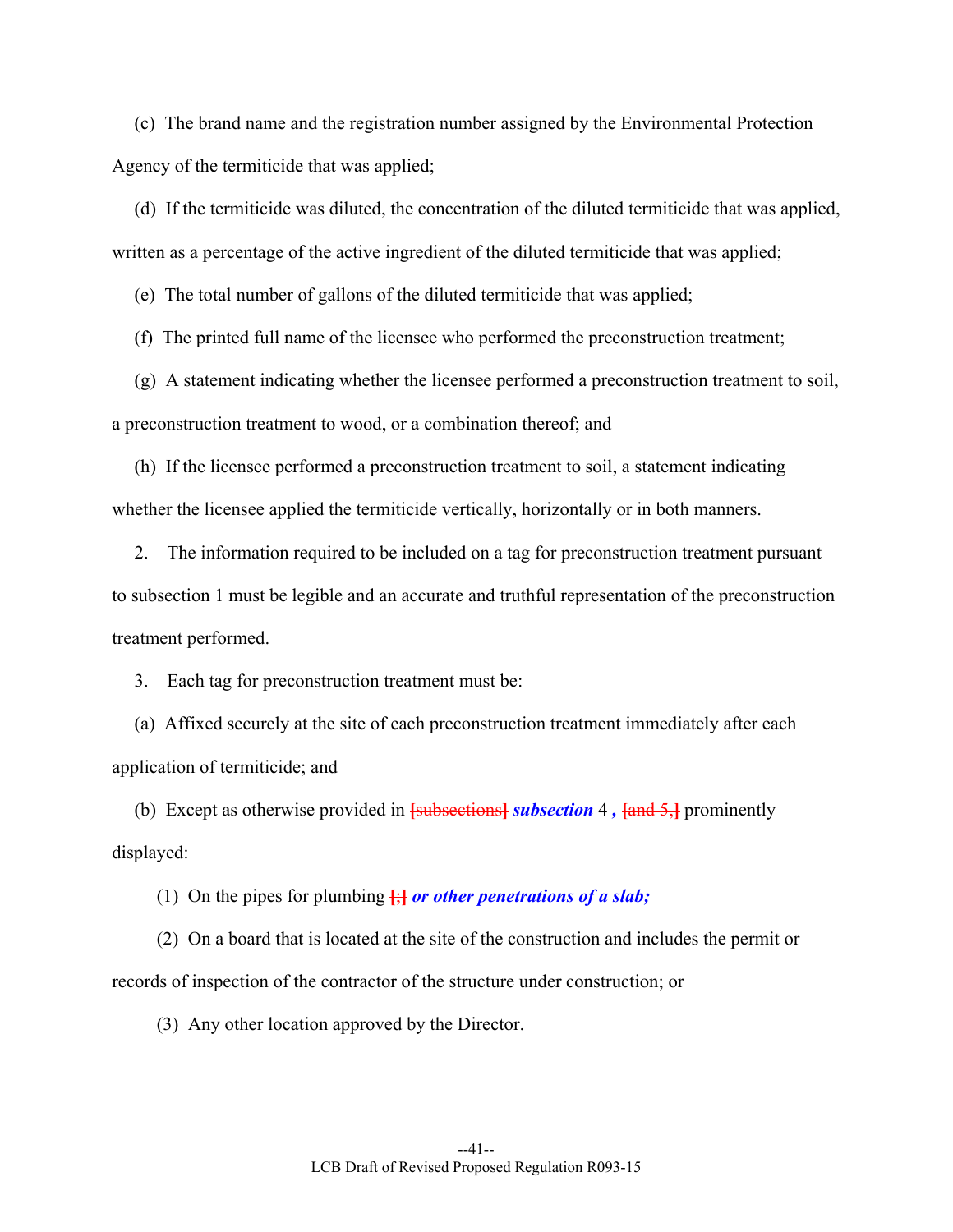4. If the licensee performed a preconstruction treatment to soil *,* **[**and**]** the soil adjacent to the exterior of the foundation **[**was not treated during the initial treatment, after its treatment,**]** *or* the **[**portion**]** *cellulose components* of the *structure, a* tag containing **[**the**]** *accurate* information relating to the **[**final**]** *type of* treatment must be placed in the electrical box of the structure and must include the following information:

(a) The name of the pest control business that performed the preconstruction treatment;

(b) The full name of the licensee who performed the preconstruction treatment;

(c) The date that the **[**final**]** treatment was applied;

 (d) The brand name and the registration number assigned by the Environmental Protection Agency of the termiticide that was applied;

(e) The number of gallons of the diluted termiticide that was applied; and

 (f) If the termiticide was diluted, the concentration of the diluted termiticide that was applied, written as a percentage of the active ingredient of the diluted termiticide that was applied.

**[**5. If the contractor of the structure under construction on which the preconstruction treatment is being performed requests a tag for preconstruction treatment, the licensee shall:

(a) Prepare a duplicate tag;

(b) Print the word "DUPLICATE" in capital letters on the tag; and

 $(\epsilon)$  Post the tag on the site in the location requested by the contractor or deliver the tag to the contractor.**]**

Sec. 31. NAC 555.430 is hereby amended to read as follows:

555.430 1. Each person who:

(a) Makes an inspection for wood-destroying pests;

(b) Gives any oral or written statement relating to such an inspection; or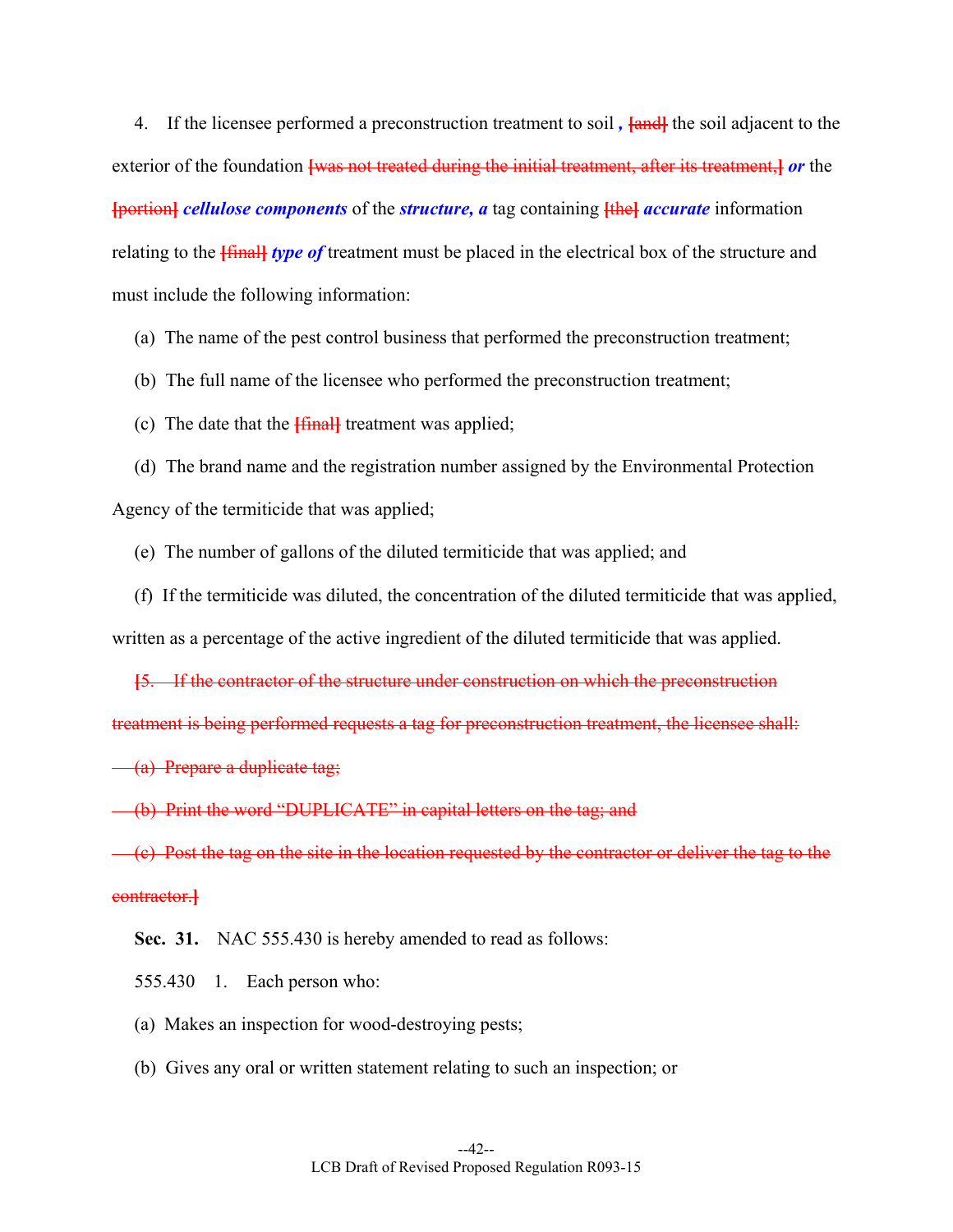(c) After the construction of a structure, makes an application of a pesticide to eradicate wood-destroying pests,

 $\rightarrow$  shall write and deliver a report of the inspection or the application of a pesticide to the person requesting the inspection or application, or a designated agent thereof, not later than 5 days after the inspection or the application. The report must be on a numbered form supplied by the Department or an electronic form approved by the Department which includes a unique number obtained from the Department.

2. A person who prepares a report pursuant to subsection 1 must:

 (a) File a legible copy of the report with the district or subdistrict office of the Department not later than 15 days after the inspection or the application of a pesticide is made; and

(b) Keep a copy of the report for at least 3 years after preparation of the report.

3. The report must contain:

 (a) The name, license number and mailing address of the pest control business performing the inspection or the application of a pesticide and the date of the inspection or application.

 (b) The number assigned to the escrow or mortgage by the Federal Housing Administration or the Department of Veterans Affairs, if applicable and obtainable.

(c) The street address, city and zip code where the property is located.

(d) The name of the person who requested the inspection or the application of a pesticide.

(e) The name of the person to whom the original of the report is being sent.

(f) The name and address of the owner of the property.

 (g) The name and address of the buyer or other interested person, if applicable and obtainable.

(h) If an application of a pesticide was made: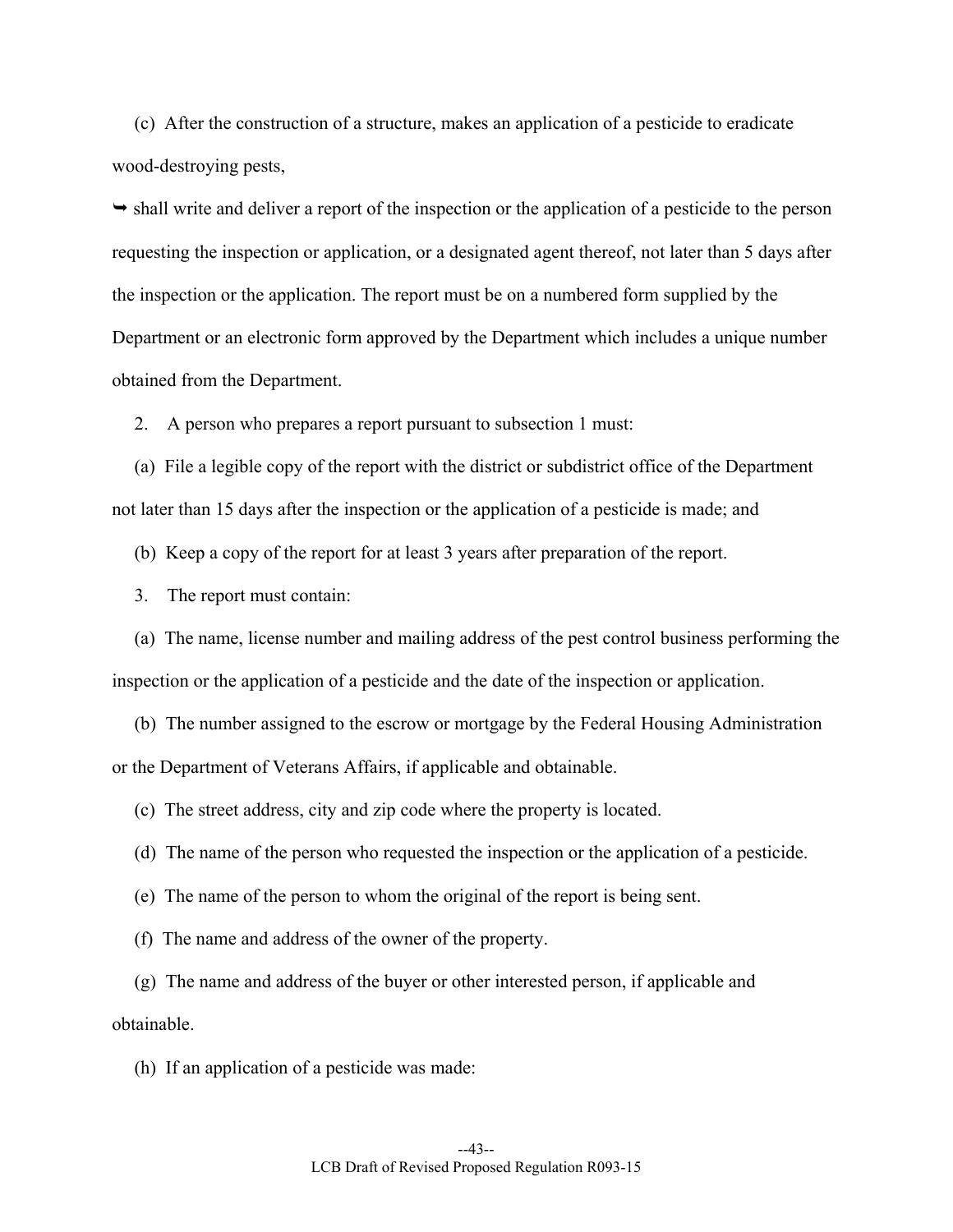(1) The date of the treatment.

(2) An identification of any area to which a pesticide was applied.

 (3) The pesticide name and the registration number assigned by the Environmental Protection Agency.

 (i) A statement of whether there is or is not evidence of active or inactive infestations of termites, other wood-destroying insects or wood-destroying fungi. Mold must not be reported as wood-destroying fungi. As used in this paragraph:

(1) "Active infestation" means the presence of living wood-destroying pests.

 (2) "Inactive infestation" means evidence of infestation by wood-destroying pests, without the presence of such pests.

 (j) A statement of whether there is or is not any condition conducive to infestation, including contact of wood with the earth, a faulty grade, insufficient ventilation, excessive moisture or cellulose debris. As used in this paragraph:

 (1) "Contact of wood with the earth" means any support or other structure of cellulose that is less than 3 inches above the soil level and in contact with the inspected structure, whether it is internal or external in relation to that structure. The term does not include:

 (I) A paling of a fence which is made of wood and which is less than 3 inches above the soil level and in contact with the inspected structure through otherwise acceptable structural elements.

 (II) Lattice which is made of wood and which is less than 3 inches above the soil level if the lattice is physically attached to the inspected structure.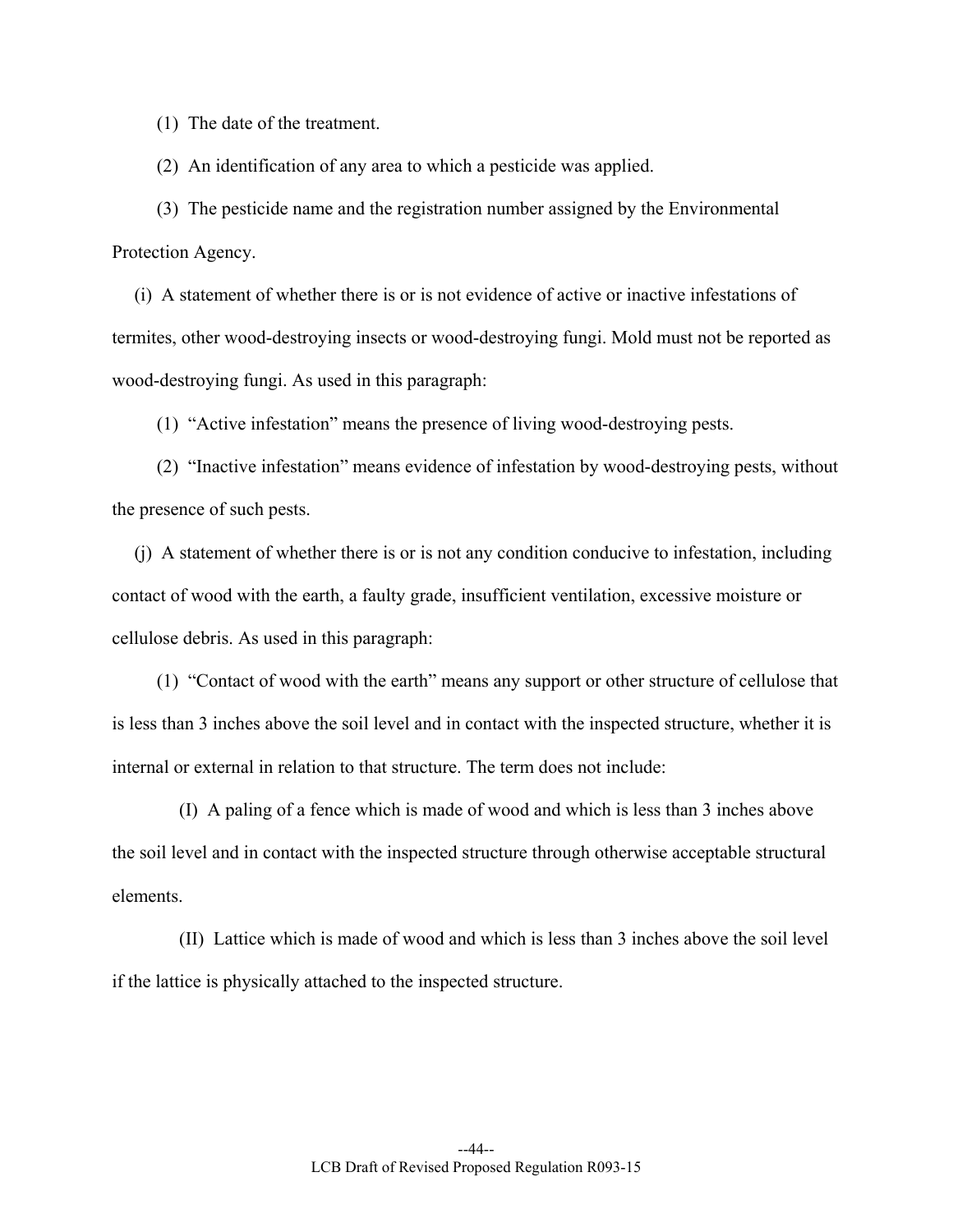(III) An attachment to the inspected structure which is made of wood or cellulose and which is less than 3 inches above the soil level if the attachment is separated from the inspected structure by a flashing which is made of metal.

 (IV) A deck which is made of wood and which is less than 3 inches above the soil and in contact with the inspected structure if the deck is separated from the inspected structure by a flashing which is made of metal and the report includes a statement indicating that the deck was excluded from the inspection or application.

 (V) Skirting which is installed on a manufactured home and which is less than 3 inches above the soil and in contact with the inspected structure if the skirting is designed by the manufacturer for contact with the ground, is separated from the inspected structure by a flashing which is made of metal or is supported 3 inches or more above the soil level by pressure-treated wood.

(2) "Faulty grade" means a condition in which:

(I) A floor joist or stringer is less than 12 inches above the soil level;

(II) The top of the foundation is less than 3 inches above the adjacent soil level; or

 (III) The drainage is such that there is visible evidence of exposure of surface water on the structure.

 (3) "Insufficient ventilation" means less than 1 square foot of ventilation per 300 square feet of crawlspace, less than 1 square foot for every 1500 square feet of ground area covered by a vapor barrier and less than four areas permitting ventilation. The term "insufficient ventilation" does not include a crawlspace which is:

(I) Mechanically ventilated; and

(II) Free of wood-destroying fungi and excessive moisture.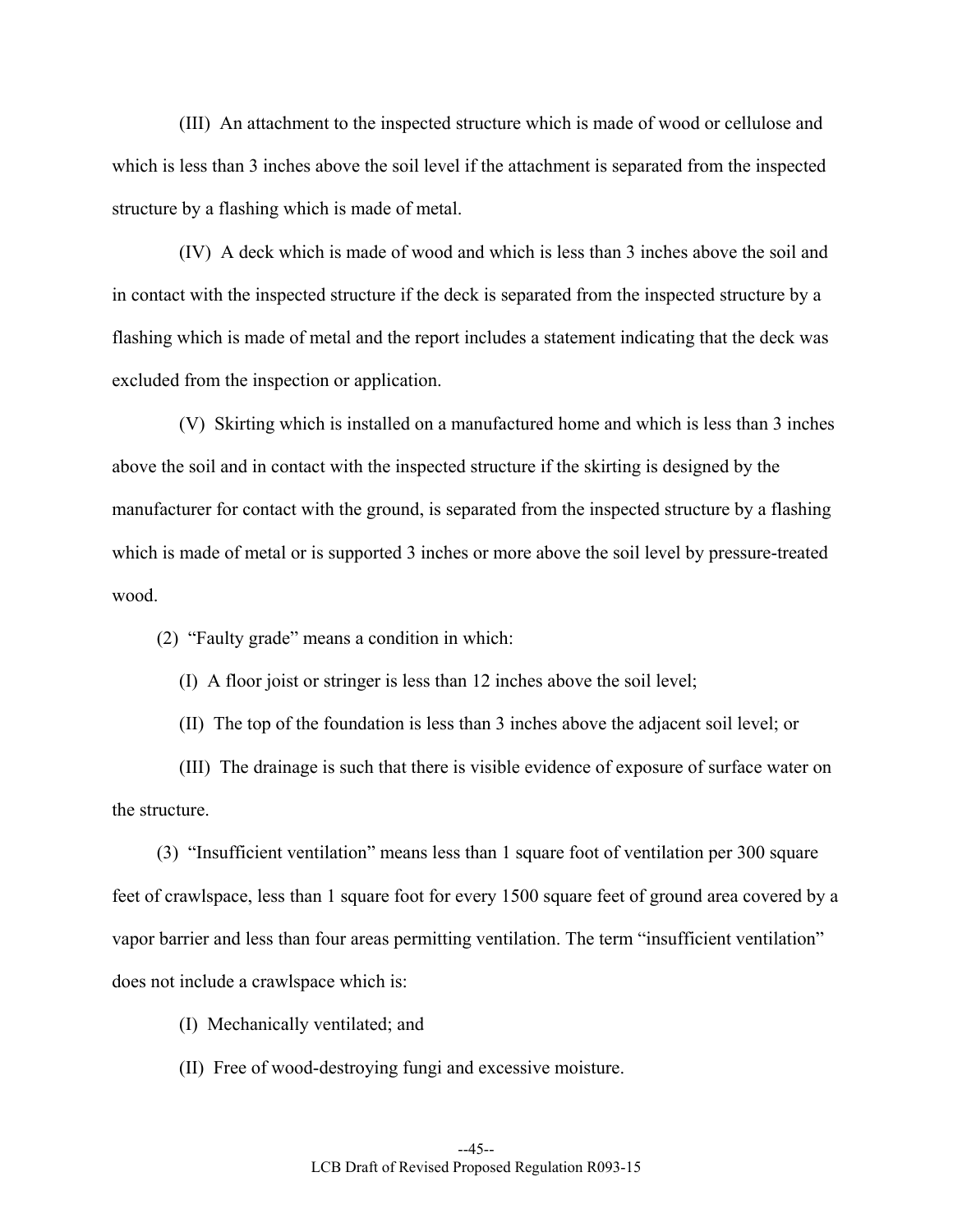(4) "Excessive moisture" means actual moisture on the wood or wood products used in the structure.

 (5) "Cellulose debris" means any such debris that is of a size that can be raked and in the aggregate comprises one-half cubic foot or more, or a stump or any other wood that is imbedded in a footing and constitutes a contact of wood with the earth. The term does not include pressuretreated wood that is used to support a manufactured home or the skirting of a manufactured home.

 (k) A diagram or sketch of the foundation or part of the inspected structure indicating the location of any condition likely to lead to infestation or infection or any area showing infestation or infection.

(l) A diagram or explanation, or both, of the inspected structure or part of it showing:

(1) The location of any inaccessible area or subarea and any area or subarea not inspected;

 (2) Any portion of the structure normally visible which cannot be inspected without mechanically altering the structure, including, without limitation, subflooring or a rim joist that is concealed by insulation; or

 (3) Any area where normal conditions have been altered so an inspection is not possible, such as storage in a closet.

 (m) The full name, license number and signature or, if an electronic form is used, a digital signature of the licensee performing the inspection and application of a pesticide if an application is performed. If an electronic form is used, the report must include the number obtained from the Department pursuant to subsection 1 and a digital signature of the licensee which complies with the applicable requirements of chapter 720 of NRS.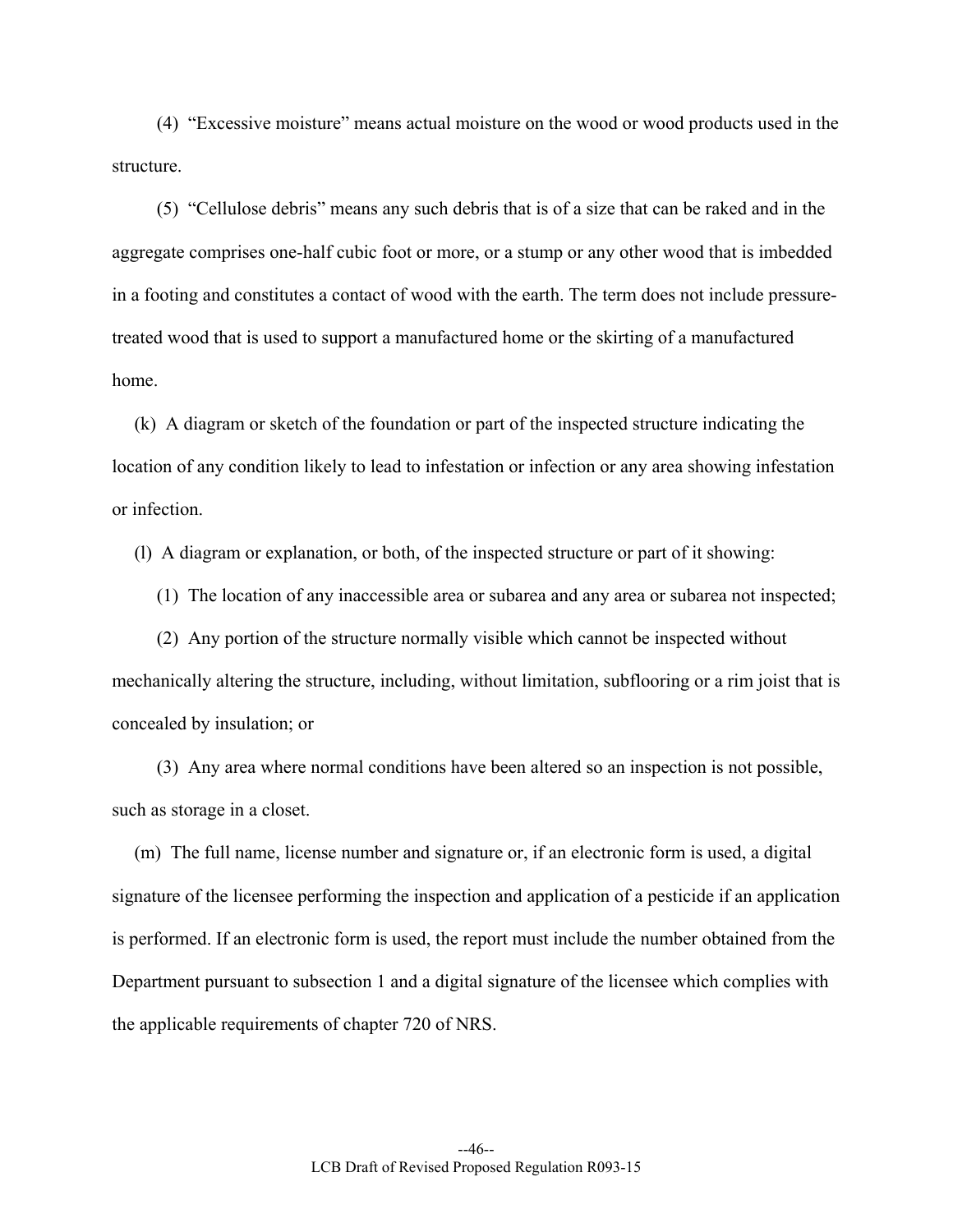**[**4. Upon completion of an inspection or the application of a pesticide, the person making the inspection or application shall:

 (a) If the structure has a crawlspace beneath it, affix a tag supplied by the Department to the structure in an area in which the tag is visible from the entrance to the crawlspace;

 (b) If the structure does not have a crawlspace beneath it, affix a tag supplied by the Department to the structure in an area in which the tag is visible from the access area under the kitchen sink; or

 (c) If the inspection or application is performed at a structure with multiple units for occupancy, deliver the tag to the office of the manager of the structure or to the owner of the structure if there is no office of the manager of the structure.

5. The tag affixed pursuant to subsection 4 must contain:

 (a) The license number and name of the pest control business that performed the inspection or application.

 (b) A statement indicating whether an inspection or application was performed. If an application was performed, the tag must contain a statement of the name, amount and concentration of the pesticide applied.

(c) The date on which the inspection or application was performed.

 6.**]** *(n) An unmodified digital photograph, with a date and time stamp, of the front of the structure that was inspected or to which pesticide was applied.* 

4. Unless otherwise authorized by the Director, each person who, after the construction of a structure, applies a termiticide or other pesticide to eradicate wood-destroying pests shall apply the termiticide or other pesticide only to the sites and in the specific quantities and dosages listed on the label of the termiticide or other pesticide.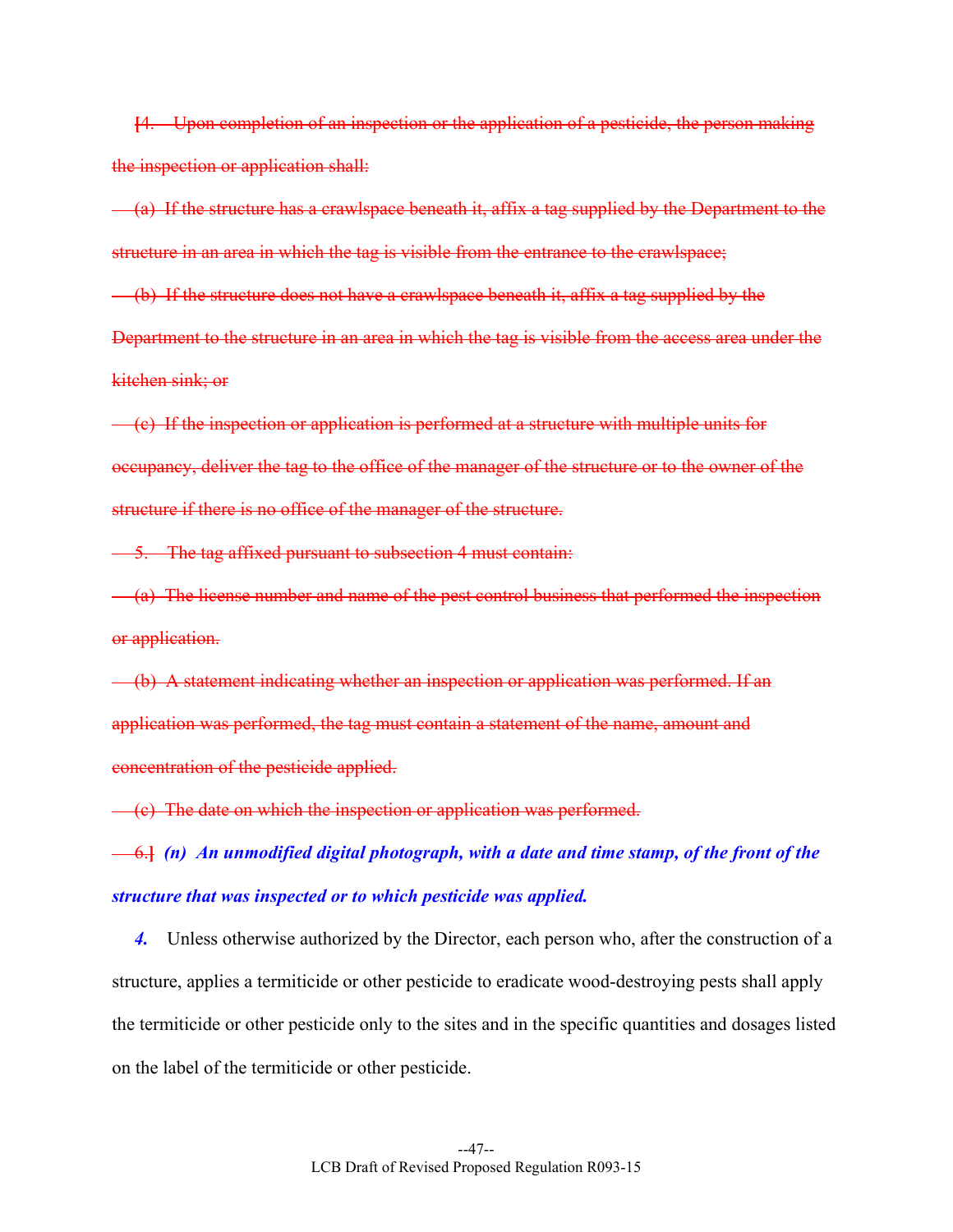**[**7.**]** *5.* As used in this section, "pressure-treated wood" means wood or wood products that:

 (a) Are pressure-treated or certified by the Board of Review of the American Lumber Standard Committee, Inc.;

(b) Are designed by the manufacturer for contact with the ground;

(c) Are guaranteed against structural damage by termites or fungal decay; or

 (d) Are described in paragraph (a), (b) or (c) and have surfaces which have been cut, if those surfaces have been treated with a preservative for wood and the wood or wood products have been inspected and determined to be free of infestation.

 **Sec. 32.** NAC 555.440 is hereby amended to read as follows:

 555.440 1. A licensee or certified applicator engaged in the application of pesticides shall exercise reasonable precautions to protect persons, animals, crops and property from harm or damage.

 2. A pesticide or its empty container must **[**not**]** be *stored and* disposed of **[**or left unattended where it may**]** *according to the directions on the label and in a manner that does not* present a hazard to any person, animal, crop or property, or be disposed of in a manner likely to cause injury. A licensee or certified applicator shall ensure that all empty containers are removed from the operations work site or otherwise safeguarded.

3. A licensee or certified applicator engaged in the application of pesticides shall:

 (a) Provide his or her employees with the information, precautions and safety equipment required by the manufacturer of the pesticide or recommended by the Department; and

 (b) Ensure that any safety equipment provided pursuant to paragraph (a) is in good working order.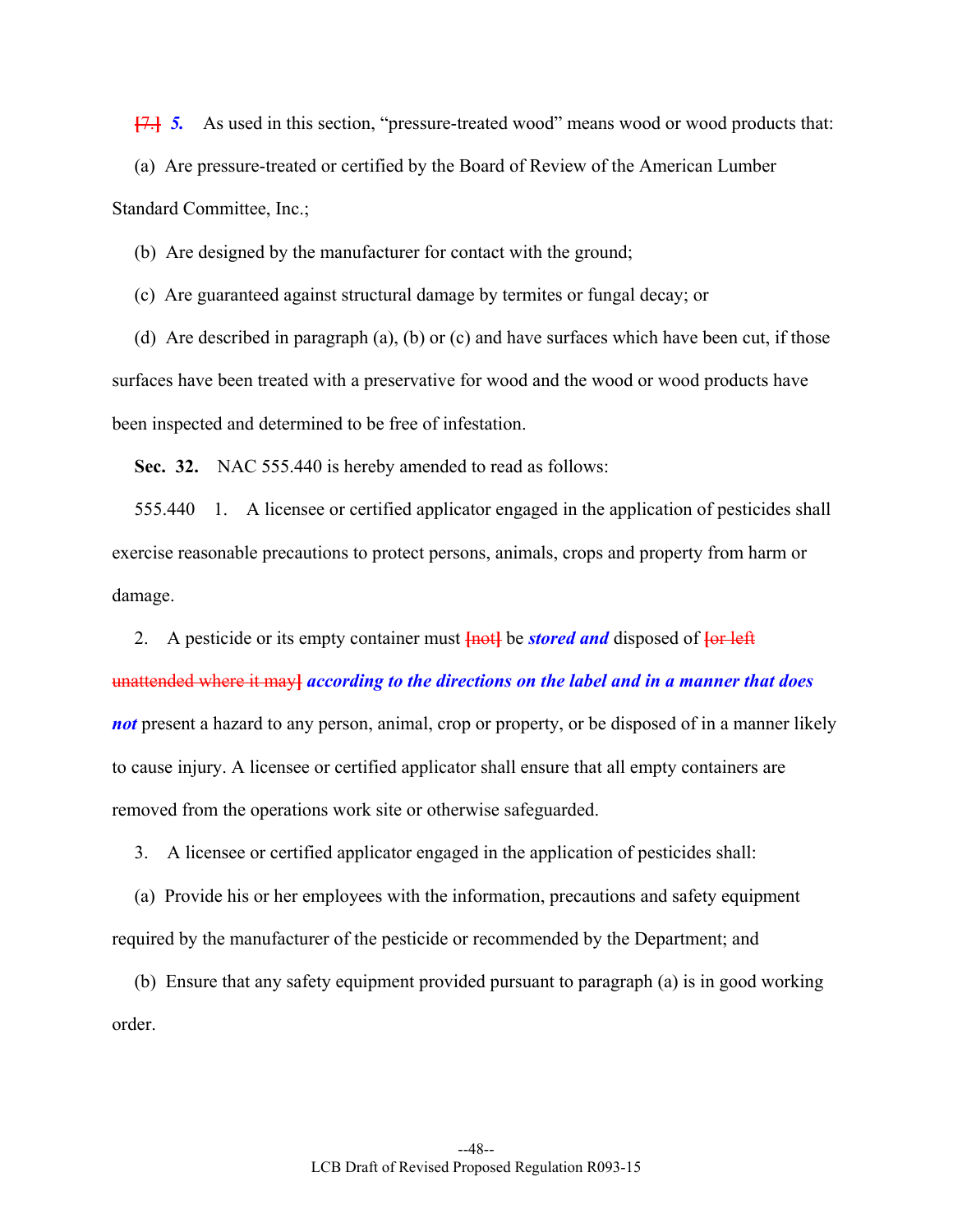4. A licensee or certified applicator engaged in the application of pesticides shall use materials, dosages, formulas, devices and methods of application and disposal only in accordance with the directions on the label of the pesticide or device registered by the Environmental Protection Agency, registered by the Department or in accordance with the Federal Insecticide, Fungicide, and Rodenticide Act, 7 U.S.C. §§ 136 et seq.

 5. A licensee who performs a preconstruction treatment to the soil using a liquid termiticide shall use, unless otherwise authorized by the Director:

 (a) A flow metering device which is accurately calibrated to display the number of gallons of termiticide dispensed pursuant to NAC 555.410, 555.428 and 555.700; or

 (b) A measuring device which is accurately calibrated by the equipment manufacturer to display the number of gallons of termiticide dispensed pursuant to NAC 555.410, 555.428 and 555.700.

 **Sec. 33.** NAC 555.445 is hereby amended to read as follows:

 555.445 1. All **[**service**]** containers of **[**operators**]** *a licensee* working in the field of urban and structural pest control must bear the following abbreviated labels, securely attached to the containers:

(a) For a **[**service**]** *primary* container *,* **[**used to store or transport concentrated pesticide,**]** the:

(1) Name, address and telephone number of the business.

(2) Name of the pesticide.

 (3) Registration number assigned to the pesticide by the United States Environmental Protection Agency or by the Department.

(4) Name and percentage of the active ingredient.

(5) Precautionary (signal) word and symbol from the registered label.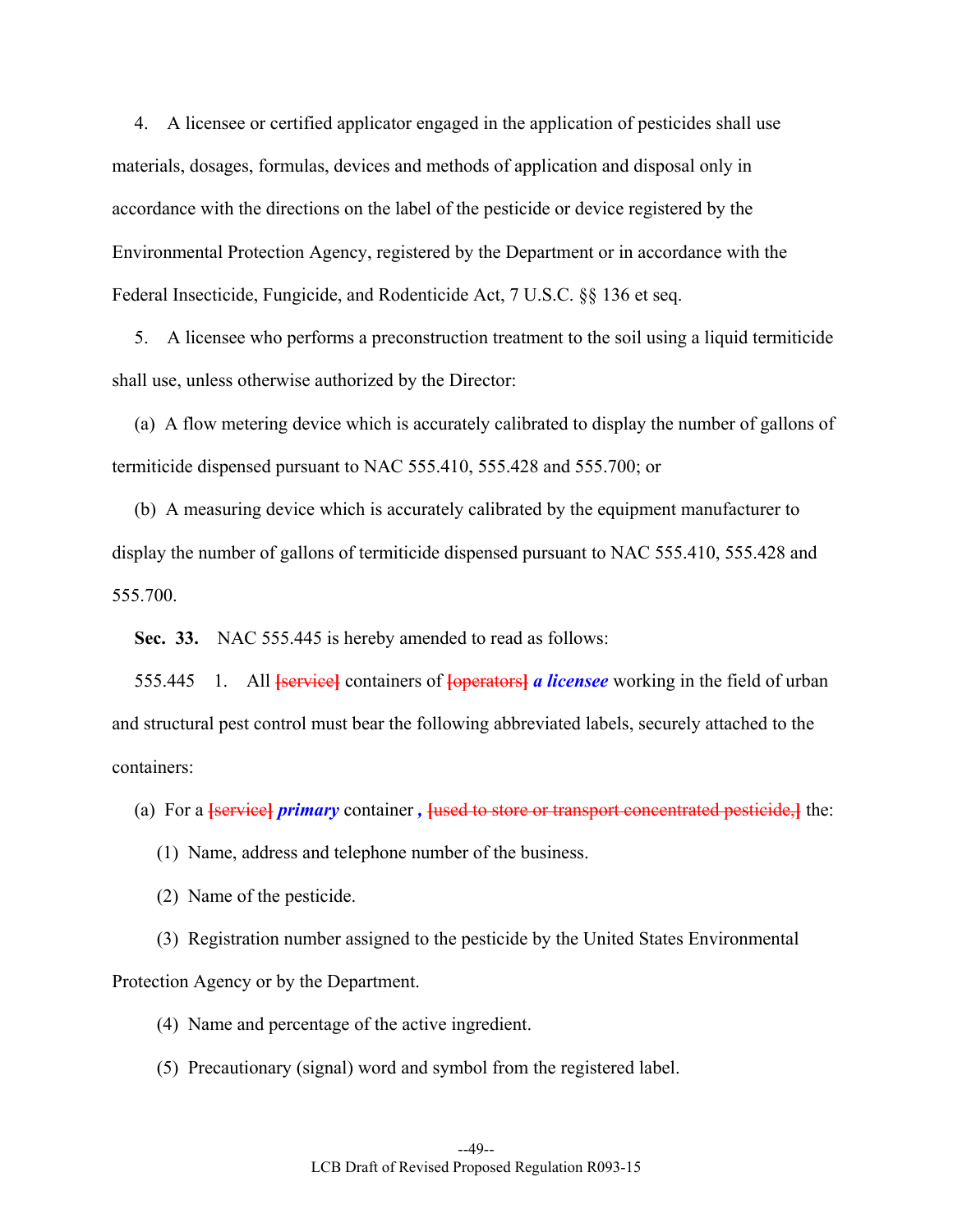- (b) For a **[**service**]** *secondary* container *,* **[**used to store or transport diluted pesticide,**]** the:
	- (1) Name, address and telephone number of the business.
	- (2) Name of the pesticide, preceded by the word "diluted."
	- (3) **[**Registration number assigned to the pesticide by the Environmental Protection

Agency or the Department for the pesticide, preceded by the words "derived from."

(4)**]** Name and percentage of the active ingredient.

**[**(5)**]** *(4)* Precautionary (signal) word from the registered label.

2. *An application device used by a licensee working in the field of urban and structural pest control to store or transport 1 gallon or more of diluted liquid pesticide must bear an abbreviated label, securely attached to the application device, containing the:* 

- *(a) Name, address and telephone number of the business;*
- *(b) Name of the pesticide; and*
- *(c) Name and percentage of the active ingredient.*
- *3.* Except for the **[**service**]** containers described in subsection 1 and **[**the equipment for

application,**]** *application devices,* all containers in which undiluted pesticide is stored must bear the original label, which must be conspicuous and clearly legible.

**[**3.**]** *4.* A complete label must be carried in the vehicle for each pesticide in the vehicle.

**Sec. 34.** NAC 555.460 is hereby amended to read as follows:

 555.460 A licensee engaged in the application of pesticides known to be harmful to persons or animals other than bees, shall:

 1. Give notice to the owner of any animals known to be on the property to be treated or on property where the material appears likely to drift in harmful amounts within a reasonable time before treatment to enable the owner to protect the animals.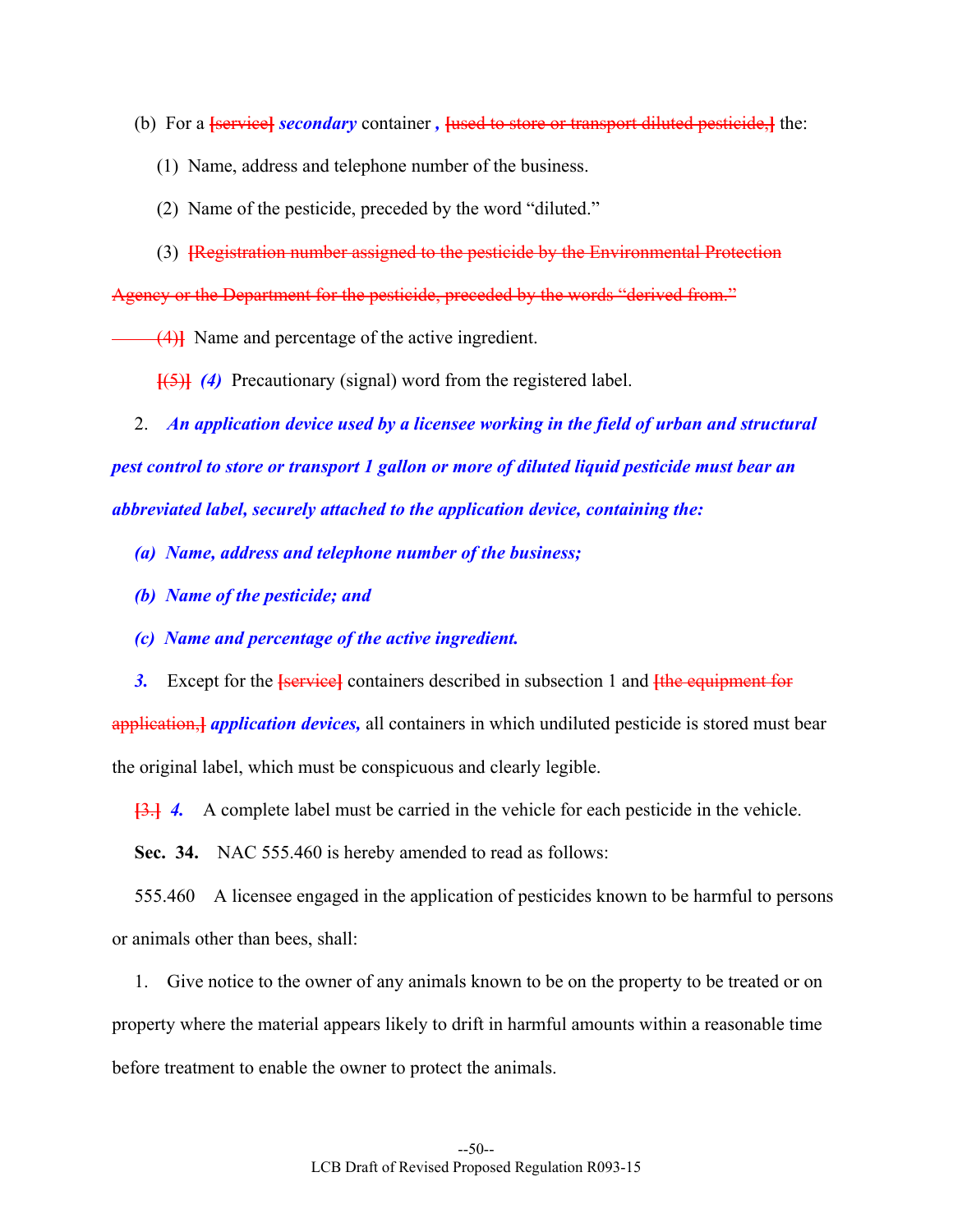2. Exercise reasonable precautions to prevent access of animals to areas where harmful residues remain.

 3. In applying materials harmful to fish, exercise reasonable precautions to avoid contaminating the water containing the fish.

 4. Place rodenticides in an area that is inaccessible to children or pets or other domestic animals or in a tamper-resistant bait station that is marked on the outside of the bait station with the following information:

 (a) The name, address and telephone number of the pest control business that performed the pest control;

(b) The name of the rodenticide;

 (c) The registration number assigned to the rodenticide by the Environmental Protection Agency;

(d) The name and percentage of the active ingredient of the rodenticide; and

 (e) The precautionary word and symbol for the rodenticide that is used by the manufacturer of the rodenticide on the label of the rodenticide.

 5. Upon termination of the services of the pest control business, remove any bait stations placed on the property by the pest control business.

 *6. Place insecticide baits in:* 

 *(a) An area that is inaccessible to children, pets and other domestic animals;* 

 *(b) A tamper-resistant bait container; or* 

 *(c) A place prescribed by the label.* 

 **Sec. 35.** NAC 555.470 is hereby amended to read as follows: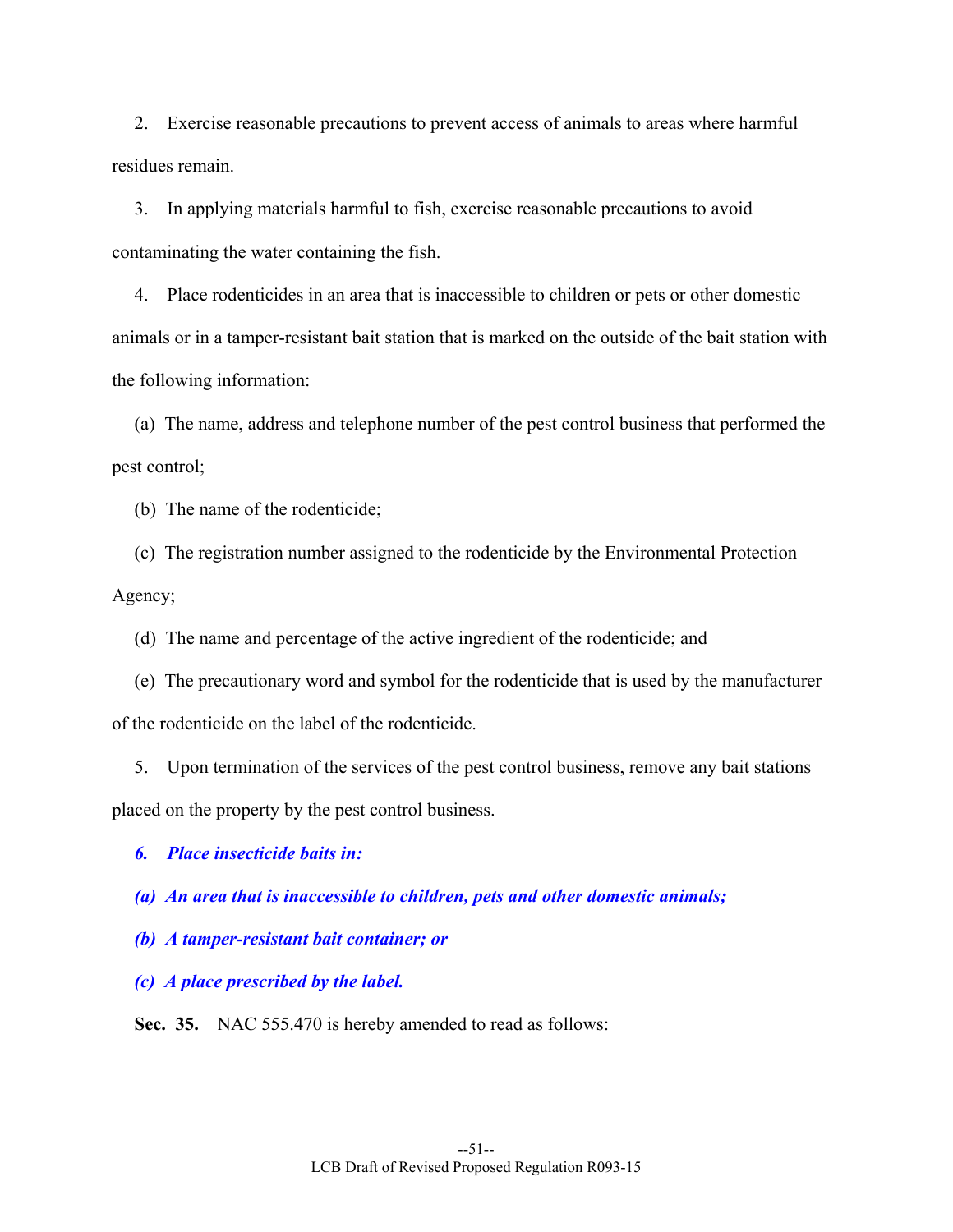555.470 1. Except as otherwise provided in subsection 2, any licensee who intends to apply to *commercially grown* agricultural *or horticultural* crops any pesticide known to be harmful to bees shall give notice of that intent to any apiarist having bees on the land to be treated or on adjacent land, so that the apiarist will be able to protect his or her bees.

 2. The notice is not required if the apiarist has not given the licensee current information regarding the location of the apiary.

 3. The notice required by this section must be given personally or by telephone *or electronic mail* to the apiarist.

 4. **[**Except as otherwise provided in this subsection, the**]** *The* notice *required by this section*  must be given not more than 72 hours and not less than 24 hours before the application **[**. Notice of an intent to apply the organophosphorous insecticide Parathion in microencapsulated formulations or carbamate insecticides (Sevin, carbaryl; Furadan, carbofuran) must be given at least 48 hours before the application**]** to each apiarist having apiaries within 2 miles of the field to be treated if the apiarist has provided the licensee with the location of his or her apiaries. If an application is postponed after proper notice has been given, the licensee must repeat the notice at least 12 hours before the rescheduled application.

5. The notice required by this section must include:

(a) The name of the person for whom the application is to be made;

(b) The location and acreage of the land to be treated; and

(c) The name of the pesticide to be applied.

**Sec. 36.** NAC 555.510 is hereby amended to read as follows:

 555.510 1. Fumigation may be performed only under the supervision of a person who is certified pursuant to NAC 555.600 to 555.700, inclusive.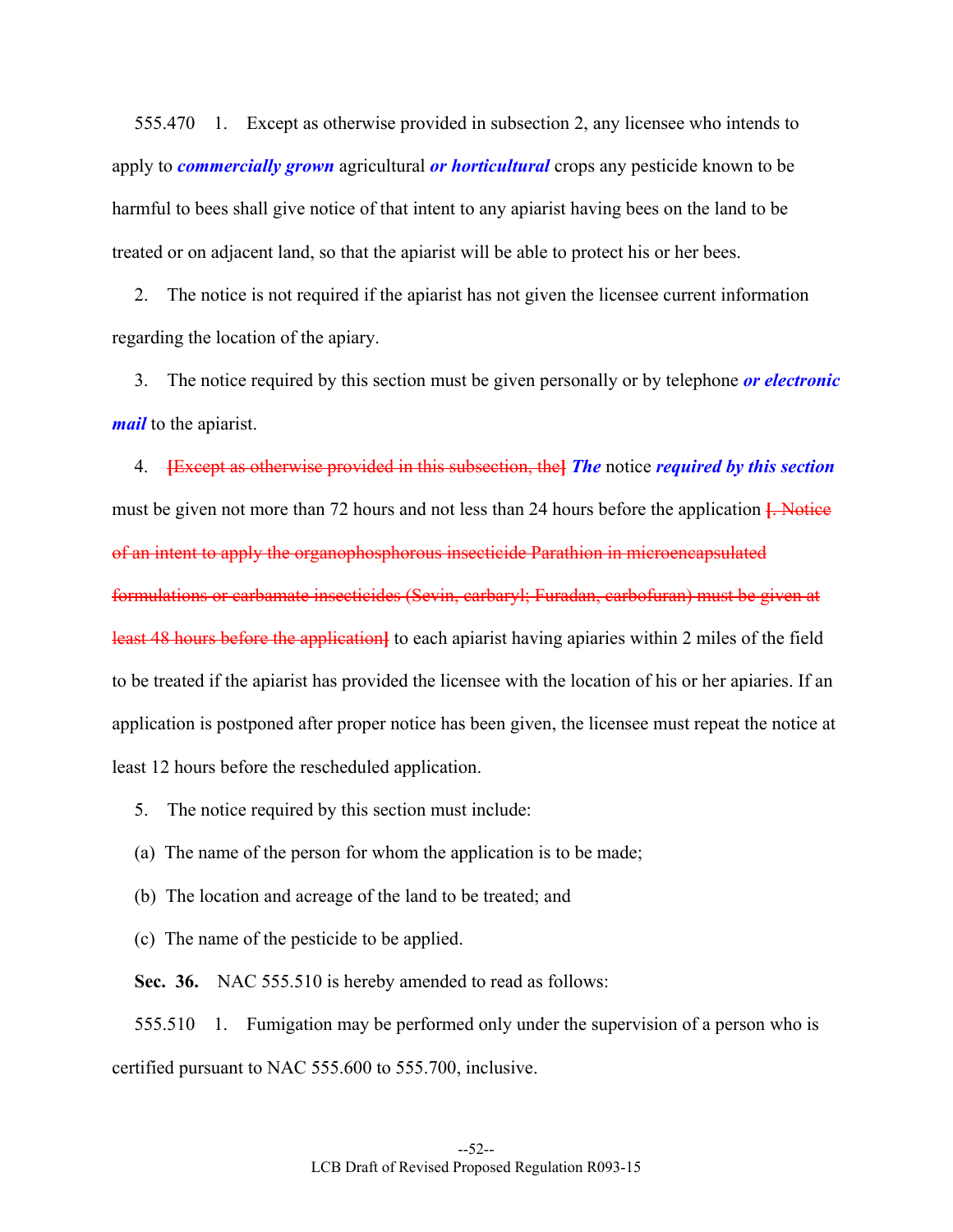2. The person exercising supervision over the fumigation shall be:

(a) Physically present at the premises being fumigated;

 (b) Available to provide immediate guidance and instruction to each person performing the fumigation; and

 (c) Licensed in the category of fumigation pursuant to subparagraph (4) of paragraph (c) *or subparagraph (10) of paragraph (d)* of subsection 2 of NAC 555.280 or hold a nonprimary principal commercial applicator certification in the category of fumigation pest control as set forth in NAC 555.620 or hold a private applicator certification in the category of fumigation as set forth in NAC 555.640.

 3. Except as otherwise provided in subsection 4, at least one licensee and one person under the supervision of that licensee shall be present:

(a) During the release of the fumigant; and

 (b) Until the ventilation and aeration process is complete and the warning signs are removed from the premises.

 4. Unless otherwise specified on its label, a fumigant in tablet or pellet form that is used in the custom application of pesticides must be applied by at least one licensee who is present during the introduction of the fumigant.

 5. The person exercising supervision over the fumigation shall ensure that the following items are on the premises being fumigated and are in good working order:

 (a) A complete label and any supplemental labels from the fumigant being used, including, without limitation, any instructions for the use of the fumigant published by the manufacturer of the fumigant, and, if required, a copy of the fully developed site-specific fumigation management plan; and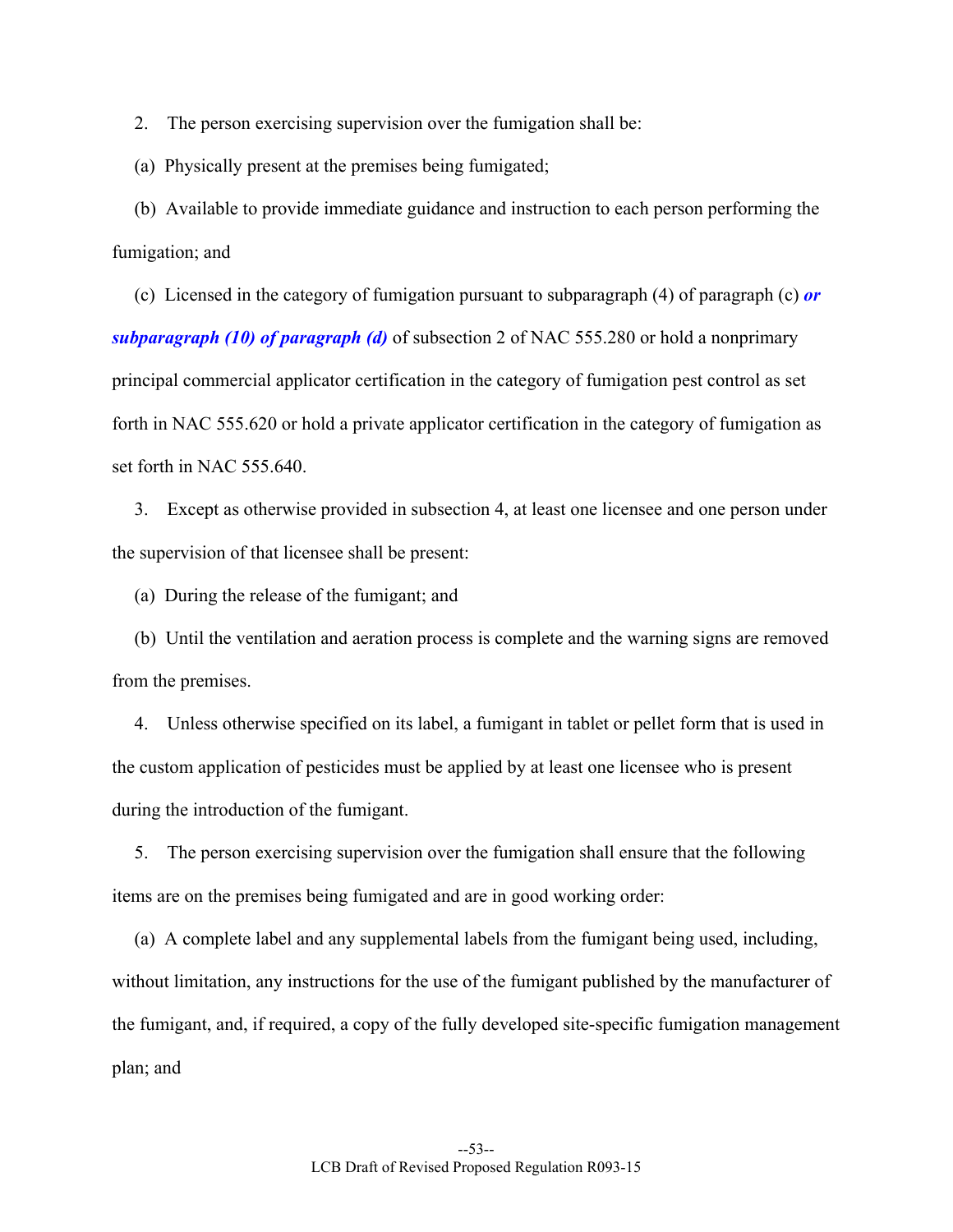(b) For each type of fumigant being used, the antidote, if any, as prescribed by the manufacturer of the fumigant and the instructions for administering the antidote as prescribed by the manufacturer of the fumigant.

Sec. 37. NAC 555.530 is hereby amended to read as follows:

 555.530 In addition to any other penalty, the Director may assess a fine against a person according to the following schedule:

|                                                  | <b>COMMERCIAL</b>  | <b>PRIVATE</b>    |
|--------------------------------------------------|--------------------|-------------------|
| <b>CERTIFICATION</b>                             | <b>APPLICATOR</b>  | <b>APPLICATOR</b> |
| Except as otherwise provided in this<br>1.       |                    |                   |
| section, for a violation of NRS 555.2605 to      |                    |                   |
|                                                  | \$100 to \$1,000   | \$100 to \$1,000  |
| For a violation of NRS 555.351:<br>2.            |                    |                   |
|                                                  | \$100 to \$1,000   | \$50 to \$300     |
|                                                  | \$1,001 to \$5,000 | \$301 to \$1,000  |
| For a violation of NRS 555.359, if the<br>3.     |                    |                   |
| violation is for:                                |                    |                   |
| (a) Knowingly applying ineffective or            |                    |                   |
|                                                  | \$300              | \$50              |
| (b) Applying materials in a manner which is      |                    |                   |
| inconsistent with labeling or other restrictions |                    |                   |
| imposed by the Director:                         |                    |                   |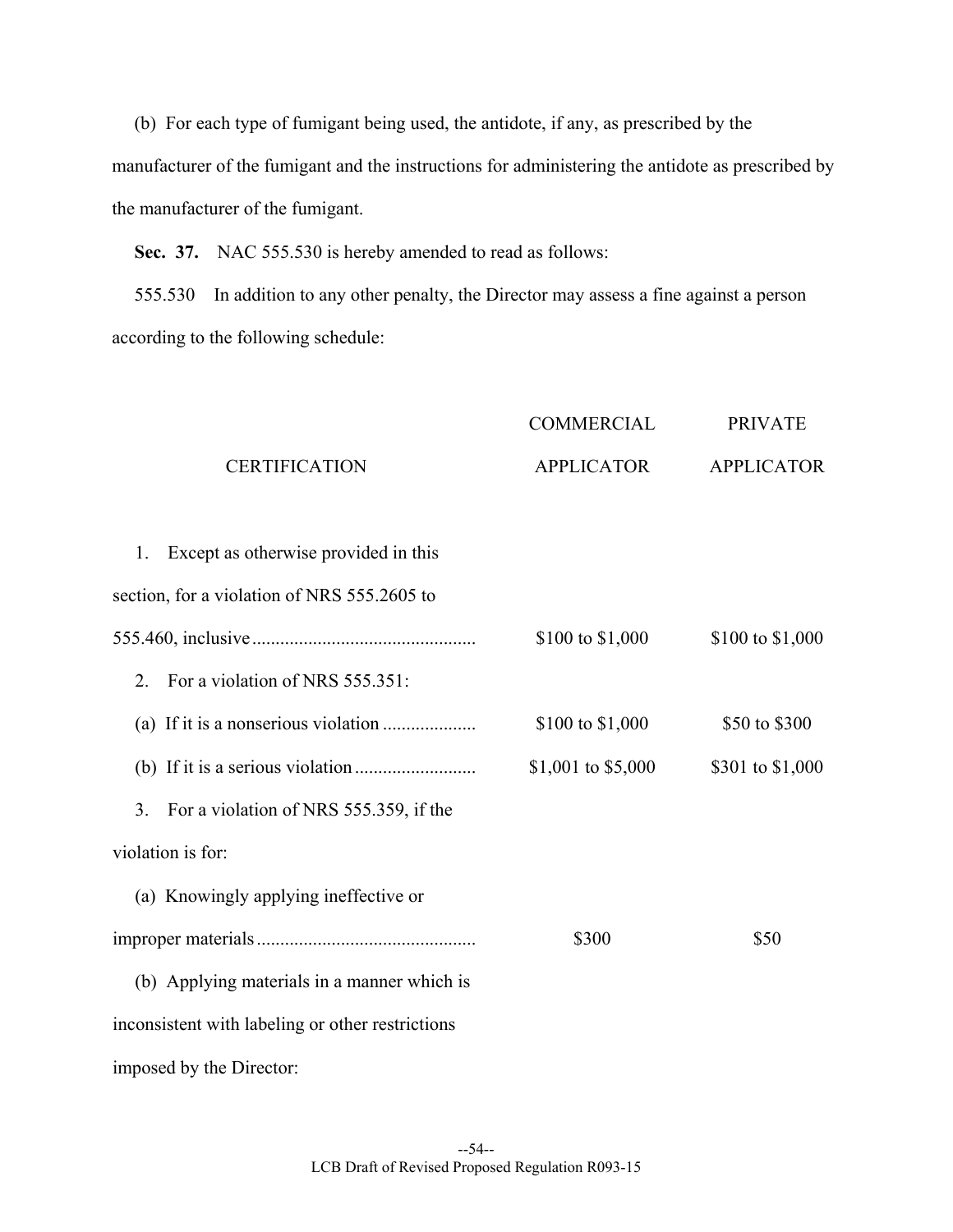|                                                  | <b>COMMERCIAL</b>  | <b>PRIVATE</b>    |
|--------------------------------------------------|--------------------|-------------------|
| <b>CERTIFICATION</b>                             | <b>APPLICATOR</b>  | <b>APPLICATOR</b> |
|                                                  | \$100 to \$1,000   | \$50 to \$300     |
|                                                  | \$1,001 to \$5,000 | \$301 to \$1,000  |
| (c) Operating faulty or unsafe equipment         | \$100              | \$50              |
| (d) Applying pesticides in a faulty, careless    |                    |                   |
| or negligent manner:                             |                    |                   |
| (1) If it is a nonserious violation              | \$100 to \$1,000   | \$50 to \$300     |
|                                                  | \$1,001 to \$5,000 | \$301 to \$1,000  |
| (e) Aiding or abetting an uncertified person     |                    |                   |
| to avoid the provisions of NRS 555.351 to        |                    |                   |
|                                                  | \$100 to \$1,000   | \$50 to \$300     |
| (f) Conspiring with an uncertified person to     |                    |                   |
| evade the provisions of NRS 555.351 to           |                    |                   |
| 555.357, inclusive, or allowing his or her       |                    |                   |
| certificate to be used by an uncertified person  | \$1,001 to \$5,000 | \$301 to \$1,000  |
| (g) Fraudulently or deceptively procuring a      |                    |                   |
|                                                  | \$1,001 to \$5,000 | \$301 to \$1,000  |
|                                                  | \$250 to \$500     | \$100 to \$250    |
| (i) Failing to give adequate instructions or     |                    |                   |
| directions to an uncertified person under his or |                    |                   |
| her supervision:                                 |                    |                   |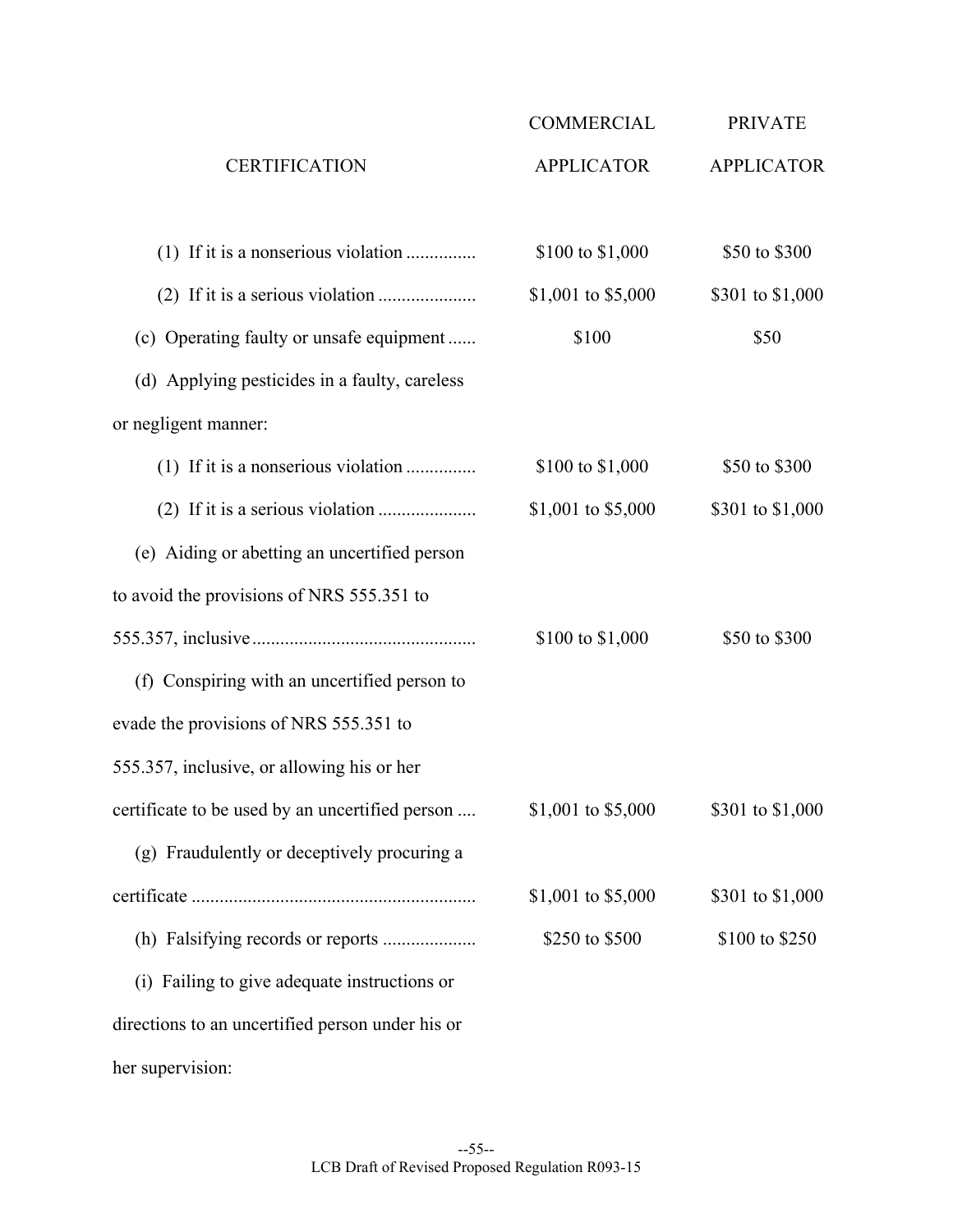|                                                    | COMMERCIAL         | <b>PRIVATE</b>    |
|----------------------------------------------------|--------------------|-------------------|
| <b>CERTIFICATION</b>                               | <b>APPLICATOR</b>  | <b>APPLICATOR</b> |
|                                                    | \$100 to \$500     | \$50 to \$300     |
|                                                    | \$1,001 to \$5,000 | \$301 to \$1,000  |
| For a violation of NAC 555.440, if the<br>4.       |                    |                   |
| violation is for:                                  |                    |                   |
| (a) Failing to exercise reasonable precautions     |                    |                   |
| to protect persons, animals, crops or property:    |                    |                   |
| (1) If it is a nonserious violation                | \$100 to \$1,000   | \$50 to \$300     |
|                                                    | \$1,001 to \$5,000 | \$301 to \$1,000  |
| (b) Disposing of <b>{or leaving unattended}</b> a  |                    |                   |
| pesticide or its empty container where it may      |                    |                   |
| present) in a manner that presents a hazard to     |                    |                   |
| any person, animal, crop or property or failing to |                    |                   |
| dispose of the pesticide or container in a safe    |                    |                   |
| manner or failing to remove or otherwise           |                    |                   |
| safeguard empty containers from the workplace.     | \$200 to \$500     | \$100 to \$300    |
| (c) Failing to provide employees with the          |                    |                   |
| required information, precautions and safety       |                    |                   |
| equipment:                                         |                    |                   |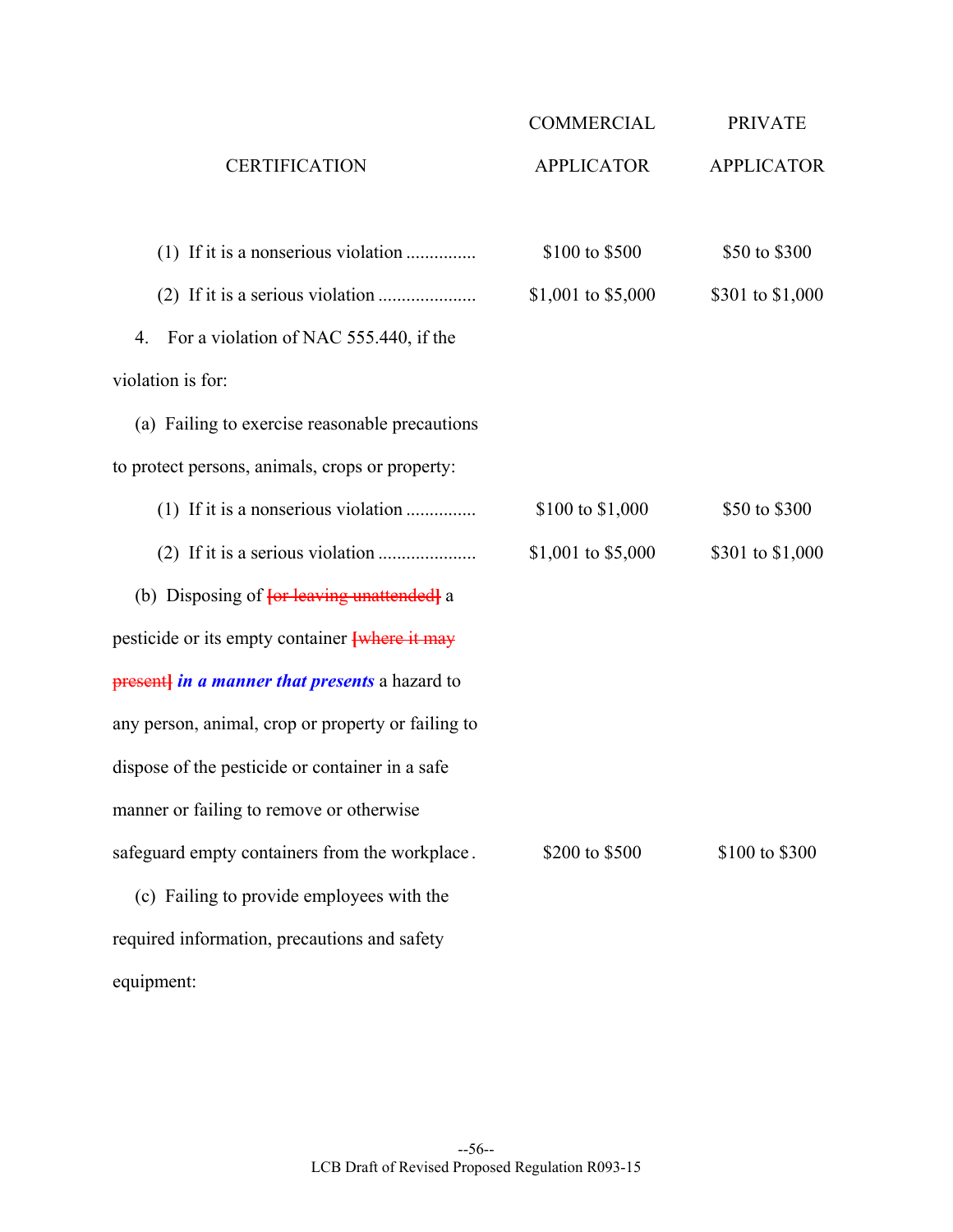|                                                   | <b>COMMERCIAL</b>  | <b>PRIVATE</b>    |
|---------------------------------------------------|--------------------|-------------------|
| <b>CERTIFICATION</b>                              | <b>APPLICATOR</b>  | <b>APPLICATOR</b> |
|                                                   | \$100 to \$1,000   | \$50 to \$300     |
|                                                   | (per item not      | (per item not     |
|                                                   | provided)          | provided)         |
|                                                   | \$1,001 to \$5,000 | \$301 to \$1,000  |
|                                                   | (per item not      | (per item not     |
|                                                   | provided)          | provided)         |
| (d) Failing to maintain the required safety       |                    |                   |
|                                                   | \$100 to \$1,000   | \$50 to \$300     |
|                                                   | (per item not      | (per item not     |
|                                                   | maintained)        | maintained)       |
| (e) Not using materials, dosages, formulas,       |                    |                   |
| devices or methods of application, storage and    |                    |                   |
| disposal in accordance with the directions on the |                    |                   |
| label of the pesticide or device or the Federal   |                    |                   |
| Insecticide, Fungicide, and Rodenticide Act, 7    |                    |                   |
| U.S.C. §§ 136 et seq.:                            |                    |                   |
|                                                   | \$100 to \$1,000   | \$50 to \$300     |
|                                                   | \$1,001 to \$5,000 | \$301 to \$1,000  |
| For a violation of NAC 555.510, if the<br>5.      |                    |                   |
| violation is for:                                 |                    |                   |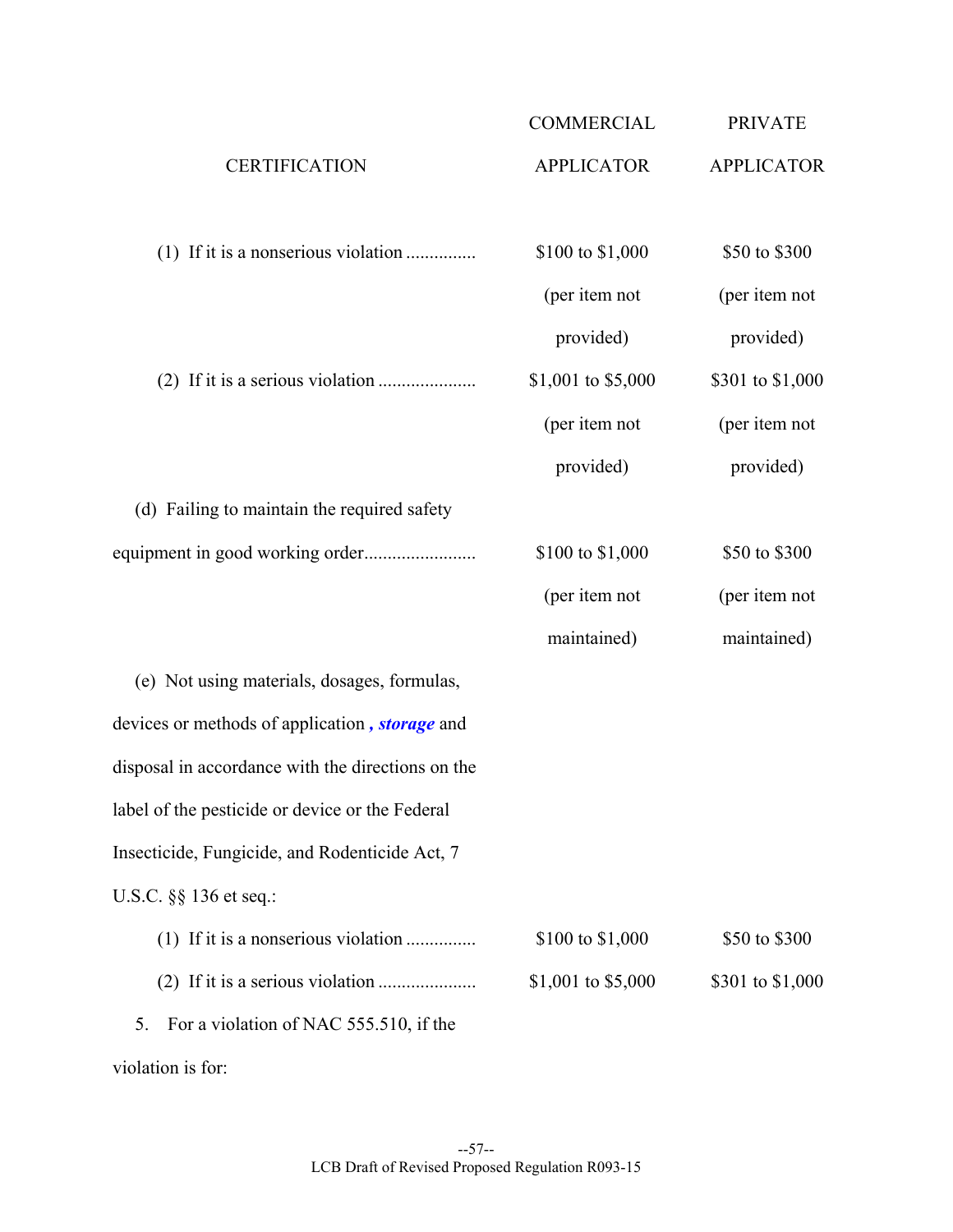|                                                    | <b>COMMERCIAL</b>  | <b>PRIVATE</b>    |
|----------------------------------------------------|--------------------|-------------------|
| <b>CERTIFICATION</b>                               | <b>APPLICATOR</b>  | <b>APPLICATOR</b> |
| (a) Fumigating without the supervision of a        |                    |                   |
| person who is a certified applicator:              |                    |                   |
| (1) If it is a nonserious violation                | \$100 to \$1,000   | \$50 to \$500     |
|                                                    | \$1,001 to \$5,000 | \$501 to \$5,000  |
| (b) Failing to have a complete label and any       |                    |                   |
| supplemental labels from the fumigant being        |                    |                   |
| used, including, without limitation, any           |                    |                   |
| instructions for the use of the fumigant           |                    |                   |
| published by the manufacturer of the fumigant      |                    |                   |
| and, if required, a copy of the fully developed    |                    |                   |
| site-specific fumigation management plan           | \$100 to \$500     | \$100 to \$300    |
|                                                    | (per item not      | (per item not     |
|                                                    | provided)          | provided)         |
| (c) Failing to have the antidote, if any, and      |                    |                   |
| instructions for administering it as prescribed by |                    |                   |
|                                                    | \$50 to \$300      | \$50 to \$300     |
| For a violation of NAC 555.700, if the<br>6.       |                    |                   |
| violation is for:                                  |                    |                   |
| (a) Failing to keep an accurate and legible        |                    |                   |
| record of each property treated for 2 years        | \$100              | \$50              |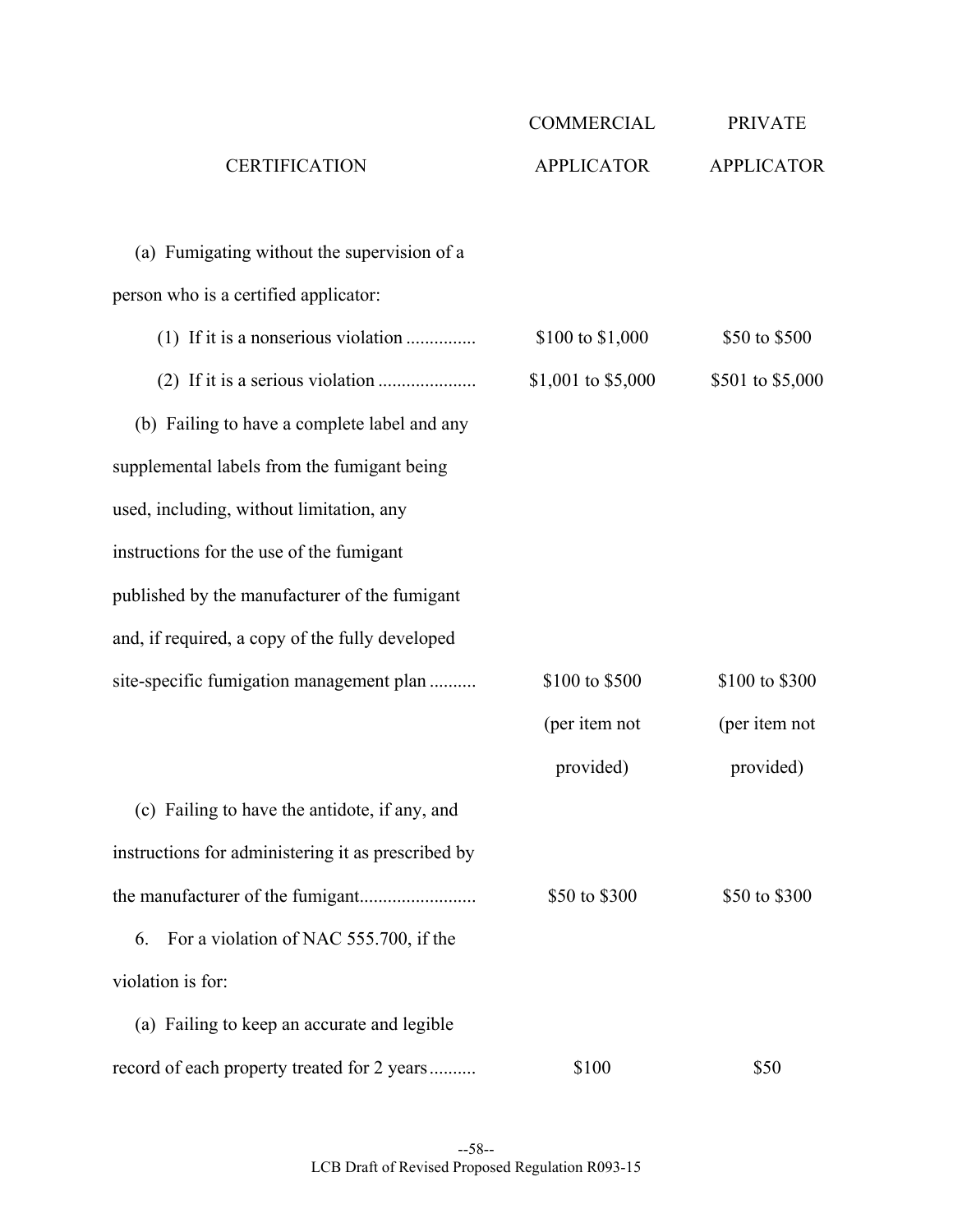|                                                   | <b>COMMERCIAL</b> | <b>PRIVATE</b>    |
|---------------------------------------------------|-------------------|-------------------|
| <b>CERTIFICATION</b>                              | <b>APPLICATOR</b> | <b>APPLICATOR</b> |
| (b) Failing to maintain required information      |                   |                   |
|                                                   | \$100             | \$50              |
| (c) Failing to report within 24 hours any         |                   |                   |
| emergency dump or accidental spillage of a        |                   |                   |
|                                                   | \$100             | \$50              |
| (d) Failing to report to the Director or his or   |                   |                   |
| her designee within 48 hours any case of          |                   |                   |
| apparent pesticide poisoning requiring medical    |                   |                   |
|                                                   | \$100             | \$50              |
| (e) Failing to have contact with an applicator    |                   |                   |
| under his or her direct supervision at least once |                   |                   |
| every hour at night and at least once every 2     |                   |                   |
|                                                   | \$100             | \$50              |
|                                                   | <b>FIRST</b>      | <b>SUBSEQUENT</b> |
| <b>LICENSEES</b>                                  | <b>OFFENSE</b>    | <b>OFFENSE</b>    |
| Except as otherwise provided in this<br>7.        |                   |                   |
| section, for a violation of a provision of NRS    |                   |                   |
|                                                   | \$100 to \$500    | \$301 to \$1,000  |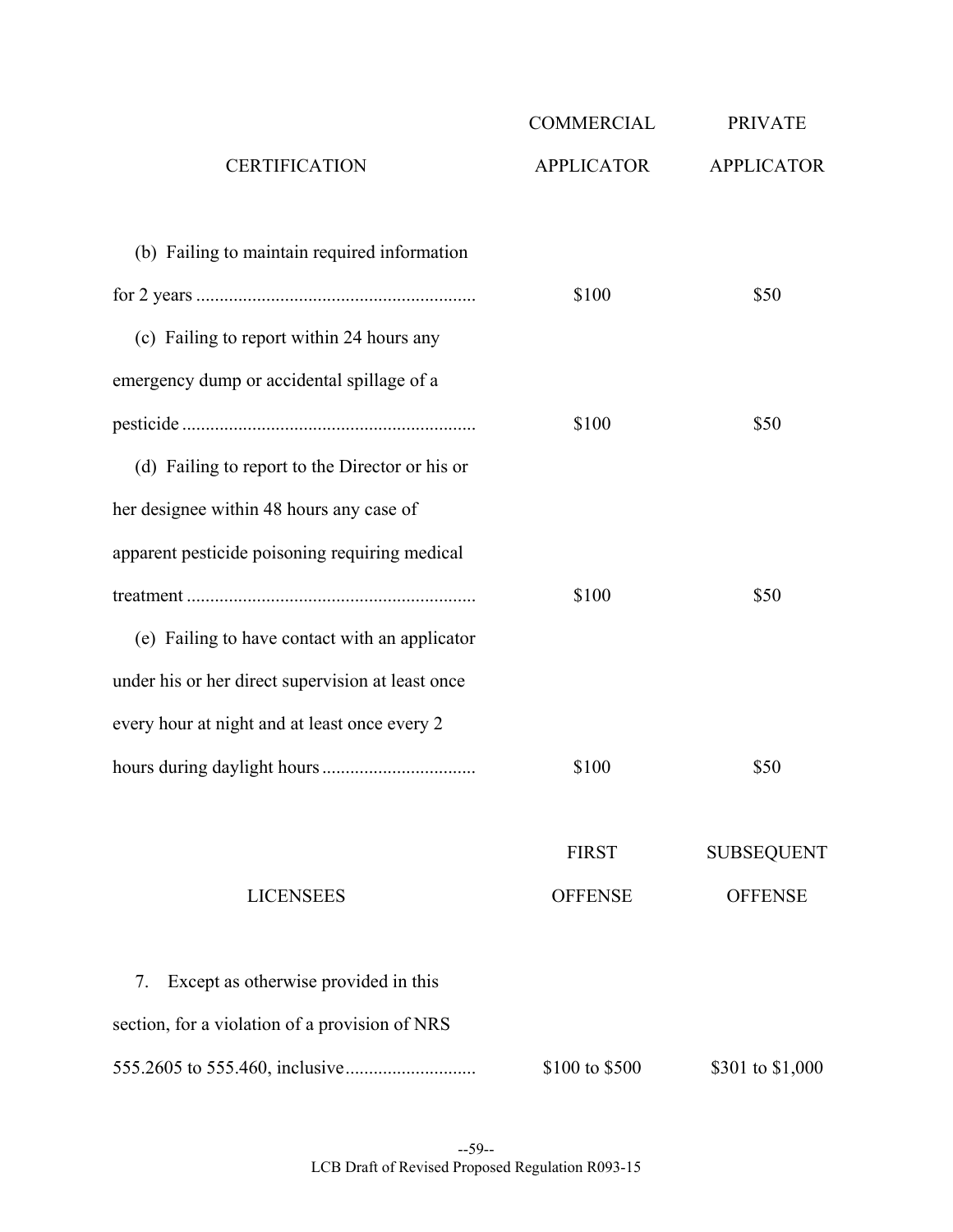|                                                     | <b>FIRST</b>   | <b>SUBSEQUENT</b> |
|-----------------------------------------------------|----------------|-------------------|
| <b>LICENSEES</b>                                    | <b>OFFENSE</b> | <b>OFFENSE</b>    |
| For a violation of NRS 555.280<br>8.                | \$500          | \$1,000           |
| For a violation of NRS 555.285<br>9.                | \$500          | \$1,000           |
| 10.<br>For failing to supervise adequately an       |                |                   |
| applicator who does not have a license issued by    |                |                   |
|                                                     | \$500          | \$500             |
| For a violation of NAC 555.290, if the<br>11.       |                |                   |
| violation is for:                                   |                |                   |
| (a) Failing to carry the license issued to him      |                |                   |
| or her by the Director while engaged in pest        |                |                   |
| control or failing to produce the license upon      |                |                   |
| request by the Director or a designated field       |                |                   |
|                                                     | \$25           | \$25              |
| (b) Failing to notify the Director of any           |                |                   |
| change in the status or authority of any primary    |                |                   |
| principal, location principal, principal, operator, |                |                   |
| consultant, demonstration and research              |                |                   |
| specialist or agent or of any change in the         |                |                   |
| information given on the application for the        |                |                   |
|                                                     | \$100          | \$100             |
| (c) Failing to submit a new application and         |                |                   |
|                                                     | \$25           | \$25              |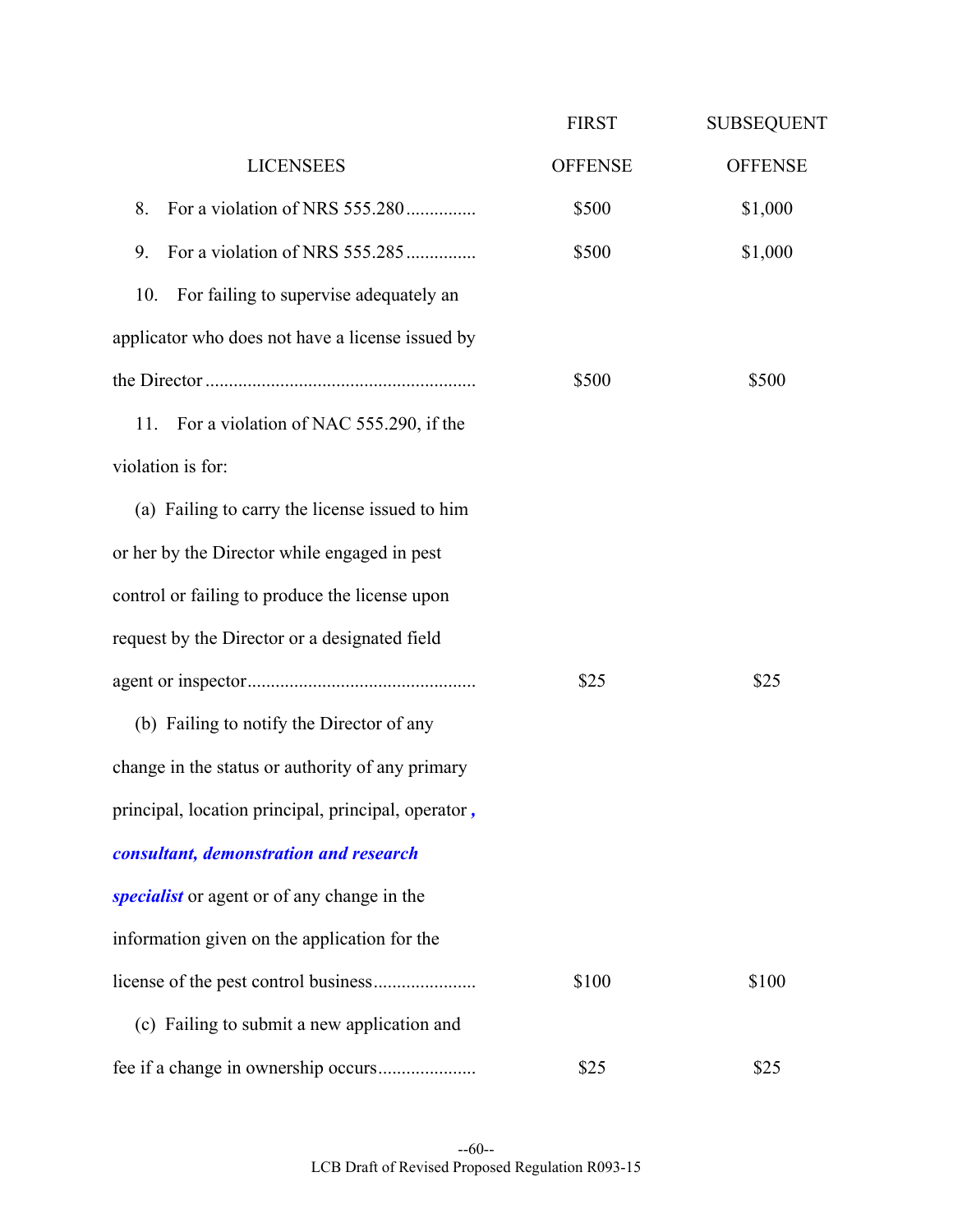|                                                    | <b>FIRST</b>   | <b>SUBSEQUENT</b> |
|----------------------------------------------------|----------------|-------------------|
| <b>LICENSEES</b>                                   | <b>OFFENSE</b> | <b>OFFENSE</b>    |
| Failing to obtain the permit required<br>12.       |                |                   |
| pursuant to NAC 555.300 or to provide accurate     |                |                   |
| or complete information on an application for      |                |                   |
|                                                    | \$25           | \$25              |
| For a violation of NAC 555.385, if the<br>13.      |                |                   |
| violation is for failing to provide written notice |                |                   |
| to the Department of the termination of the        |                |                   |
| employment of a primary principal, principal,      |                |                   |
| <i>location principal, operator, consultant,</i>   |                |                   |
| demonstration and research specialist or agent     |                |                   |
| from the pest control business within 15 days      |                |                   |
| after the date on which that termination occurs    | \$100          | \$100             |
| For a violation of NAC 555.400, if the<br>14.      |                |                   |
| violation is for:                                  |                |                   |
| (a) Applying a pesticide in a category of pest     |                |                   |
| control for which he or she is not licensed        | \$500          | \$1,000           |
| (b) Using a method or equipment for                |                |                   |
| applying a pesticide which is not capable of       |                |                   |
|                                                    | \$100 to \$500 | \$301 to \$1000   |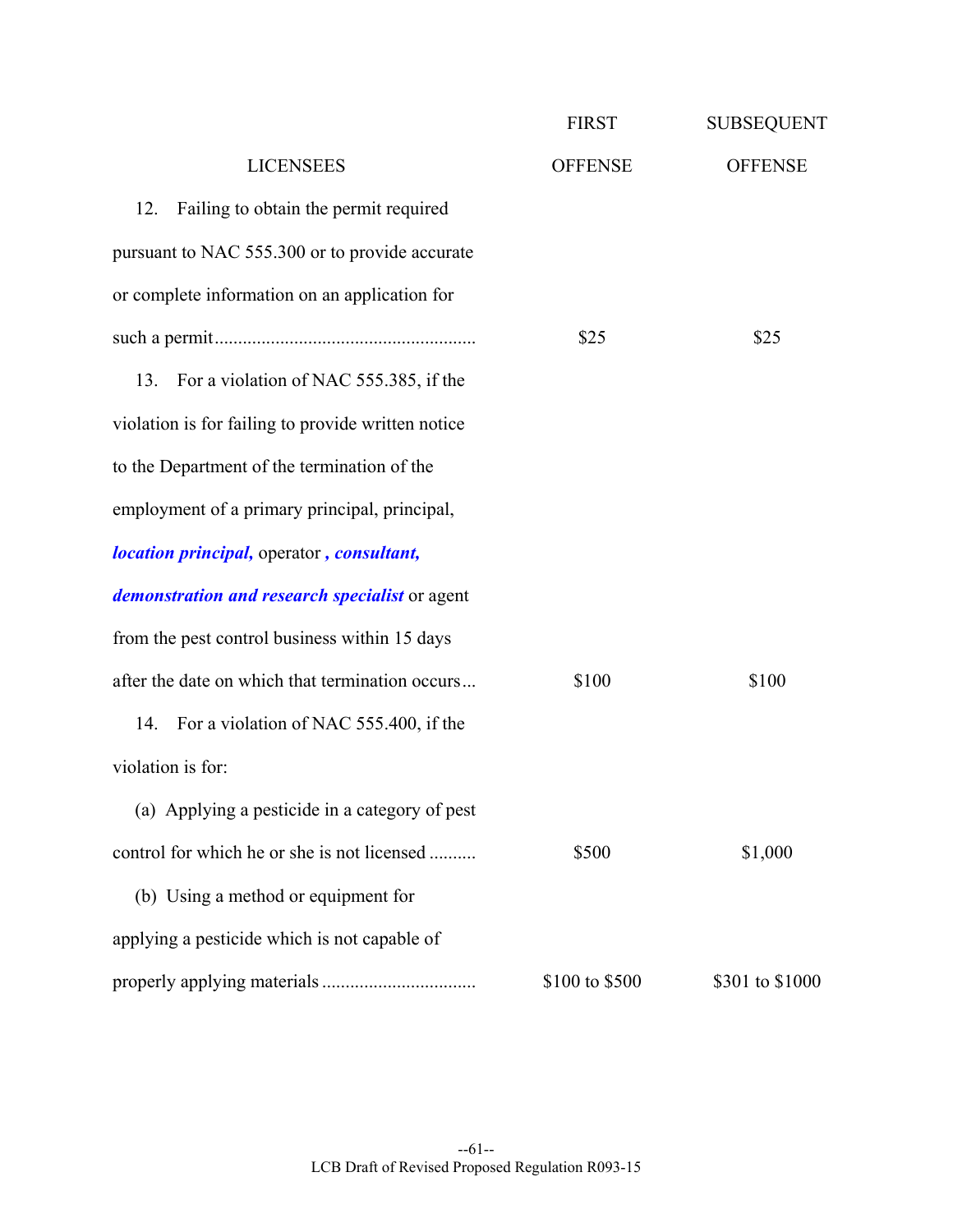|                                                   | <b>FIRST</b>     | <b>SUBSEQUENT</b>  |
|---------------------------------------------------|------------------|--------------------|
| <b>LICENSEES</b>                                  | <b>OFFENSE</b>   | <b>OFFENSE</b>     |
| (c) Applying pesticides where climatic, pest      |                  |                    |
| or crop conditions are not proper for controlling |                  |                    |
| the pest for which the application is made:       |                  |                    |
|                                                   | \$50 to \$500    | \$301 to \$1,000   |
|                                                   | \$501 to \$5,000 | \$1,001 to \$5,000 |
| (d) Failing to keep pest control equipment in     |                  |                    |
|                                                   | \$25 to \$100    | \$50 to \$301      |
| (e) Not using devices which are accurately        |                  |                    |
| calibrated to the smallest possible unit when     |                  |                    |
|                                                   | \$25 to \$100    | \$50 to \$301      |
| (f) Failing to maintain a uniform mixture         | \$25             | \$25               |
| (g) Failing to confine in a substantial manner    |                  |                    |
| the material applied to the premises where the    |                  |                    |
| land, crop, livestock, ornamental, soil or pest   |                  |                    |
| which is being treated:                           |                  |                    |
|                                                   | \$50 to \$500    | \$301 to \$1,000   |
|                                                   | \$501 to \$5,000 | \$1,001 to \$5,000 |
| (h) Failing to clean thoroughly all equipment     |                  |                    |
|                                                   | \$25             | \$25               |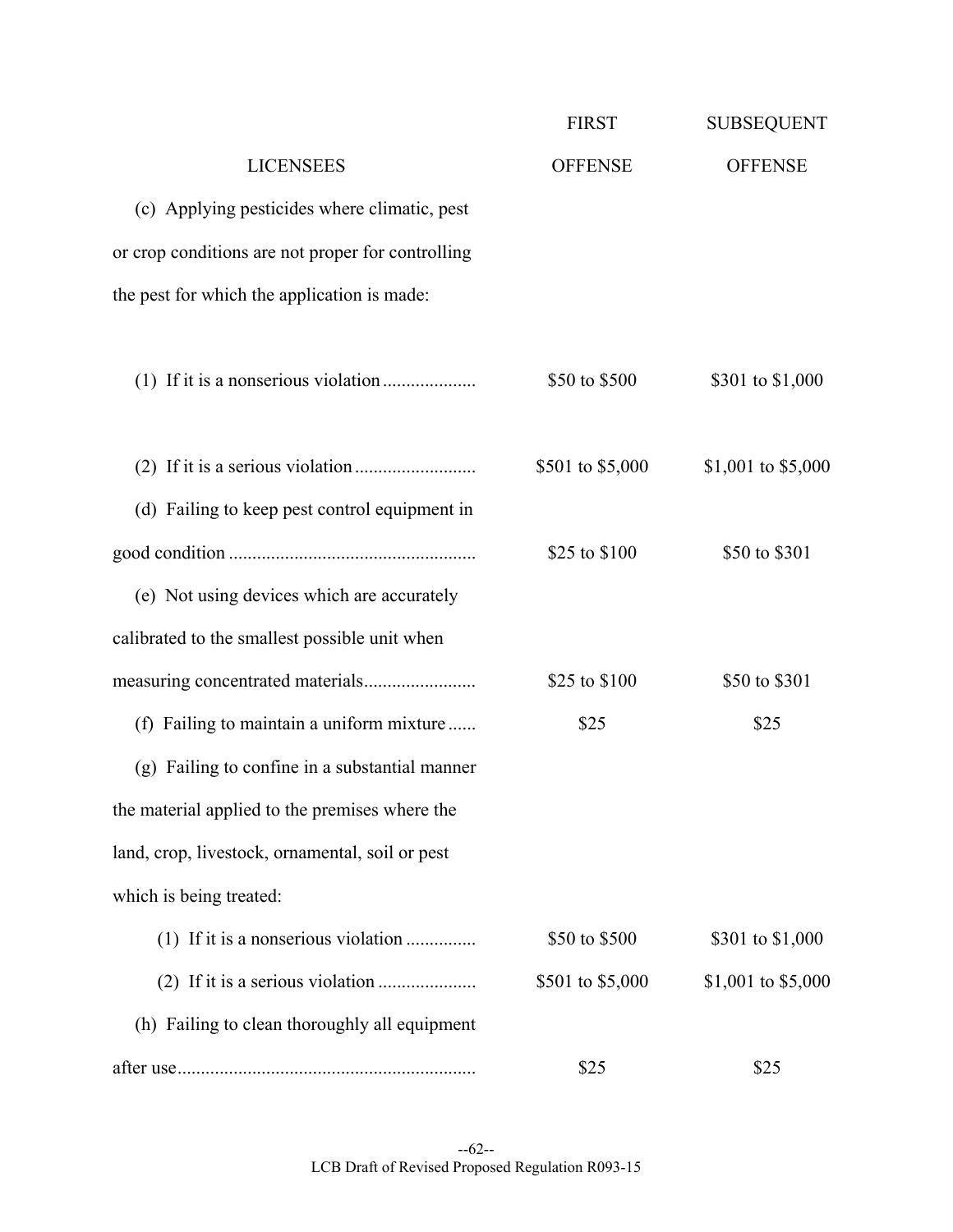|                                                       | <b>FIRST</b>     | <b>SUBSEQUENT</b>  |
|-------------------------------------------------------|------------------|--------------------|
| <b>LICENSEES</b>                                      | <b>OFFENSE</b>   | <b>OFFENSE</b>     |
| (i) Failing to store undiluted pesticides in a        |                  |                    |
| locked facility, <i>failing to secure a secondary</i> |                  |                    |
| <i>container to a service vehicle</i> or failing to   |                  |                    |
| handle serviceperson's kits with extreme caution      |                  |                    |
| or leaving the kits where children or other           |                  |                    |
| unauthorized persons might remove the                 |                  |                    |
| contents:                                             |                  |                    |
|                                                       | \$50 to \$500    | \$301 to \$1,000   |
|                                                       | \$501 to \$5,000 | \$1,001 to \$5,000 |
| For a violation of NAC 555.410, if the<br>15.         |                  |                    |
| violation is for:                                     |                  |                    |
| (a) Failing to keep an accurate and legible           |                  |                    |
| record of each property treated for 2 years           | \$100 to \$500   | \$501 to \$1,000   |
| (b) Failing to record an item of information          |                  |                    |
|                                                       | \$25 to $$100$   | \$50 to \$301      |
| (c) Failing to report to the Director or his or       |                  |                    |
| her designee within 48 hours any cases of             |                  |                    |
| apparent pesticide poisoning which require            |                  |                    |
| medical treatment:                                    |                  |                    |
|                                                       | \$100            | \$100              |
|                                                       | \$500            | \$500              |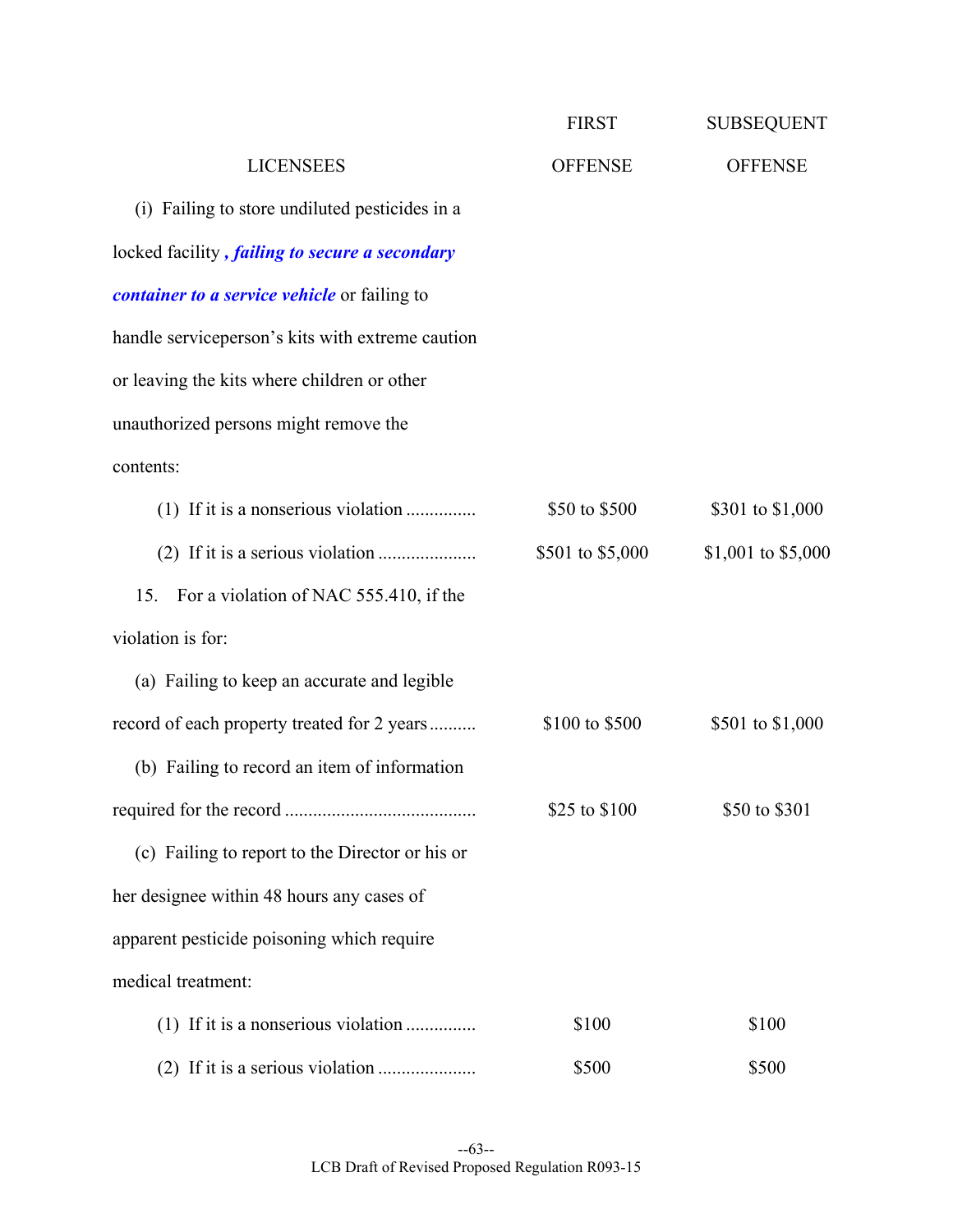|                                                      | <b>FIRST</b>     | <b>SUBSEQUENT</b> |
|------------------------------------------------------|------------------|-------------------|
| <b>LICENSEES</b>                                     | <b>OFFENSE</b>   | <b>OFFENSE</b>    |
| (d) Failing to file the required monthly             |                  |                   |
| report on or before the 15th day of the following    |                  |                   |
|                                                      | \$100            | \$100             |
| 16. For a violation of NAC 555.420, if               |                  |                   |
| the violation is for using a material for pest       |                  |                   |
| control which is not registered in this State as a   |                  |                   |
|                                                      | \$100            | \$100             |
| For a violation of NRS 555.420, if the<br>17.        |                  |                   |
| violation is for failing to respond to a request for |                  |                   |
| an inspection or other activity specified in that    |                  |                   |
| section or to submit to such an inspection or        |                  |                   |
|                                                      | \$100 to \$1,000 | \$100 to \$5,000  |
| For a violation of NAC 555.415<br>18.                | \$100 to \$1,000 | \$301 to \$1,000  |
| For a violation of NAC 555.425, if the<br>19.        |                  |                   |
| violation is for:                                    |                  |                   |
| (a) Failing to display prominently his or her        |                  |                   |
| permanent license number and the name of the         |                  |                   |
| business on all service vehicles of the business     |                  |                   |
| on both sides of such vehicles in letters at least 2 |                  |                   |
| inches in height and in a color which contrasts      |                  |                   |
|                                                      | \$25             | \$100             |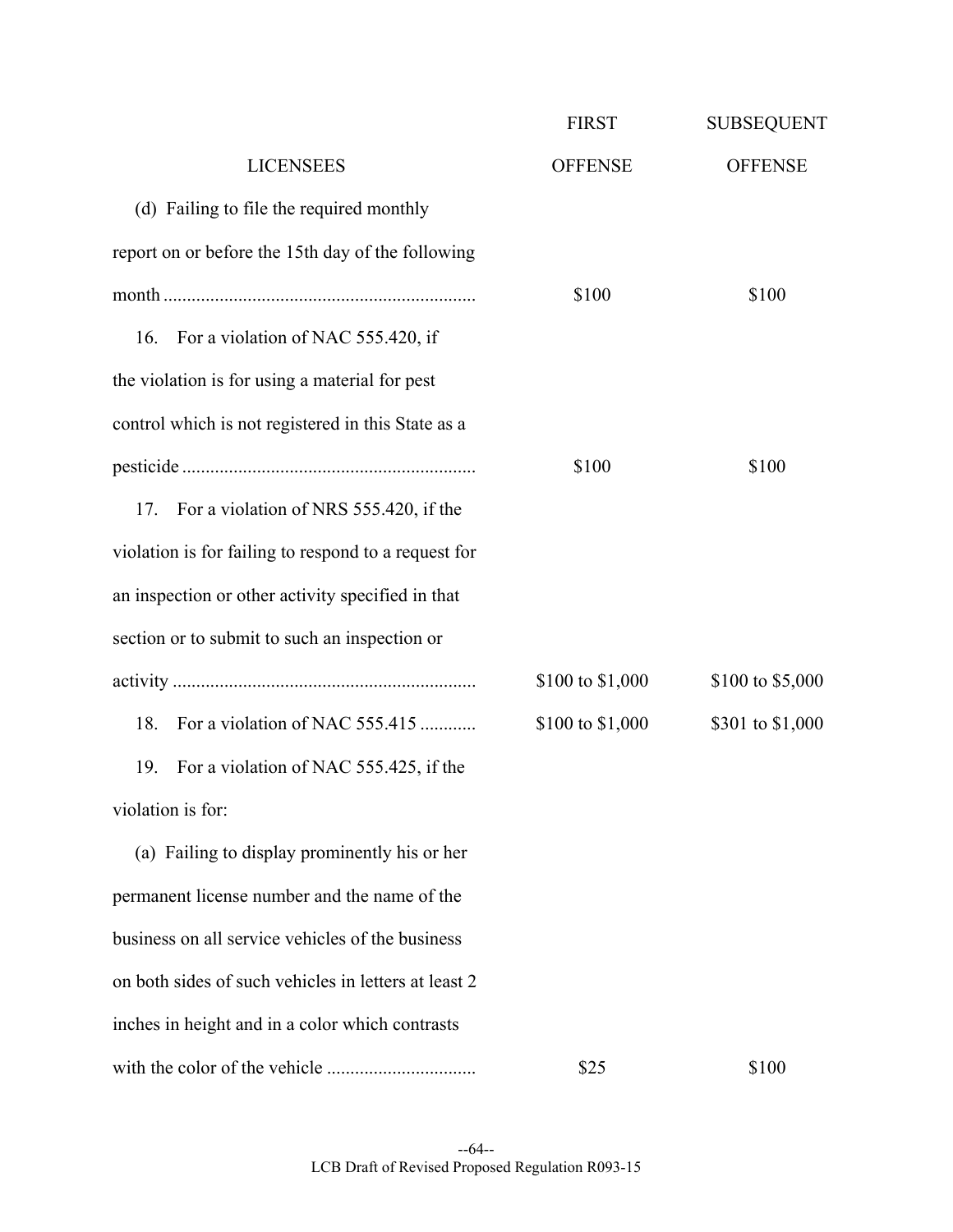|                                                  | <b>FIRST</b>     | <b>SUBSEQUENT</b>  |
|--------------------------------------------------|------------------|--------------------|
| <b>LICENSEES</b>                                 | <b>OFFENSE</b>   | <b>OFFENSE</b>     |
| (b) Failing to equip a service vehicle used in   |                  |                    |
| the custom application of pesticides with:       |                  |                    |
| (1) Clothing and equipment designed to           |                  |                    |
| provide protection against any pesticide carried |                  |                    |
|                                                  | \$100            | \$150              |
| (2) Absorbent material capable of                |                  |                    |
| absorbing and containing more than 1 gallon of   |                  |                    |
|                                                  | \$100            | \$150              |
| (3) Equipment designed to store safely           |                  |                    |
| materials contaminated with pesticide            | \$100            | \$150              |
| (4) A sufficient quantity of potable water       |                  |                    |
|                                                  | \$100            | \$100              |
| For a violation of NAC 555.427, if the<br>20.    |                  |                    |
| violation is for:                                |                  |                    |
| (a) Failing to submit the form entitled          |                  |                    |
| "Termiticide Pretreatment Notification Form"     | \$301 to \$1,000 | \$1,001 to \$5,000 |
| (b) Failing to include each item of              |                  |                    |
| information required on the form entitled        |                  |                    |
| "Termiticide Pretreatment Notification Form"     | \$25 to \$100    | \$50 to \$301      |
|                                                  | (per item not    | (per item not      |
|                                                  | included)        | included)          |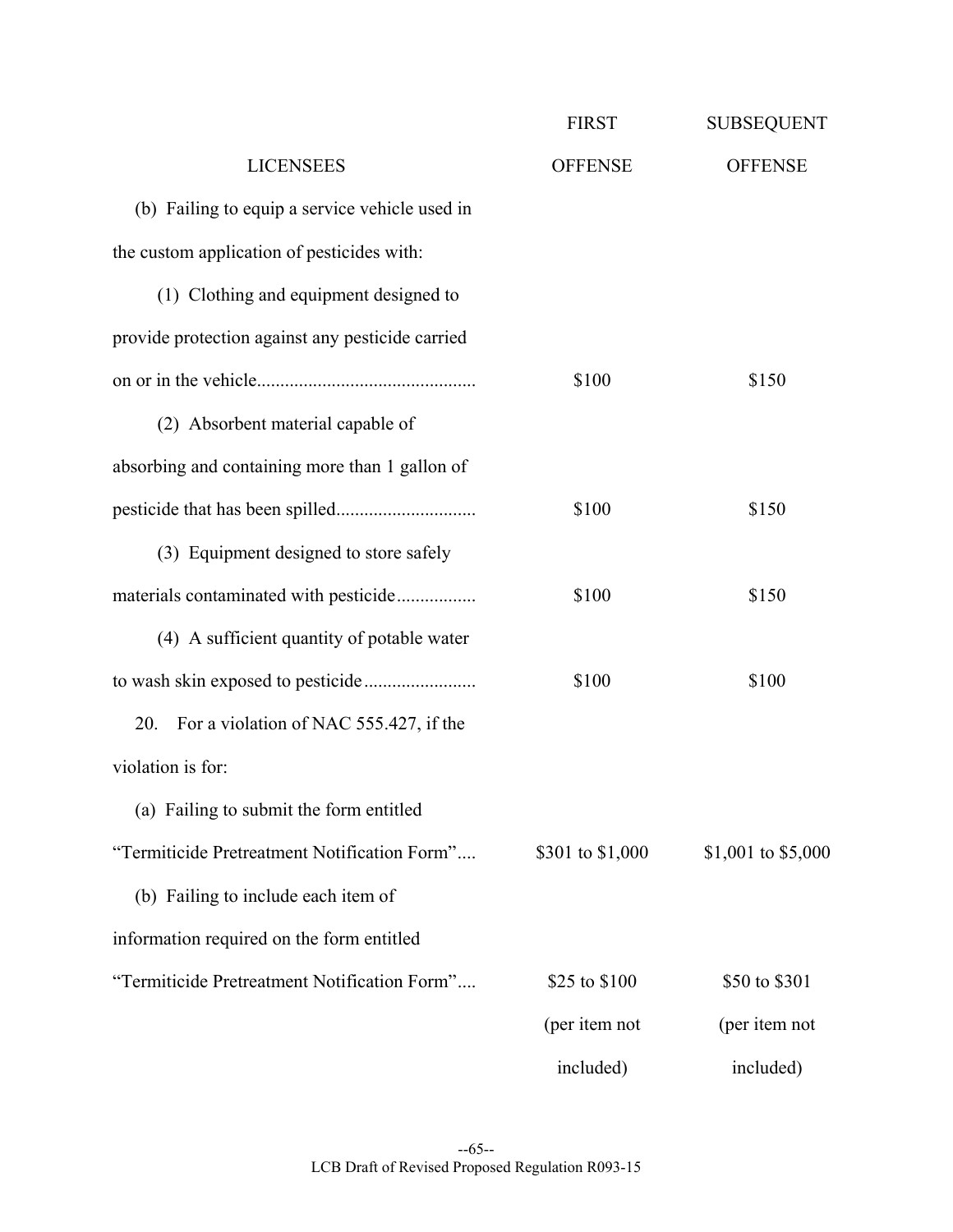|                                                   | <b>FIRST</b>     | <b>SUBSEQUENT</b>  |
|---------------------------------------------------|------------------|--------------------|
| <b>LICENSEES</b>                                  | <b>OFFENSE</b>   | <b>OFFENSE</b>     |
| (c) Failing to apply the termiticide only to      |                  |                    |
| sites or in the specific quantities or dosages    |                  |                    |
| listed on the label of the termiticide, unless    |                  |                    |
| otherwise authorized by the Director              | \$500 to \$1,000 | \$1,001 to \$5,000 |
| (d) Failing, as part of a preconstruction         |                  |                    |
| treatment to soil, to apply the termiticide in a  |                  |                    |
| manner that establishes a vertical barrier at the |                  |                    |
| exterior of the walls of the foundation or the    |                  |                    |
| exterior of the concrete slab, as appropriate,    |                  |                    |
| within 30 days after grading and any other        |                  |                    |
| disturbance of the soil has been completed        | \$301 to \$1,000 | \$1,001 to \$5,000 |
| 21.<br>For a violation of NAC 555.428, if the     |                  |                    |
| violation is for:                                 |                  |                    |
| (a) Falsifying or failing to record legibly and   |                  |                    |
| accurately the information required on the tag    |                  |                    |
|                                                   | \$301 to \$1,000 | \$1,001 to \$5,000 |
| (b) Failing to include each item of               |                  |                    |
| information required on the tag for               |                  |                    |
|                                                   | \$50 to \$100    | \$100 to \$301     |
|                                                   | (per item not    | (per item not      |
|                                                   | included)        | included)          |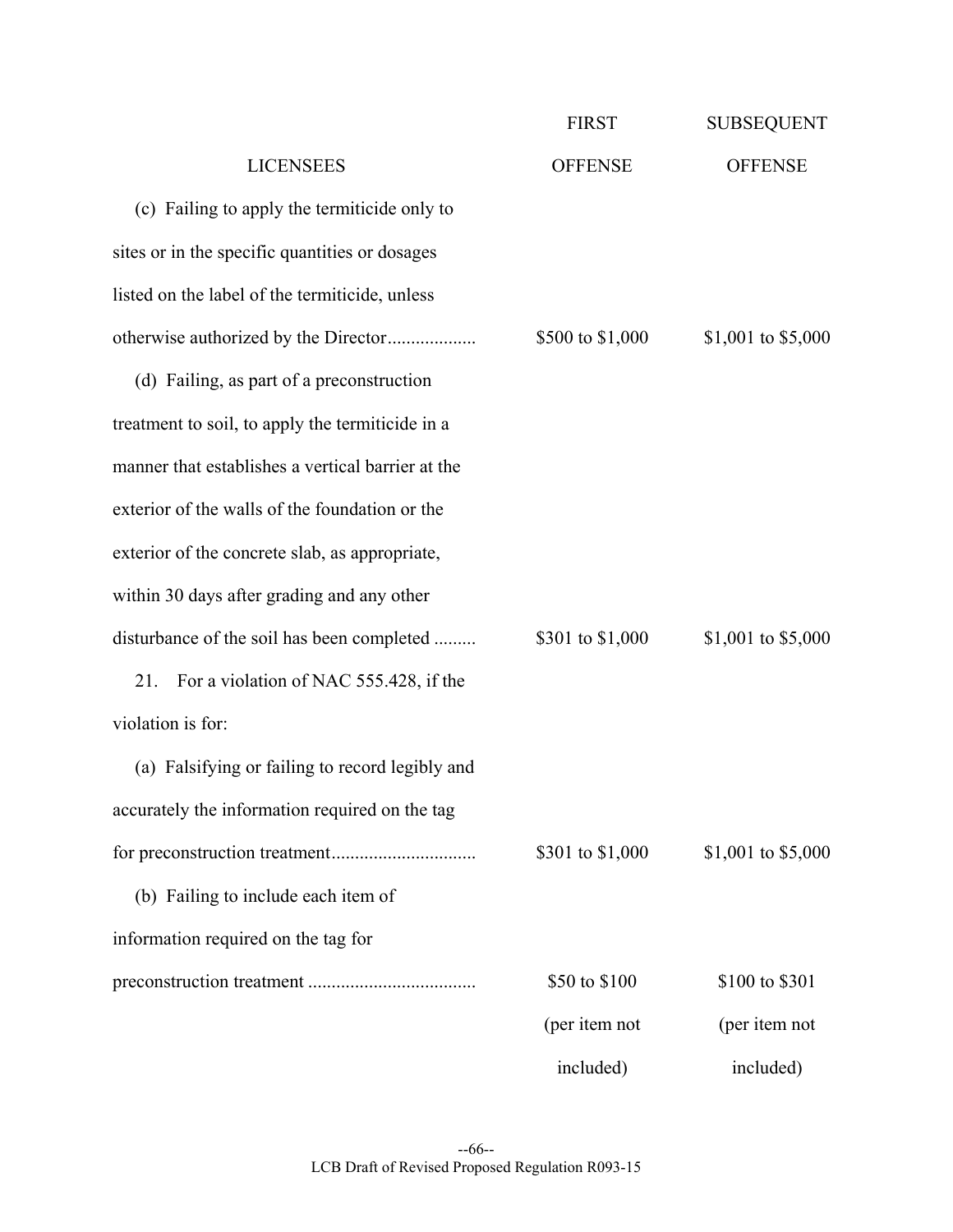|                                                    | <b>FIRST</b>     | <b>SUBSEQUENT</b> |
|----------------------------------------------------|------------------|-------------------|
| <b>LICENSEES</b>                                   | <b>OFFENSE</b>   | <b>OFFENSE</b>    |
| (c) Failing to affix securely a tag for            |                  |                   |
| preconstruction treatment at the site of the       |                  |                   |
| preconstruction treatment immediately after an     |                  |                   |
|                                                    | \$301 to \$1,000 | \$301 to \$1,000  |
| For a violation of NAC 555.430, if the<br>22.      |                  |                   |
| violation is for:                                  |                  |                   |
| (a) Failing to write and deliver the required      |                  |                   |
| report before starting work on a project or giving |                  |                   |
| an oral or written opinion on a form supplied by   |                  |                   |
| the Department or an electronic form approved      |                  |                   |
|                                                    | \$100            | \$150             |
| (b) Failing to file a report with the district or  |                  |                   |
| subdistrict within 15 days after the inspection is |                  |                   |
|                                                    | \$100            | \$150             |
| (c) Failing to include each item of                |                  |                   |
|                                                    | \$50 to \$500    | \$50 to \$1,000   |
|                                                    | (per item not    | (per item not     |
|                                                    | included)        | included)         |
| (d) Failing to keep a copy of each report for      |                  |                   |
| at least 3 years after preparation of the report   | \$100 to \$500   | \$501 to \$1,000  |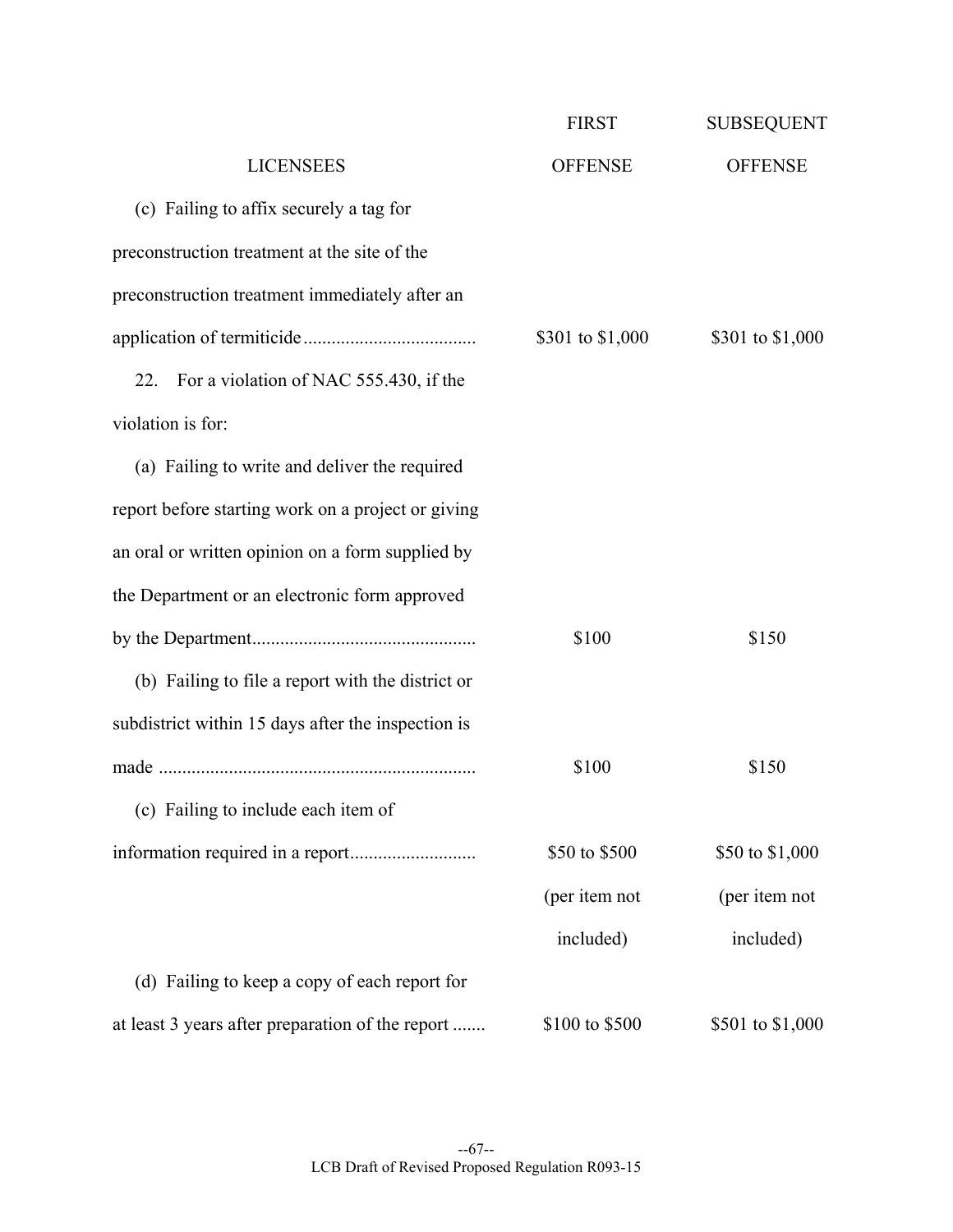|                                                       | <b>FIRST</b>     | <b>SUBSEQUENT</b>  |
|-------------------------------------------------------|------------------|--------------------|
| <b>LICENSEES</b>                                      | <b>OFFENSE</b>   | <b>OFFENSE</b>     |
| (e) Failing to affix or deliver a tag as              |                  |                    |
| required upon completion of an inspection or          |                  |                    |
|                                                       | \$100            | \$300              |
| (f) Failing to record each item of information        |                  |                    |
|                                                       | \$25 to \$100    | \$100 to \$301     |
|                                                       | (per item not    | (per item not      |
|                                                       | included)        | included)          |
| $\frac{g}{g}$ Failing to apply a termiticide or other |                  |                    |
| pesticide to eradicate wood-destroying pests          |                  |                    |
| only to sites or in the specific quantities or        |                  |                    |
| dosages listed on the label of the termiticide or     |                  |                    |
| other pesticide, unless otherwise authorized by       |                  |                    |
| the Director:                                         |                  |                    |
|                                                       | \$50 to \$500    | \$301 to \$1,000   |
|                                                       | \$501 to \$5,000 | \$1,001 to \$5,000 |
| For a violation of NAC 555.440, if the<br>23.         |                  |                    |
| violation is for:                                     |                  |                    |
| (a) Failing to exercise reasonable precautions        |                  |                    |
| to protect persons, animals, crops or property:       |                  |                    |
| (1) If it is a nonserious violation                   | \$50 to \$500    | \$301 to \$1,000   |
|                                                       | \$501 to \$5,000 | \$1,001 to \$5,000 |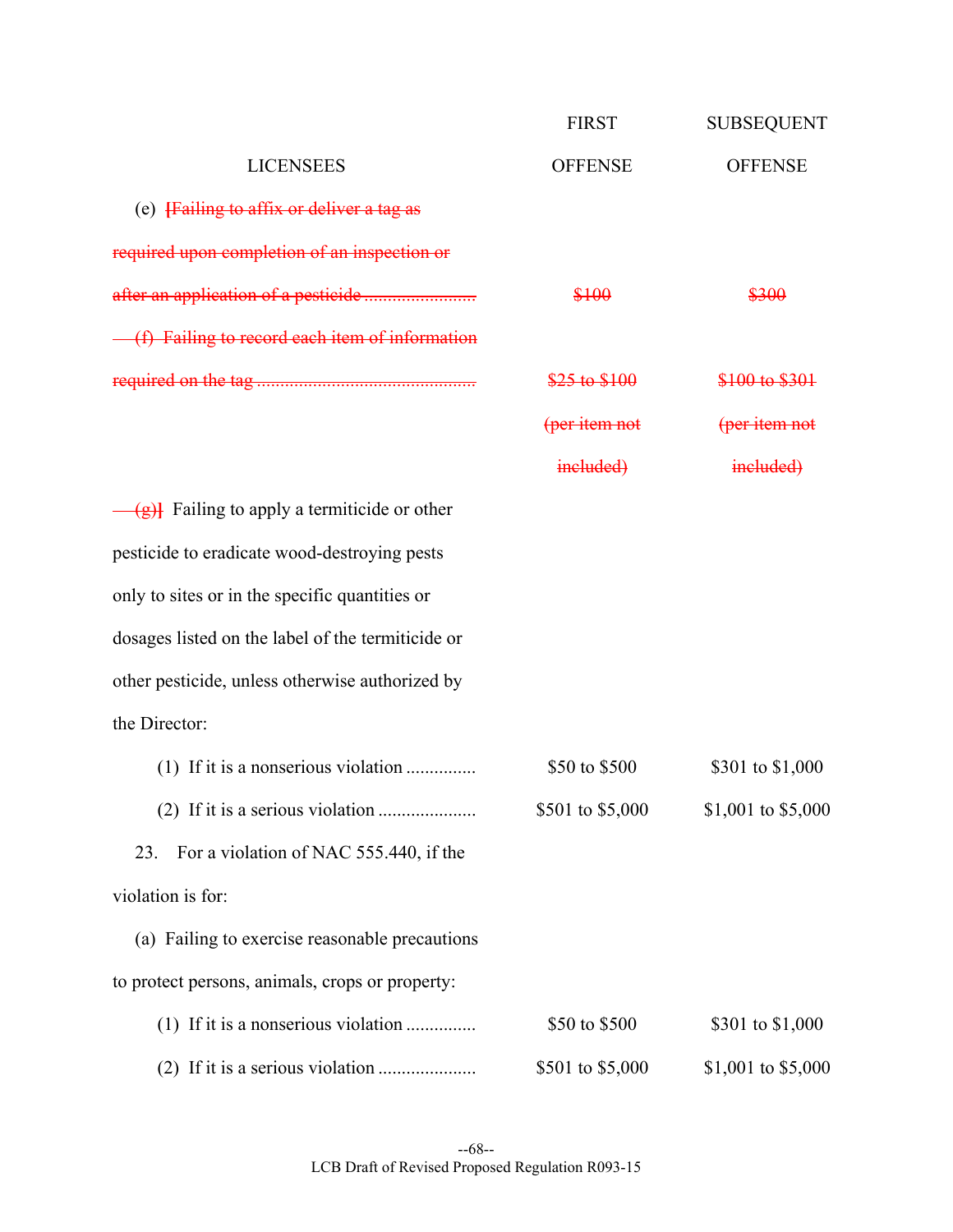|                                                       | <b>FIRST</b>     | <b>SUBSEQUENT</b>  |
|-------------------------------------------------------|------------------|--------------------|
| <b>LICENSEES</b>                                      | <b>OFFENSE</b>   | <b>OFFENSE</b>     |
| (b) <b>{Disposing}</b> Failing to store or dispose of |                  |                    |
| for leaving unattended a pesticide or its empty       |                  |                    |
| container where it may according to directions        |                  |                    |
| on the label and in a manner that does not            |                  |                    |
| present a hazard to any person, animal, crop or       |                  |                    |
| property or failing to dispose of the pesticide or    |                  |                    |
| container in a safe manner or failing to remove       |                  |                    |
| or otherwise safeguard empty containers from          |                  |                    |
|                                                       | \$100 to \$301   | \$301 to \$1,000   |
| (c) Failing to provide employees with the             |                  |                    |
| required information, precautions and safety          |                  |                    |
| equipment:                                            |                  |                    |
| (1) If it is a nonserious violation                   | \$50 to \$500    | \$301 to \$1,000   |
|                                                       | (per item not    | (per item not      |
|                                                       | provided)        | provided)          |
|                                                       | \$501 to \$5,000 | \$1,001 to \$5,000 |
|                                                       | (per item not    | (per item not      |
|                                                       | provided)        | provided)          |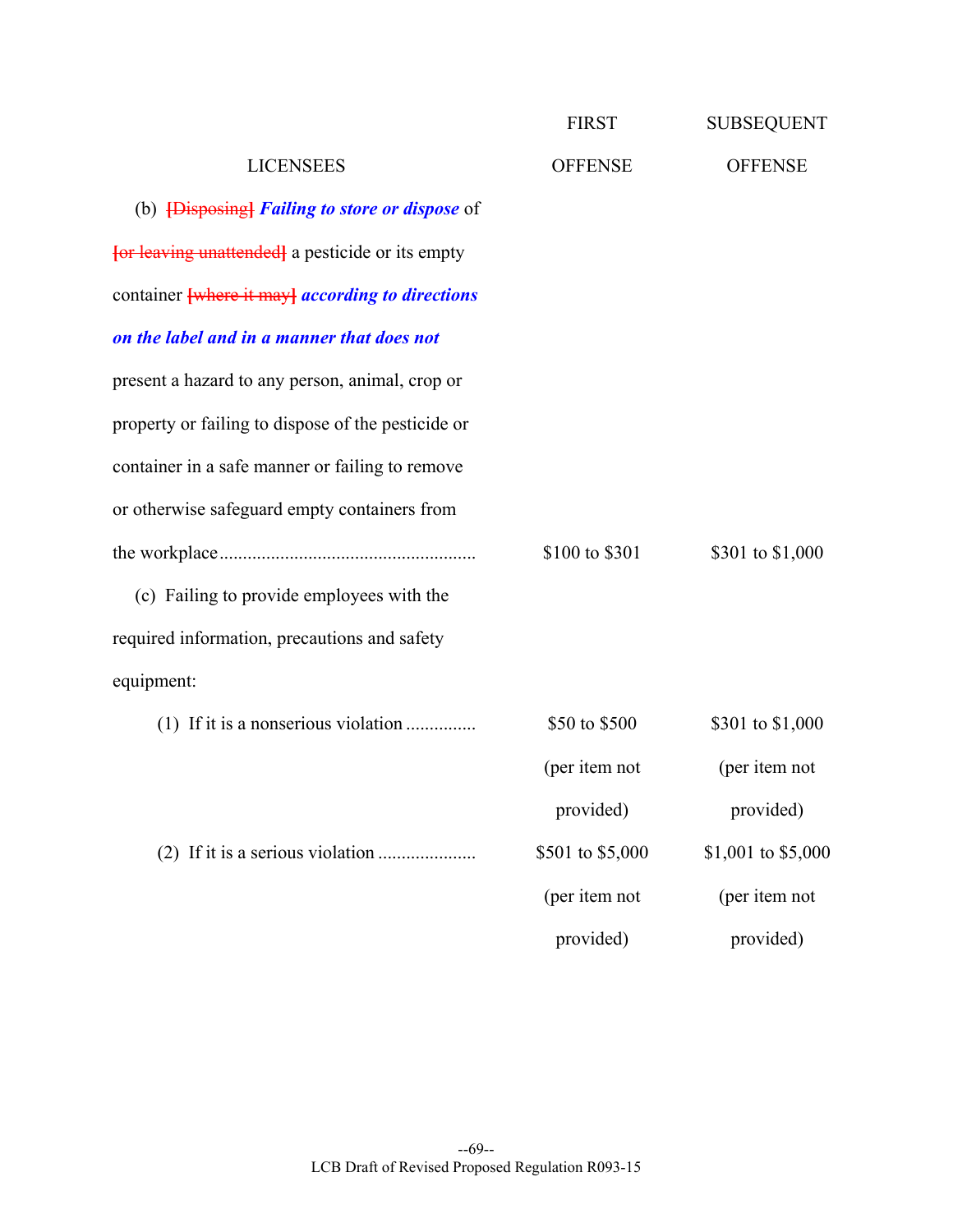|                                                         | <b>FIRST</b>     | <b>SUBSEQUENT</b>  |
|---------------------------------------------------------|------------------|--------------------|
| <b>LICENSEES</b>                                        | <b>OFFENSE</b>   | <b>OFFENSE</b>     |
| (d) Failing to keep the required safety                 |                  |                    |
|                                                         | \$50 to \$300    | \$301 to \$1,000   |
|                                                         | (per item not    | (per item not      |
|                                                         | maintained)      | maintained)        |
| (e) Not using materials, dosages, formulas,             |                  |                    |
| devices or methods of application and disposal          |                  |                    |
| in accordance with the directions on the label of       |                  |                    |
| the pesticide or device or the Federal Insecticide,     |                  |                    |
| Fungicide, and Rodenticide Act, 7 U.S.C. §§ 136         |                  |                    |
| et seq.:                                                |                  |                    |
| (1) If it is a nonserious violation                     | \$50 to \$500    | \$301 to \$1,000   |
|                                                         | \$501 to \$5,000 | \$1,001 to \$5,000 |
| (f) Failing to use an accurately calibrated             |                  |                    |
| metering device when dispensing a termiticide           | \$100 to \$301   | \$301 to \$1,000   |
| 24. For a violation of NAC 555.445, if the              |                  |                    |
| violation is for:                                       |                  |                    |
| (a) Failing to attach abbreviated labels to a           |                  |                    |
| <b>[service]</b> container <i>or application device</i> | \$50 to \$100    | \$50 to \$301      |
| (b) Failing to include each item of                     |                  |                    |
| information required on an abbreviated label            | \$50 to \$100    | \$50 to \$301      |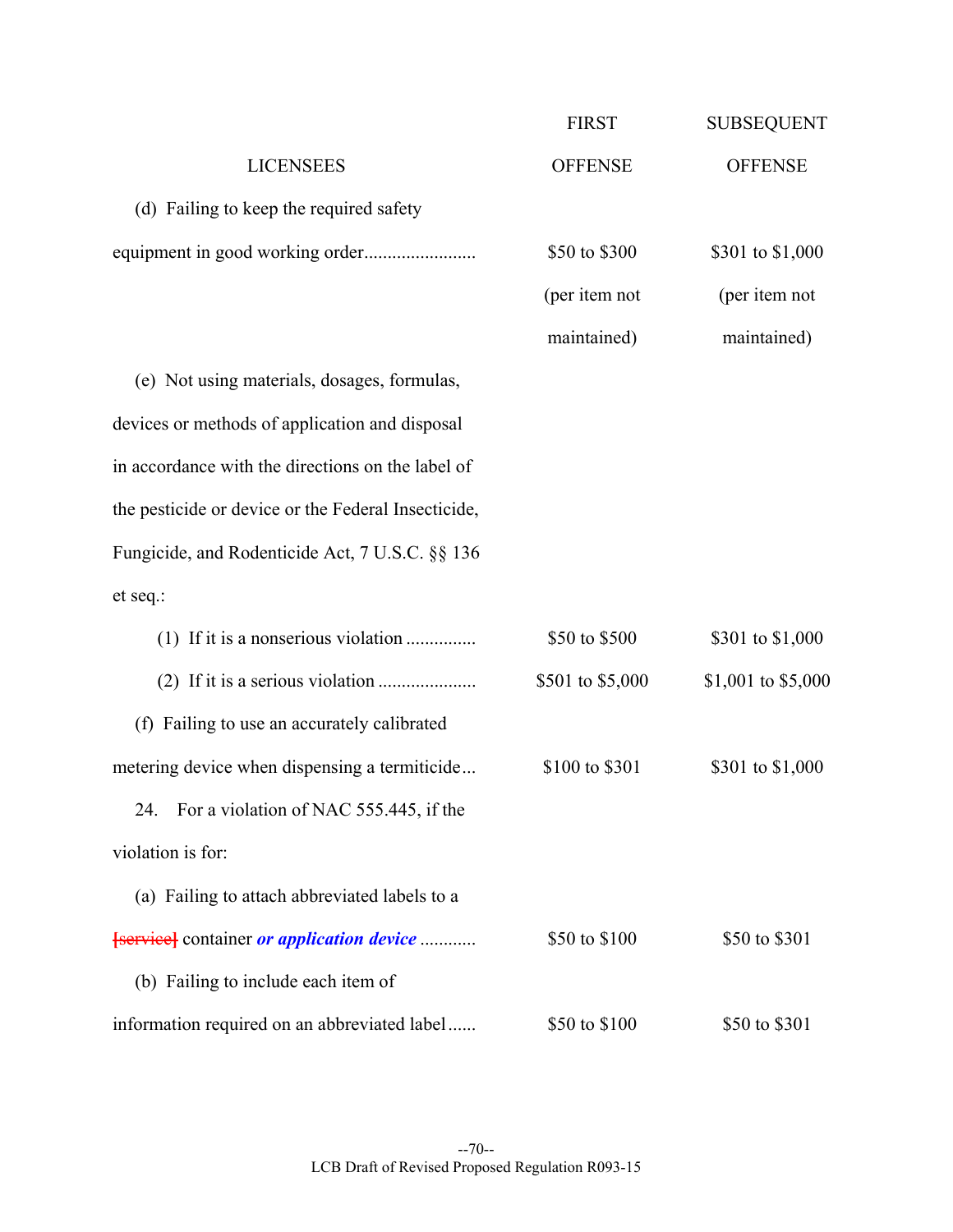|                                                            | <b>FIRST</b>   | <b>SUBSEQUENT</b> |
|------------------------------------------------------------|----------------|-------------------|
| <b>LICENSEES</b>                                           | <b>OFFENSE</b> | <b>OFFENSE</b>    |
| (c) Failing to carry a complete label for each             |                |                   |
|                                                            | \$50 to \$100  | \$50 to \$301     |
| For a violation of NAC 555.460, if the<br>25.              |                |                   |
| violation is for:                                          |                |                   |
| (a) Failing to give notice within a reasonable             |                |                   |
| time before treatment to an owner of any                   |                |                   |
| animals known to be on the property to be                  |                |                   |
| treated or on property where a material                    |                |                   |
| containing a harmful substance is likely to                |                |                   |
|                                                            | \$100 to \$500 | \$301 to \$1,000  |
| (b) Failing to exercise reasonable precautions             |                |                   |
| to prevent access of animals to areas where                |                |                   |
|                                                            | \$100 to \$500 | \$301 to \$1,000  |
| (c) Failing to exercise reasonable precaution              |                |                   |
| to avoid contaminating water containing fish               | \$100 to \$500 | \$301 to \$1,000  |
| (d) Failing to place <i>an insecticide or</i> a            |                |                   |
| rodenticide in an area that is inaccessible to             |                |                   |
| children or pets or other domestic animals or in a         |                |                   |
| tamper-resistant bait station $\frac{1}{1}$ unless, in the |                |                   |
| case of insecticide bait, the insecticide bait is          |                |                   |
| placed as indicated on the label:                          |                |                   |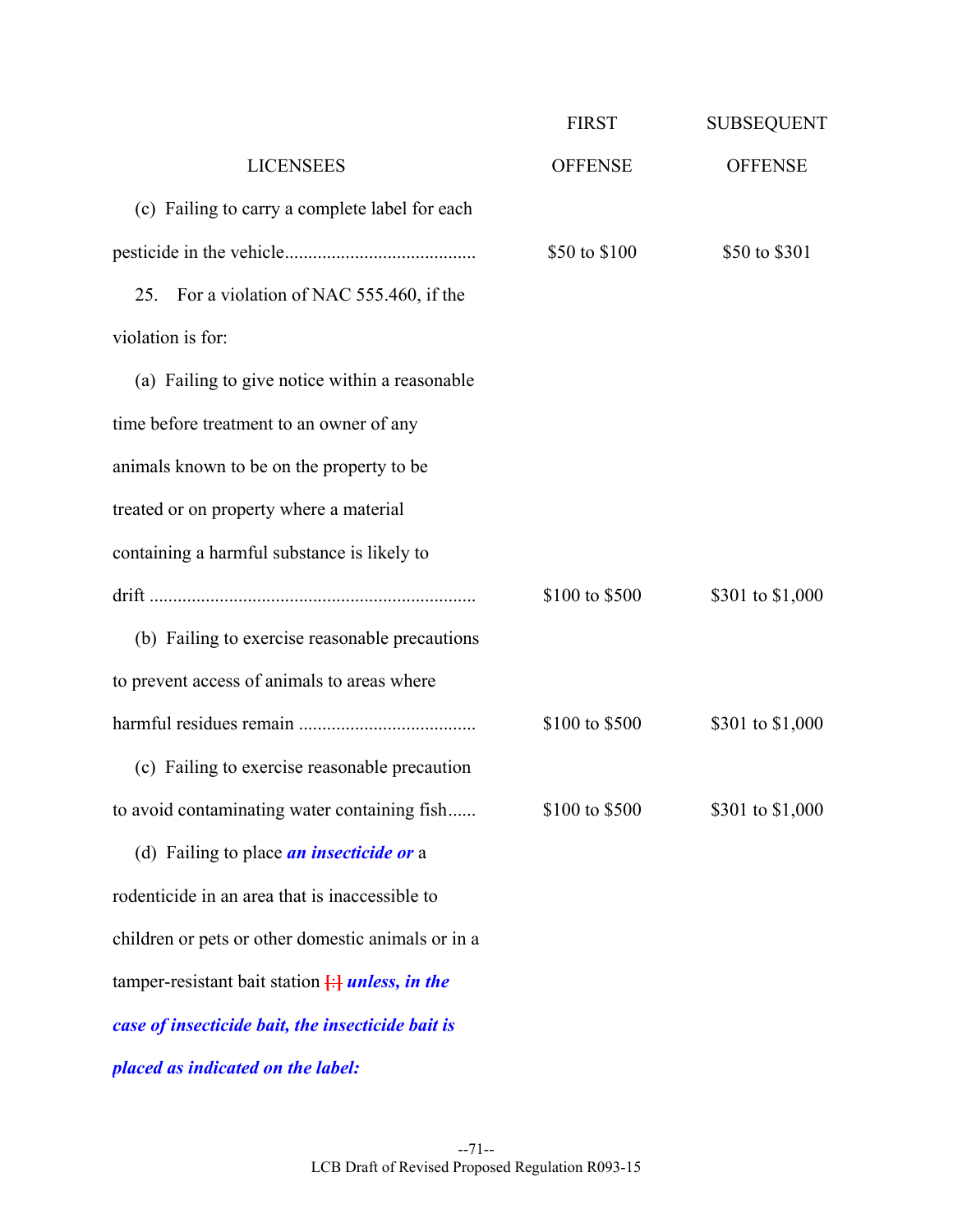|                                                  | <b>FIRST</b>     | <b>SUBSEQUENT</b>  |
|--------------------------------------------------|------------------|--------------------|
| <b>LICENSEES</b>                                 | <b>OFFENSE</b>   | <b>OFFENSE</b>     |
| (1) If it is a nonserious violation              | \$50 to \$500    | \$301 to \$1,000   |
|                                                  | \$501 to \$1,000 | \$1,001 to \$5,000 |
| (e) Failing to mark the outside of a bait        |                  |                    |
| station with the required information:           |                  |                    |
| (1) If it is a nonserious violation              | \$25 to \$500    | \$301 to \$1,000   |
|                                                  | \$501 to \$1,000 | \$1,001 to \$5,000 |
| (f) Failing to remove bait stations placed on    |                  |                    |
| the property by the pest control business upon   |                  |                    |
| termination of the services of the pest control  |                  |                    |
| business:                                        |                  |                    |
| $(1)$ If it is a nonserious violation            | \$50 to \$500    | \$301 to \$1,000   |
|                                                  | \$501 to \$1,000 | \$1,001 to \$5,000 |
| For a violation of NAC 555.470, if the<br>26.    |                  |                    |
| violation is for:                                |                  |                    |
| (a) Failing to give notice personally or         |                  |                    |
| by telephone to an apiarist within the required  |                  |                    |
|                                                  | \$100 to \$500   | \$301 to \$1,000   |
| (b) Failing to give notice of his or her intent  |                  |                    |
| to apply specified pesticides to each apiarist   |                  |                    |
| within 2 miles of the field to be treated within |                  |                    |
|                                                  | \$100 to \$500   | \$301 to \$1,000   |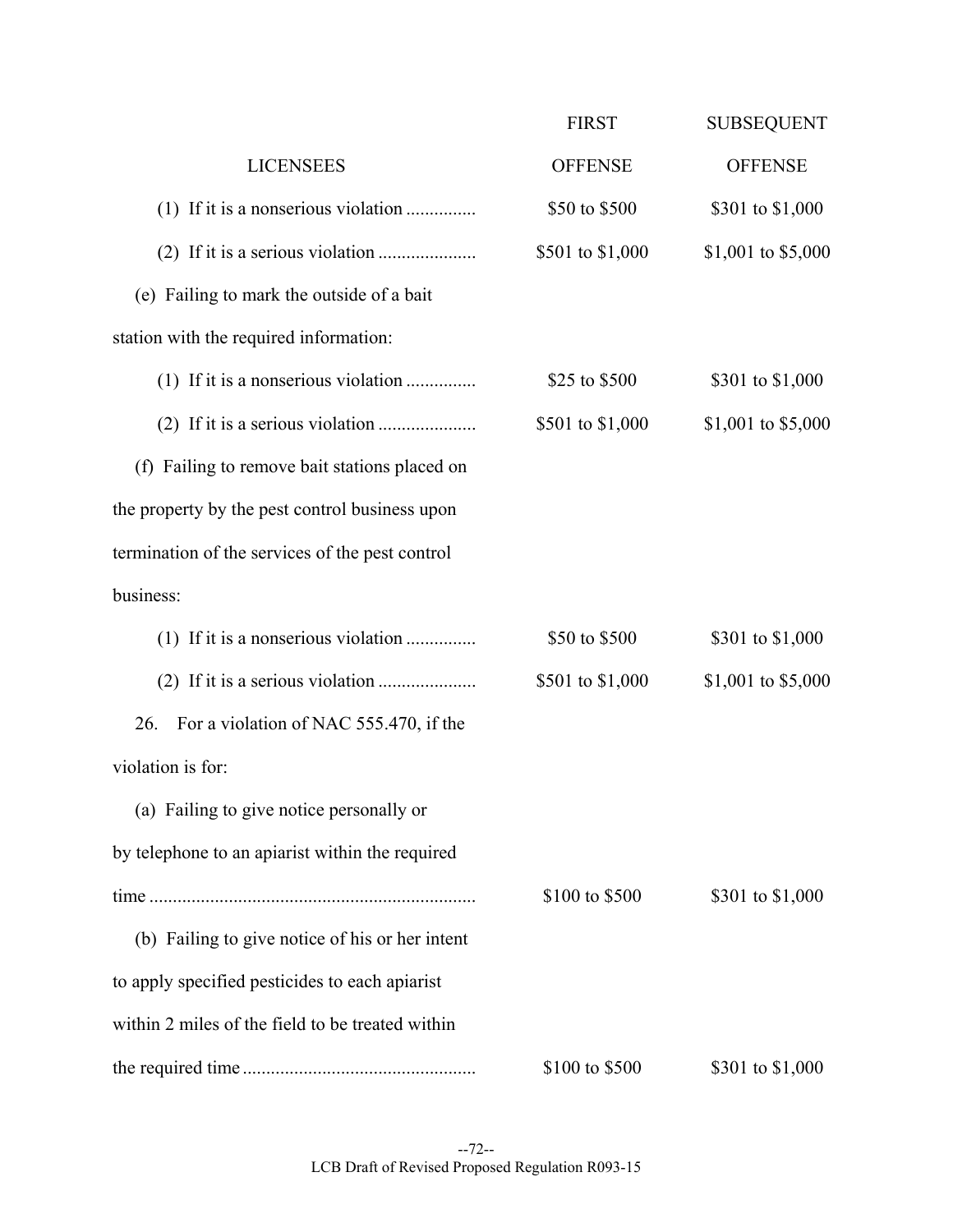|                                                    | <b>FIRST</b>     | <b>SUBSEQUENT</b>  |
|----------------------------------------------------|------------------|--------------------|
| <b>LICENSEES</b>                                   | <b>OFFENSE</b>   | <b>OFFENSE</b>     |
| (c) Failing to provide each item of                |                  |                    |
| information required to be included in the         |                  |                    |
|                                                    | \$100 to \$500   | \$301 to \$1,000   |
| For a violation of NAC 555.510, if the<br>27.      |                  |                    |
| violation is for:                                  |                  |                    |
| (a) Fumigating without the supervision of a        |                  |                    |
| person who is a certified applicator and licensed  |                  |                    |
| pursuant to subparagraph (4) of paragraph (c) $or$ |                  |                    |
| subparagraph (10) of paragraph (d) of              |                  |                    |
| subsection 2 of NAC 555.280 to perform pest        |                  |                    |
| control using lethal fumigants:                    |                  |                    |
| (1) If it is a nonserious violation                | \$50 to \$500    | \$301 to \$1,000   |
|                                                    | \$501 to \$1,000 | \$1,001 to \$5,000 |
| (b) Except as otherwise provided by NAC            |                  |                    |
| 555.510, failing to have at least one licensee and |                  |                    |
| one person under the supervision of that licensee  |                  |                    |
| present during the release of the fumigant or the  |                  |                    |
| ventilation process:                               |                  |                    |
| $(1)$ If it is a nonserious violation              | \$50 to \$500    | \$301 to \$1,000   |
|                                                    | \$501 to \$1,000 | \$1,001 to \$5,000 |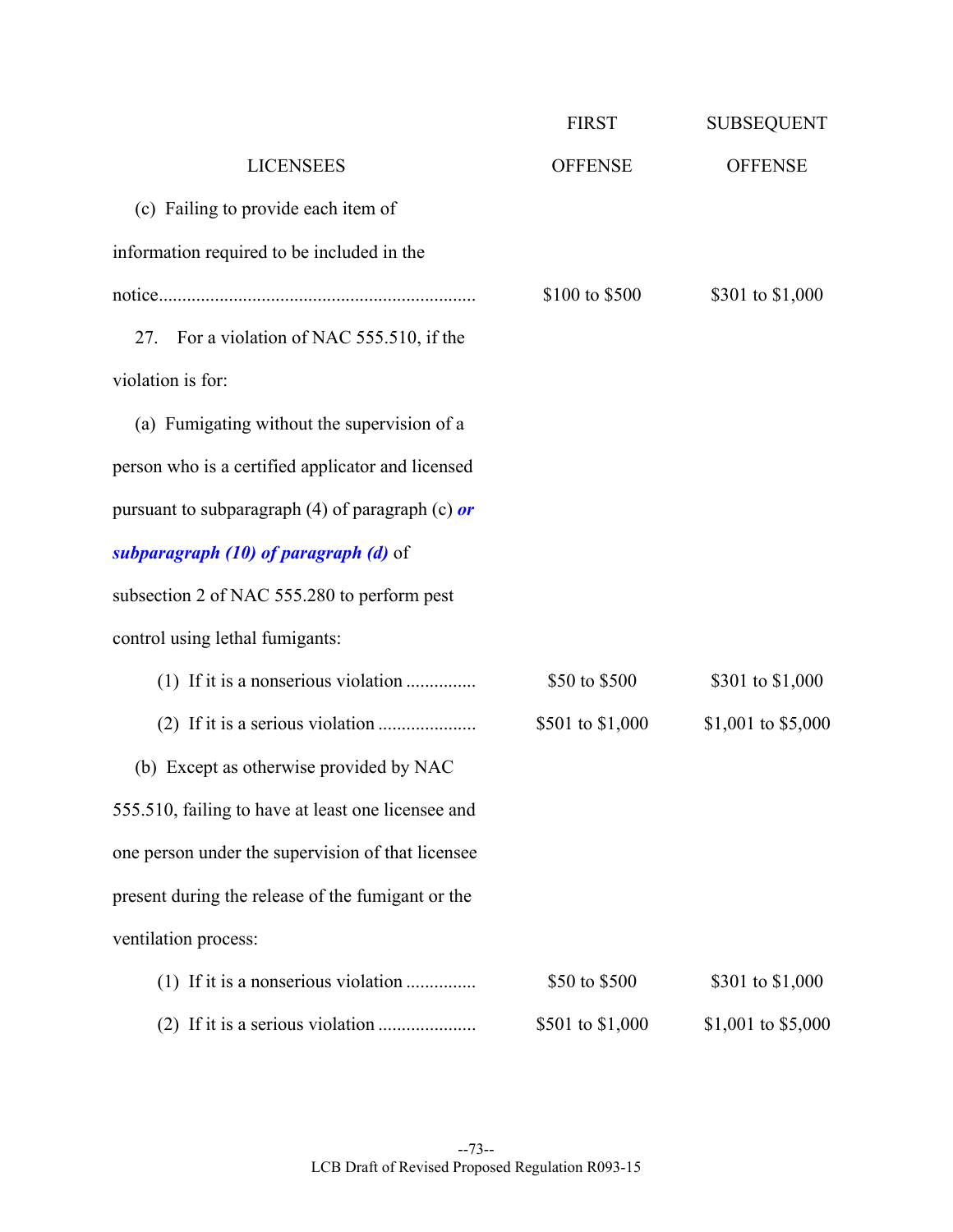|                                                    | <b>FIRST</b>    | <b>SUBSEQUENT</b>  |
|----------------------------------------------------|-----------------|--------------------|
| <b>LICENSEES</b>                                   | <b>OFFENSE</b>  | <b>OFFENSE</b>     |
| (c) Failing to have a complete label and any       |                 |                    |
| supplemental labels from the fumigant being        |                 |                    |
| used, including, without limitation, any           |                 |                    |
| instructions for the use of the fumigant           |                 |                    |
| published by the manufacturer of the fumigant,     |                 |                    |
| and, if required, a copy of the fully developed    |                 |                    |
| site-specific fumigation management plan           | \$50 to \$300   | \$501 to \$1,000   |
|                                                    | (per item not   | (per item not      |
|                                                    | provided)       | provided)          |
| (d) Failing to have the antidote, if any, and      |                 |                    |
| instructions for administering it as prescribed by |                 |                    |
|                                                    | \$50 to \$300   | \$301 to \$1,000   |
|                                                    |                 |                    |
| PERSONS WHO DO NOT HOLD A                          | <b>FIRST</b>    | <b>SUBSEQUENT</b>  |
| LICENSE OR CERTIFICATE                             | <b>OFFENSE</b>  | <b>OFFENSE</b>     |
| For a violation of:<br>28.                         |                 |                    |
| (a) NRS $555.280$ or $555.285$ by a person who     |                 |                    |
| does not hold a license issued by the Director     | \$50 to \$1,000 | \$1,001 to \$5,000 |
| (b) NRS 555.351 by a person who does not           |                 |                    |
| hold a certificate issued by the Director          | \$50 to \$1,000 | \$1,001 to \$5,000 |
|                                                    |                 |                    |

 **Sec. 38.** NAC 555.613 is hereby amended to read as follows: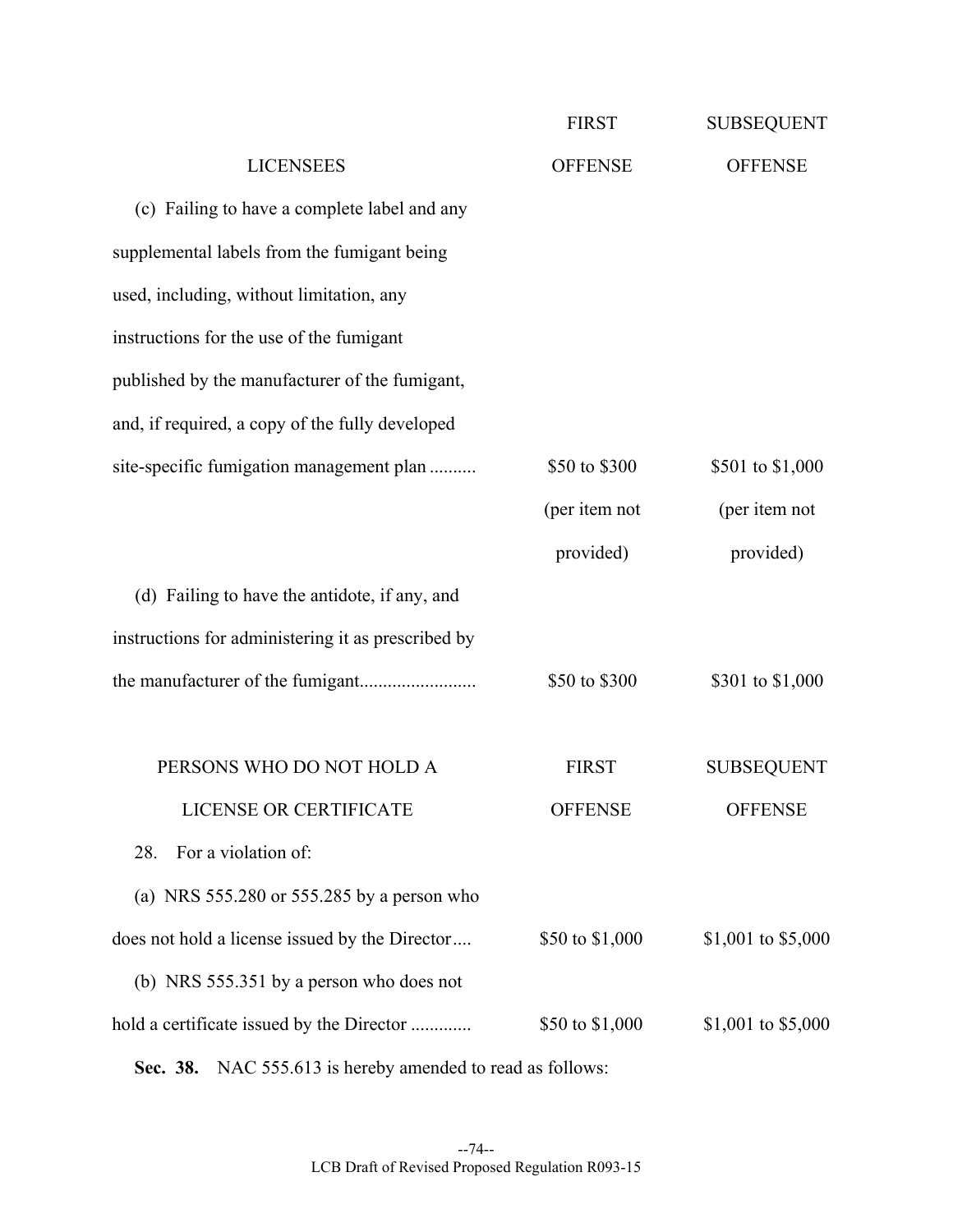555.613 1. The fields of licensed primary principal commercial *and governmental agency*  applicators are:

 (a) Aerial—The use of aircraft *, including, without limitation, an unmanned aerial vehicle,* for the application of pesticides on standing or running water, rangeland, agricultural crops, forest, idle cropland and noncropland associated with the production of agricultural crops.

 (b) Agricultural ground—The use of ground equipment for the application of pesticides on livestock, rangeland, agricultural crops, idle cropland and noncropland associated with the production of agricultural crops.

 (c) Urban and structural—The use of ground equipment for the application of pesticides in urban areas and in, on or around structures.

 *(d) Governmental agency—The use of pesticides by an employee of a federal, state or local governmental agency, including, without limitation, for highway maintenance, weed control or structural pest control.* 

2. The categories of licensed primary principal commercial applicators are:

(a) Aerial:

- (1) Insect pests—The application of insecticides, miticides and acaricides.
- (2) Weeds—The application of herbicides and plant regulators.
- (3) Desiccants and defoliants—The application of desiccants and defoliants.
- (4) Fungi pests—The application of fungicides, bactericides and nematicides.

(b) Agricultural ground:

- (1) Insect pests—The application of insecticides, miticides and acaricides.
- (2) Weeds—The application of herbicides and plant regulators.
- (3) Desiccants and defoliants—The application of desiccants and defoliants.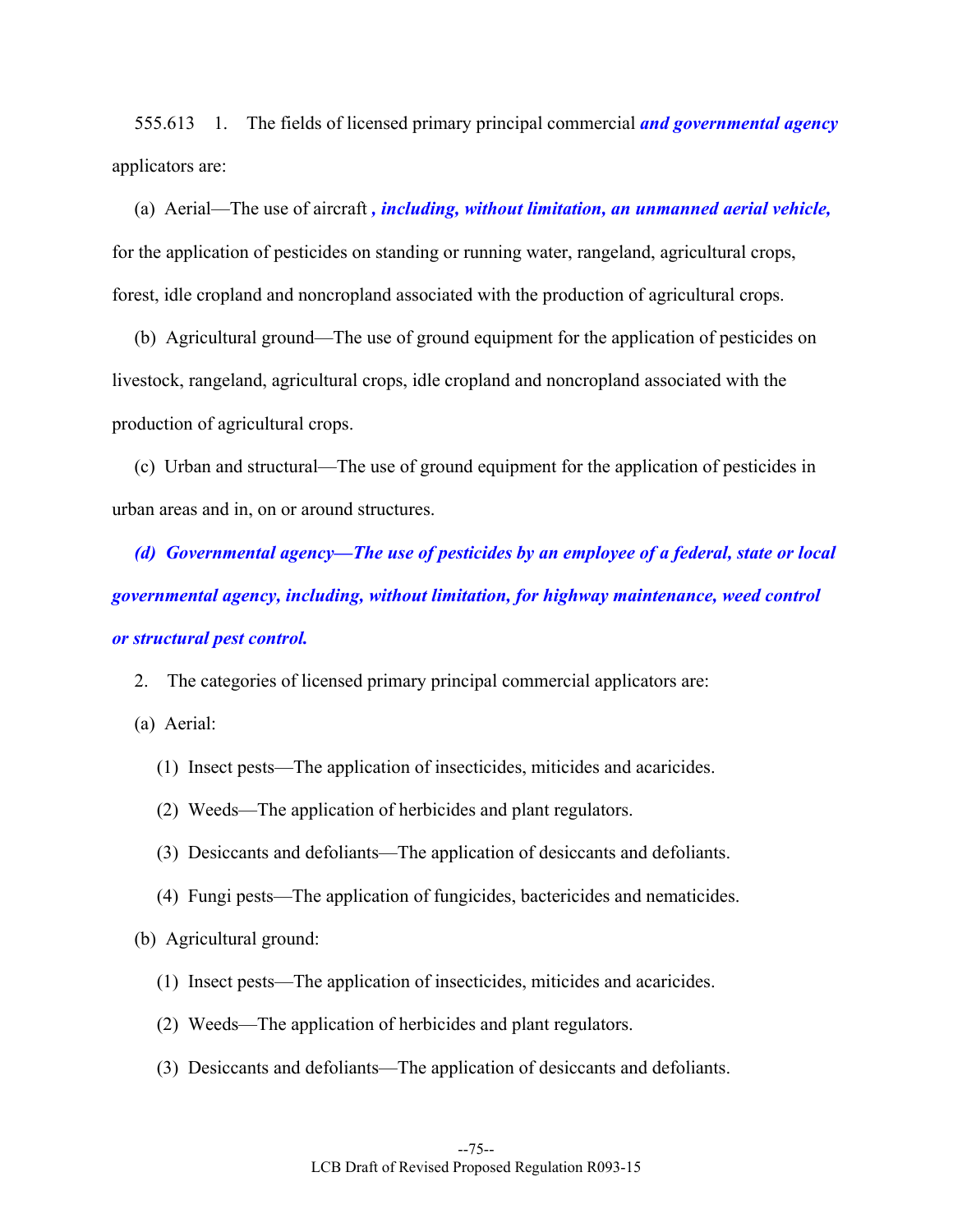(4) Fungi pests—The application of fungicides, bactericides and nematicides.

 (5) Vertebrate pests—The application of various substances on agricultural ground for the control of vertebrate pests, including, without limitation, the use of fumigants for burrowing rodents. This category does not include the control of vertebrate pests in, on or around industrial complexes, institutional complexes, dwelling units or other structures designed for use by humans, or on ornamentals or turf in, on or around such structures.

(c) Urban and structural:

 (1) Limited landscape—The control of insect pests, vertebrate pests and plant diseases and the use of plant regulators on ornamentals and turf in urban areas, including, without limitation, fruit trees in urban areas if the fruit trees are not used for commercial purposes.

 (2) Industrial and institutional—The control of insect pests and vertebrate pests in, on or around industrial complexes, institutional complexes and dwelling units.

 (3) Structural—The control of wood-destroying pests, inspection for wood-destroying pests and inspection for conditions conducive to infestations of wood-destroying pests.

(4) Fumigation—The use of poisonous and lethal fumigants.

 (5) Aquatic—The control of insect pests, weeds and vertebrate pests in aquatic areas that are used or are intended for use in and around industrial complexes, institutional complexes and dwelling units.

 (6) Weeds—The control of weeds in the maintenance of landscapes, turf and rights-ofway, including, without limitation, public roads, power lines, pipelines and railway rights-ofway. This category does not include the control of aquatic weeds.

 (7) Preservation of wood—The application of pesticides directly to wood or wood products that are not a part of a habitable structure to prevent or control the degradation of the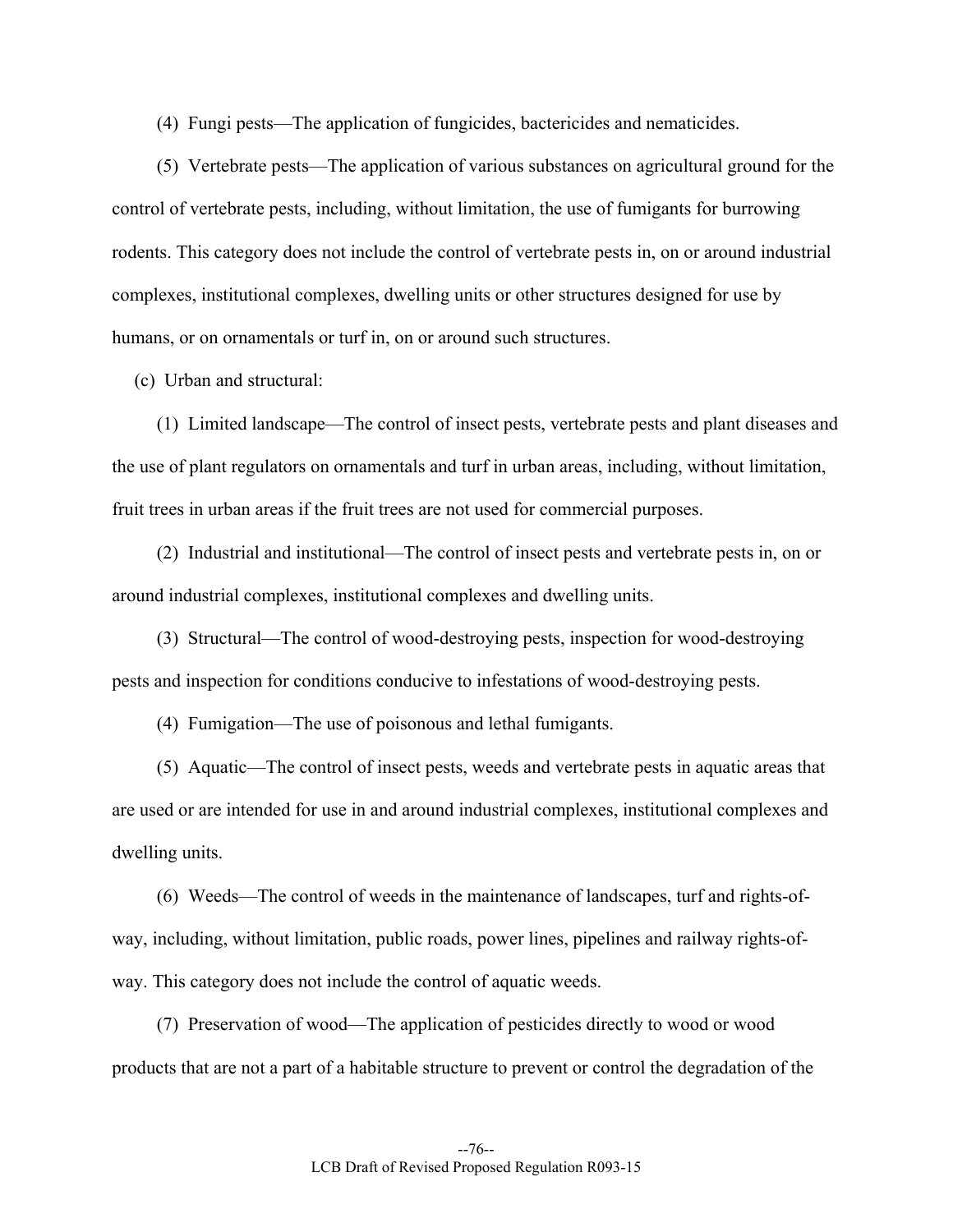wood or wood product by a wood-destroying organism, including, without limitation, a fungus or bacterium.

 *(8) Cooling towers, biocides and water processes—The use of antimicrobials and biocides to control bacteria and other single-celled organisms in cooling water, wells and other water processing systems.* 

 *(d) Governmental agency:* 

 *(1) Agricultural plant—The control of any pest on or around any agricultural crop, including, without limitation, on or around land used for the production of forage, grain, pasture, seed, row and fruit crops and rangeland, idle cropland and land on which crops are not planted that is associated with the production of agricultural crops, excluding fumigation pest control.* 

 *(2) Rangeland and forest—The control of any pest in rangeland, forest, forest nurseries and forest seed-producing areas, including, without limitation, site preparation, release work, insect control and reforestation projects.* 

 *(3) Ornamental, turf, nursery, greenhouse and interior landscape—The control of any pest in the maintenance and production of ornamental plants and turf or the maintenance of a nursery, greenhouse or interior landscape, including, without limitation, the production and maintenance of ornamental trees, shrubs, flowers, home fruit trees and home vegetable gardens, excluding fumigation pest control.* 

 *(4) Seed treatment—treatment of seeds to control insects, fungi, bacteria and other microorganisms, excluding fumigation pest control.* 

 *(5) Aquatic and mosquito—The control of any pest, including, without limitation, insects, weeds and fish, associated with standing or running water, including, without*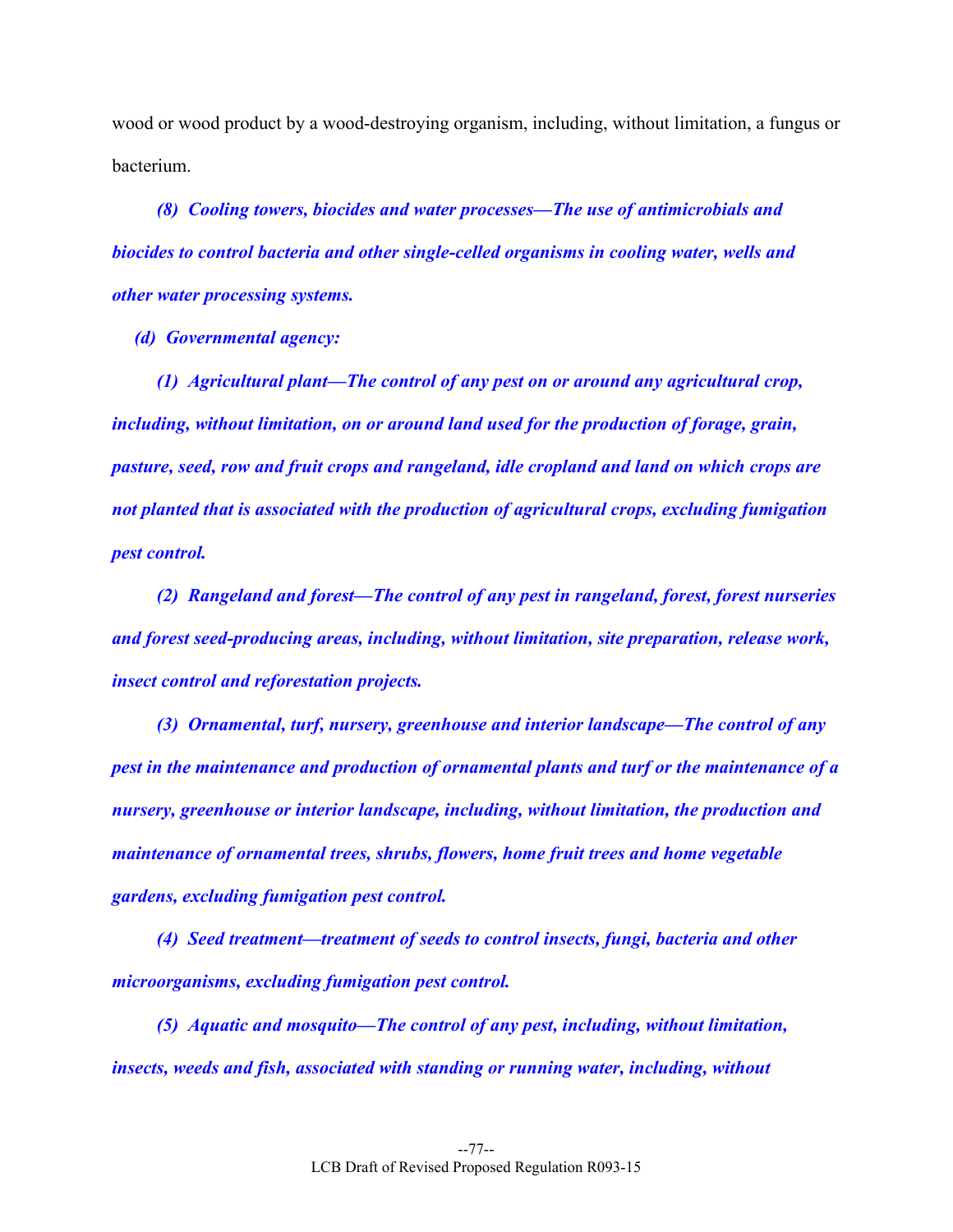*limitation, reservoirs, lakes, rivers, aquatic cropland and wetland areas, excluding public health pest control.* 

 *(6) Right-of-way and weed—The control of any pest in the course of maintaining a right-of-way, including, without limitation, the treatment of roadsides, utilities, railroads, land on which crops are not planted, fence lines, structural perimeters and similar areas.* 

 *(7) General pest control, industrial and institutional—The control of insect and vertebrate pests in, on or around industrial complexes, institutional complexes and dwelling units.* 

 *(8) Wood-destroying insects—The control of any wood-destroying insect, including, without limitation, termites, in, on or around any structure, including, without limitation, homes, storage sheds and warehouses, excluding fumigation pest control.* 

 *(9) Wildlife control—The application of various substances, including, without limitation, fumigants, for the control of wildlife pests on rangelands, forests, agricultural crops, idle cropland and land on which crops are not planted that is associated with the production of agricultural crops, excluding the control of wildlife pests in, on or around industrial complexes, institutional complexes or dwelling units or predatory pest control.* 

 *(10) Fumigation pest control:* 

 *(I) Commodity fumigation—The control of any pest that infests raw agricultural or processed commodities, animal feeds and commodity storage facilities where such commodities are held or stored, including, without limitation, tarpaulin fumigation and fumigation of grain elevators, rail cars, truck trailers, vans, aquatic vessels, air and sea containers, other static sealable enclosures, food processing plants, prepared bins, warehouses, beehives and other beekeeping equipment.*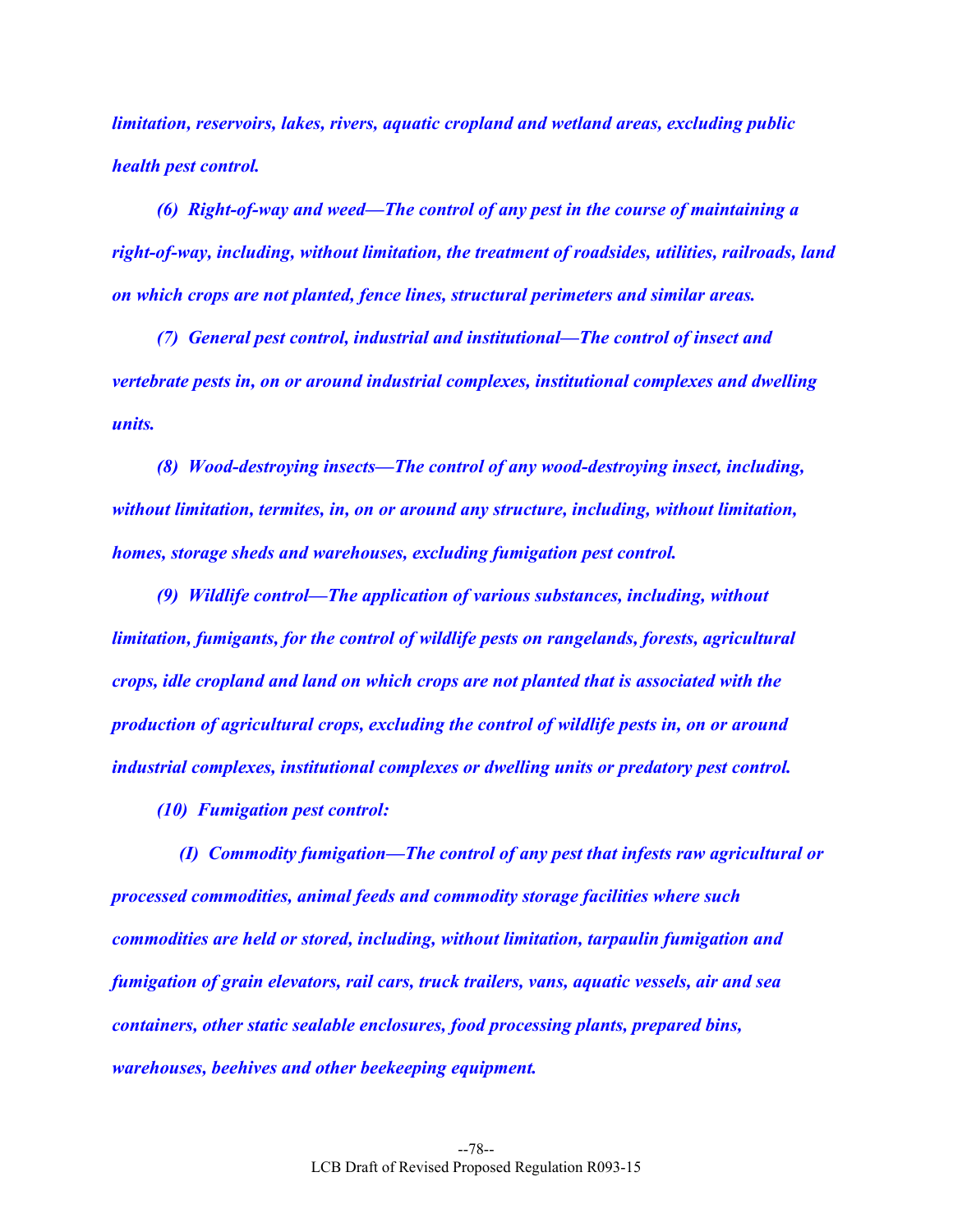*(II) Rodent burrow fumigation—Outdoor fumigation for the control of rodents and moles, including, without limitation, marmots, woodchucks, rats, mice, ground squirrels, voles, pocket gophers and chipmunks.* 

 *(III) Soil fumigation—The control of any pest that is present in the soil at the time of treatment, including, without limitation, plant-parasitic nematodes, soil-borne pathogens, weeds and insects.* 

 *(11) Regulatory—The use or supervision of use by an employee of a state or federal governmental agency of pesticides to control pests designated by a federal or state agency as actionable, of quarantine concern or noxious weeds pursuant to a government program.* 

 *(12) Sewer line root control—The control of plant roots in the maintenance of sewers.* 

 *(13) Public health—The control of any pest having medical or public health importance.* 

 *(14) Predatory pest control—The control of any predator in any habitat, including, without limitation, by using an M-44 device.* 

 *3. This section must not be construed to prohibit a person or governmental agency or any employee thereof who has obtained the proper license from applying pesticides in a manner not prohibited by law.* 

 *4. As used in this section:* 

 *(a) "Pesticide classified for general use" has the meaning ascribed to it in NAC 555.610.* 

 *(b) "Unmanned aerial vehicle" means a powered aircraft of any size without a human operator aboard the vehicle and that is operated remotely or autonomously.*